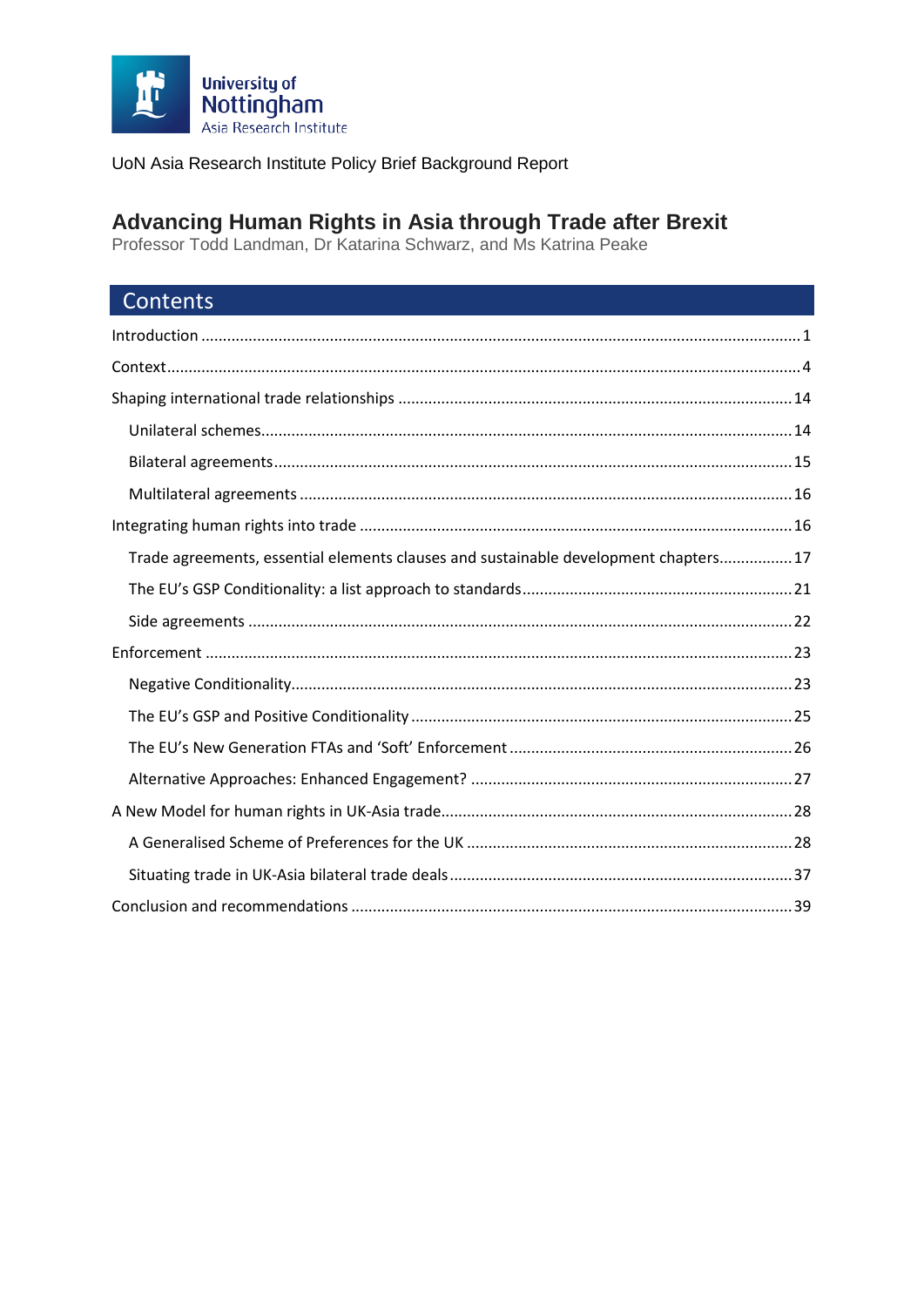

### <span id="page-1-0"></span>Introduction

<u>.</u>

1. Throughout the period of the United Kingdom's membership in the European Union (EU) and under the status quo, the EU possesses exclusive competence of its Common Commercial Policy. It therefore does not have to consult the UK when developing trade agreements, and the UK's part in these processes is defined by its role within the EU. The UK alone does not determine the existence, scope, or terms of trade relationships with third countries. However, after exiting the EU, the United Kingdom will exercise more substantial, and ultimate, decision-making power over the nature of trade with external partners. This creates an opportunity for the development and evolution of new, direct trading relationships with countries beyond the EU—relationships that are likely to have increasing significance in the UK economy after withdrawal and over time. As Prime Minister Theresa May recognised in a speech in Florence:<sup>[1](#page-1-1)</sup>

Our relations with countries outside the EU can be developed in new ways, including through our own trade negotiations, because we will no longer be an EU country, and we will no longer directly benefit from the EU's future trade negotiations.

Many aspects of these agreements are open to negotiation, creating new possibilities for the UK to expand its influence in a variety of areas, and to address particular challenges faced within the borders of trading partners.

2. The negotiation, establishment, and development of new trading relationships must respond to a wide range of factors, and in particular to the particular contexts, needs, and interests of potential trading partners. Approaches to international trade, including the UK's independent international trade policy post-BREXIT, must weigh and balance this plethora of factors, demanding approaches in Bangladesh that might differ substantially from those adopted in engaging with Bulgaria. Frameworks that are well-suited for Spain are not necessarily appropriate in Sri Lanka, and what works in relations with Portugal might not translate effectively in Pakistan or the Philippines. However, particular challenges might still be shared across relatively large groups of countries. In the context of Asian States generally, a set of common variables can be identified that impact on the dynamics, as well as the repercussions, of international trade. These nations already have a significant place in UK trade, and the upwards trajectory of Asian economies in this space, likely to be boosted by the UK's exit from the EU, makes their potential future importance for UK trade substantial. This in turn makes considering the particular requirements of engaging in trade with Asian states critical as the UK considers its independent international trade policy beyond the EU.

3. Many factors must be accounted for in considering and advancing trade relationships with third countries generally—issues that extend beyond direct economic and financial

<span id="page-1-1"></span> $1$  Theresa May, 'PM's Florence Speech: A New Era of Cooperation and Partnership between the UK and the EU' (*GOV.UK,* 22 September 2017) [<https://www.gov.uk/government/speeches/pms-florence-speech-a-new-era](https://www.gov.uk/government/speeches/pms-florence-speech-a-new-era-of-cooperation-and-partnership-between-the-uk-and-the-eu)[of-cooperation-and-partnership-between-the-uk-and-the-eu>](https://www.gov.uk/government/speeches/pms-florence-speech-a-new-era-of-cooperation-and-partnership-between-the-uk-and-the-eu) accessed 21 May 2019.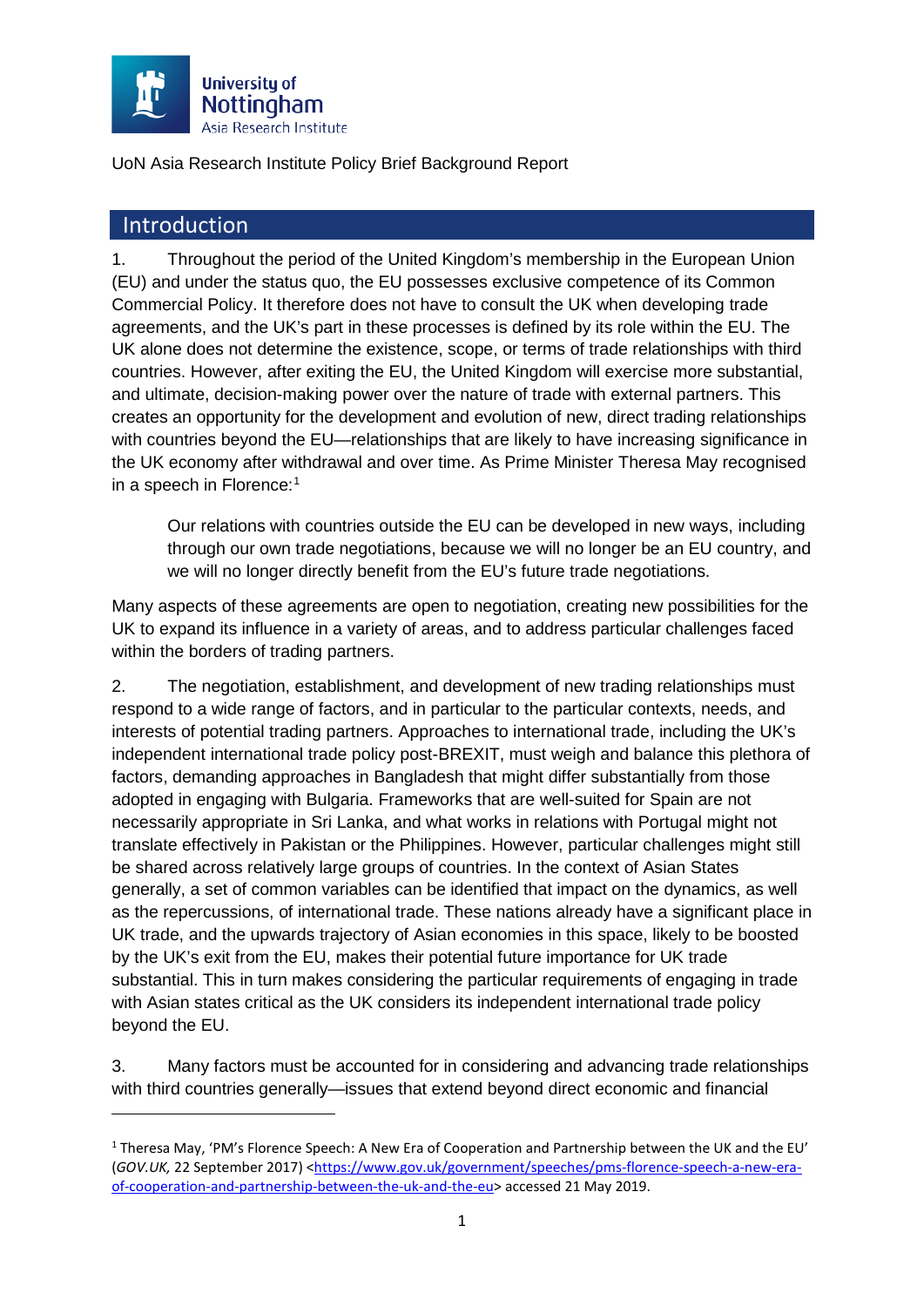

**.** 

UoN Asia Research Institute Policy Brief Background Report

elements to encompass core values, cultures, and politics. International economic law continues to face criticism for its connection to human rights violations and its historical failure to address these in a meaningful way. International trade and the advancement of human rights globally have become increasingly intertwined as a response to this criticism. Thus, a crucial factor that ought to be considered in developing new trade instruments is the protection of human rights (including fundamental labour rights) within the borders of trading partners. In the regional context of Asia, the inclusion of human rights in trade agreements is particularly important given historical patterns in the international and domestic legal frameworks for human rights and the patterns of human rights abuse reported for the region. The approach taken to trading with the region in the future therefore demands the UK grapple with the human rights implications of its international commerce.

4. The importance of situating human rights in trade after the UK exits the EU has been recognised by the Department for International Development, noting:[2](#page-2-0)

<span id="page-2-2"></span>The Government is fully committed to ensuring the maintenance of high standards of consumer, worker and environmental protection in trade agreements. High standards and high quality are what our domestic and global customers demand, and that is what we should provide. Our standards can also ensure that consumers are able to have confidence in choosing products which conform to UK values…

Human rights should be a key concern in shaping the UK's independent trade policy in relation to Asia for two key reasons. First, because of a general commitment to human rights globally, the UK should grasp the opportunity to advance human rights in a region historically weak in this area, utilising the full range of available mechanisms. The UKs bargaining power in the international marketplace is one such tool, and one which speaks not only to the moral obligations of Asian States, but to their economic interests. After the UK exits the EU, possibilities to introduce and shape human rights protections through new agreements and schemes will arise beyond the boundaries of EU trade.<sup>[3](#page-2-1)</sup> Second, advancing human rights on the ground in the territory of trading partners should be considered a responsibility of the UK, given the benefits derived from trade with that State. In particular, human rights abuses in the supply chains of goods imported to the UK should be seen as a key area in which the UK has a moral duty to act, because of the close relationship between UK importers and consumers, and potential abuses. The UK's commitment to eradicating modern slavery in global supply chains signals the need to address abuses at the source of products that ultimately reach the UK or that produce profit for beneficiaries in the UK, and a

<span id="page-2-1"></span><span id="page-2-0"></span><sup>&</sup>lt;sup>2</sup> Department for International Trade, 'Preparing for Our Future UK Trade Policy' (October 2017), [<https://assets.publishing.service.gov.uk/government/uploads/system/uploads/attachment\\_data/file/654714](https://assets.publishing.service.gov.uk/government/uploads/system/uploads/attachment_data/file/654714/Preparing_for_our_future_UK_trade_policy_Report_Web_Accessible.pdf) /Preparing for our future UK trade policy Report Web Accessible.pdf> accessed 21 May 2019, 29. 3 See ibid.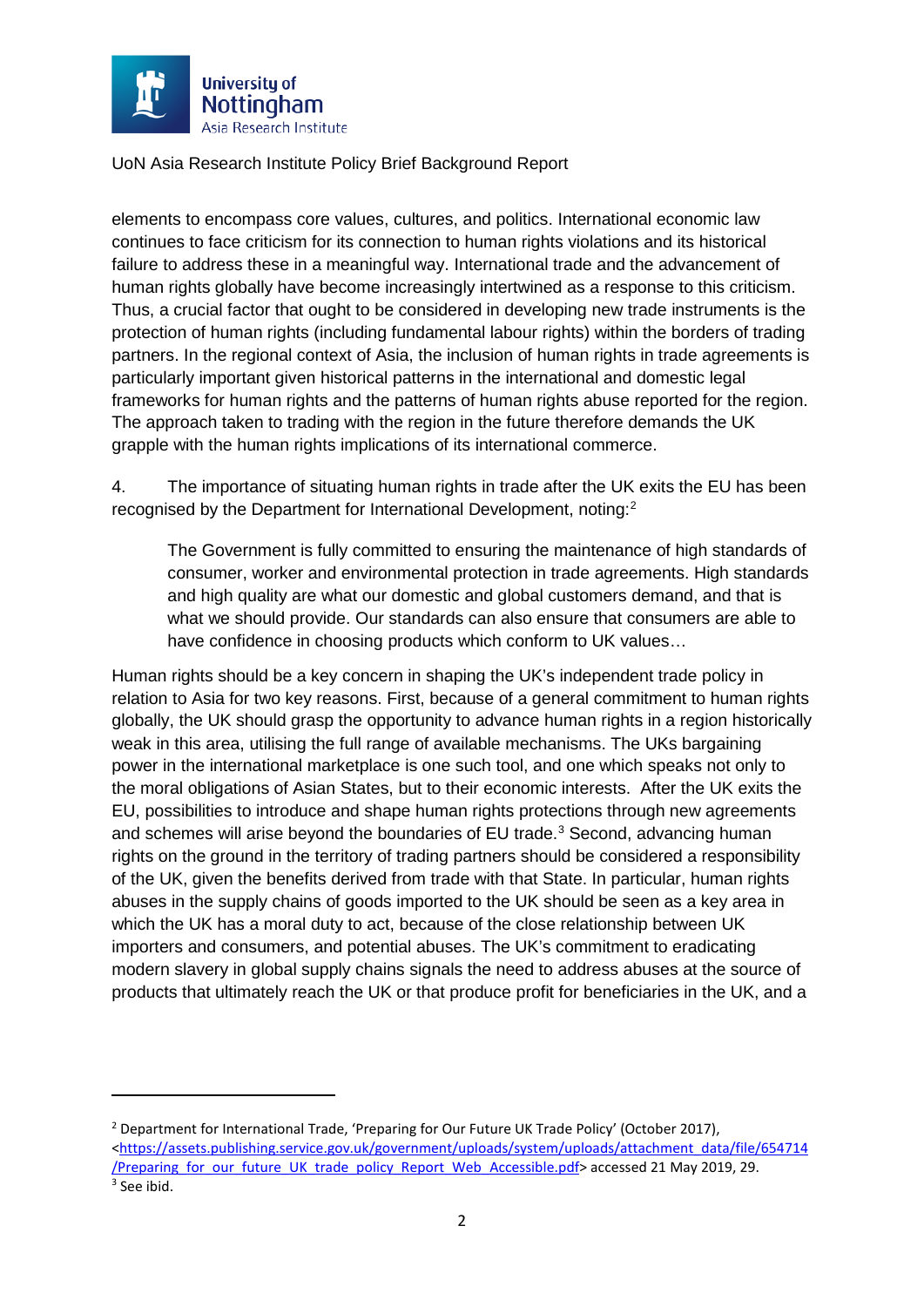

beacon for approaches to the protection of human rights in global supply chains more generally.[4](#page-3-0)

5. In recent years, attempts to advance human rights through trade mechanisms have gained traction, and now manifest in multiple forms. They occur in the context of different kinds of trade agreements and schemes, positioned in various ways in relation to central trade agreements, with a range of approaches to enforcement, and evidencing divergent procedures and practices in negotiation and application. These diverse features can be seen in existing global practice in several different combinations, each with its own strengths and weaknesses, influenced by the contexts in which they operate. The EU in particular has situated human rights and sustainable development at the core of trade policy, with human rights considerations increasingly incorporated in bilateral free trade agreements (FTAs), unilateral preferences, and export controls policy.<sup>[5](#page-3-1)</sup> After exiting the EU, and with growing demand for the establishment and expansion of trade relationships, the UK will similarly be faced with pressure to address human rights in this context.

6. In light of a history of action around human rights in trade, and the pressure to retain some degree of consistency of approach with the EU. $<sup>6</sup>$  $<sup>6</sup>$  $<sup>6</sup>$  the UK can learn from existing</sup> practice to develop a new, evidence-based approach to the advancement of human rights within the borders of its trading partners, particularly in those areas traditionally weak in protecting the human rights. This need is especially acute in the Asian context, where historical resistance to human rights and large international markets for UK trade coalesce. The UK government therefore cannot 'promote and support labour protections, the environment, human rights, anti-corruption, animal welfare and other important factors which support sustainable trade and development across the world<sup>[7](#page-3-3)</sup> without paying attention to the particular demands of the Asian context. Developing a clear framework for delivering on this is crucial to deliver advances in human rights in practice, and to avoid a key criticism on the UK's international policy in this space—namely, that UK ambitions in Asia have been 'thick with description and thin on the main question: the dialectic between the country's aims and its ability to meet them'.<sup>8</sup>

<span id="page-3-5"></span><span id="page-3-0"></span><sup>4</sup> See for instance the Call to Action launched by UK Prime Minister Theresa May and other world leaders at the 72<sup>nd</sup> session of the United Nations General Assembly. 'Call to Action to End Forced Labour, Modern Slavery and Human Trafficking' (*GOV.UK*, 20 September 2017) <https://www.gov.uk/government/publications/a-call-<br>to-action-to-end-forced-labour-modern-slavery-and-human-trafficking> accessed 17 April 2019.

<span id="page-3-1"></span><sup>&</sup>lt;sup>5</sup> European Commission, 'Trade for All: Towards a More Responsible Trade and Investment Policy' (*European Commission,* October 2015) < [http://trade.ec.europa.eu/doclib/docs/2015/october/tradoc\\_153846.pdf>](http://trade.ec.europa.eu/doclib/docs/2015/october/tradoc_153846.pdf) accessed 21 May 2019, 30.

<span id="page-3-2"></span><sup>6</sup> See Department for International Trade, above n [2.](#page-2-2)

<span id="page-3-3"></span> $<sup>7</sup>$  Department for International Trade, above n [2,](#page-2-2) 30.</sup>

<span id="page-3-4"></span><sup>8</sup> Oliver Turner, 'Subcontracting, Facilitating, and Qualities of Regional Power: the UK's Partial Pivot to Asia' (2019) 17(2) *Asia Europe Journal* 211.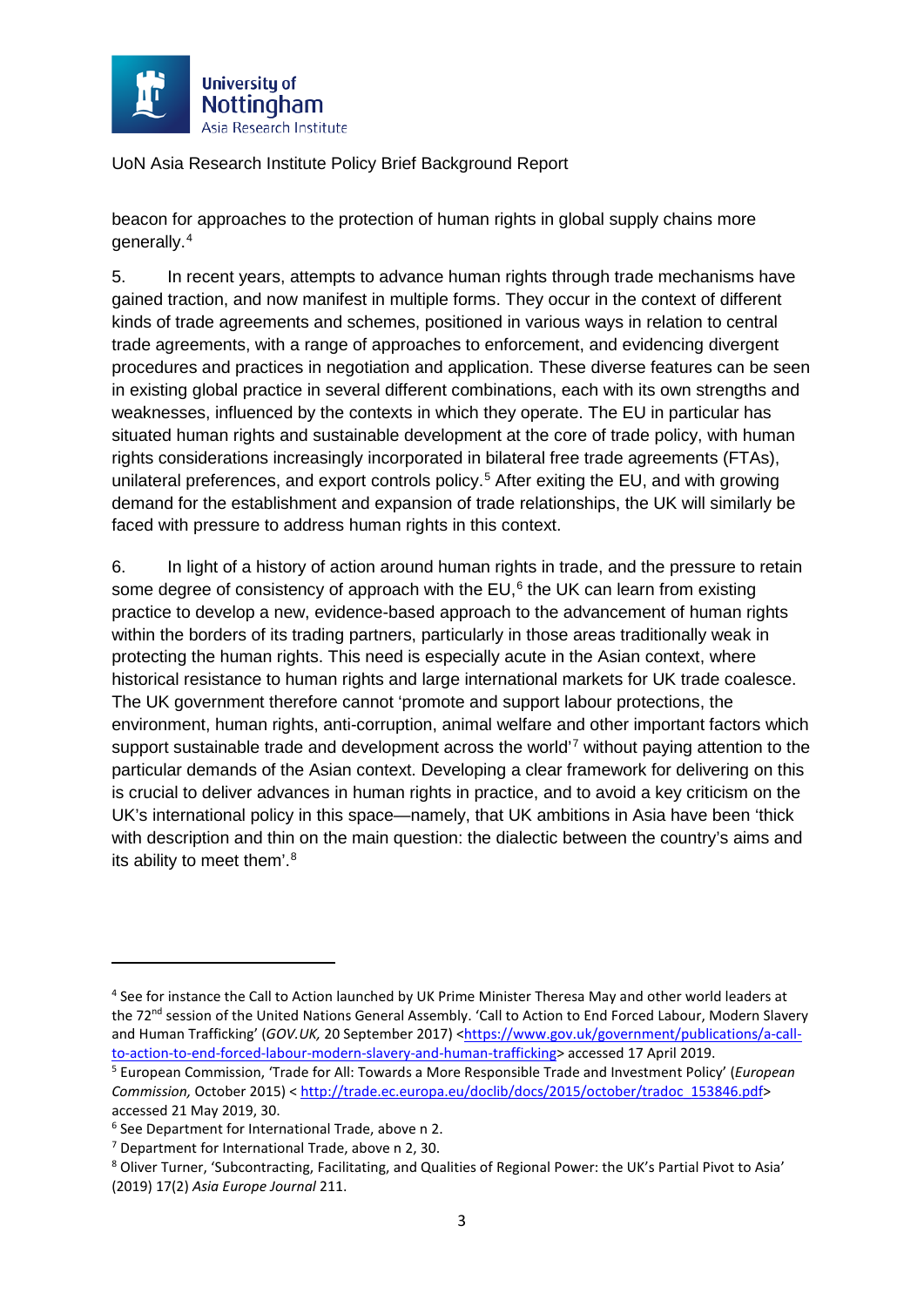

#### <span id="page-4-0"></span>**Context**

7. Increasing economic relationships with countries outside Europe has been a central element of BREXIT rhetoric, both during 'Leave EU' campaigning and since the referendum.<sup>[9](#page-4-1)</sup> However, the implications of the UK exiting the EU for UK-Asia relations are mixed. On the one hand, new opportunities to forge deeper connections with countries beyond Europe have the potential to enrich economic ties between the UK and Asia. On the other hand, the loss of the UK's position as a 'gateway to Europe for Asian businesses'[10](#page-4-2) and as 'one of Europe's primary diplomatic and economic "hubs"'[11](#page-4-3) decreases the UK's negotiating power in the context of Asian States. The loss of influence in Asian States resulting from the UK's exit from the EU was recognised by the Japanese Prime Minister, Shinzō Abe in 2016:<sup>[12](#page-4-4)</sup>

Japan's priority is negotiating trade deals with Europe – with the EU, a large trade area rather than individual states in Europe. Britain has a greater voice in trade negotiations because it is part of the EU.

The UK's reduced bargaining power in international trade relations with Asia was also recognised by Indonesian Trade Minister, Thomas Lembong in 2016, noting that the UK would have to offer better terms in FTA negotiations than would be accepted from the EU, and that Indonesia would be willing to make greater concessions for a 'big trophy like the EU' than it would for a single State.<sup>[13](#page-4-5)</sup>

8. As a region, Asia is a significant trading partner for the EU, and as a consequence of membership of the EU, the UK.<sup>[14](#page-4-6)</sup> In 2018, half of the EU's top ten external trading partners

<u>.</u>

<span id="page-4-1"></span> $9$  Ibid.

<span id="page-4-2"></span><sup>10</sup> Foreign and Commonwealth Office, 'Foreign Secretary's Speech on the UK in Asia Pacific' (*GOV.UK,* 30 January 2015) [<https://www.gov.uk/government/speeches/foreign-secretarys-speech-on-the-uk-in-asia](https://www.gov.uk/government/speeches/foreign-secretarys-speech-on-the-uk-in-asia-pacific)[pacific>](https://www.gov.uk/government/speeches/foreign-secretarys-speech-on-the-uk-in-asia-pacific) accessed 21 May 2019. 11 Turner, above [n 8.](#page-3-5)

<span id="page-4-4"></span><span id="page-4-3"></span><sup>12</sup> Prime Minister's Office, 'PM Statement at Press Conference with Japanese Prime Minister Abe' (*GOV.UK,* 5 May 2016) [<https://www.gov.uk/government/speeches/pm-statement-at-press-conference-with-japanese](https://www.gov.uk/government/speeches/pm-statement-at-press-conference-with-japanese-prime-minister-abe-5-may-2016)prime-minister-abe-5-may-2016</u>> accessed 21 May 2019.<br><sup>13</sup> Maomi Canton, 'Indonesia to Use EU Template for Post-Brexit UK FTA, Says Jokowi Advisor' (*Asia House,* 30

<span id="page-4-5"></span>September 2016) [<https://asiahouse.org/indonesia-use-eu-template-post-brexit-uk-fta-says-jokowi-advisor/>](https://asiahouse.org/indonesia-use-eu-template-post-brexit-uk-fta-says-jokowi-advisor/) accessed 19 May 2019.

<span id="page-4-6"></span> $14$  For the purposes of this report, countries considered as constituting the Asian region align with United Nations classifications, and encompass the 48 countries of: Afghanistan, Armenia, Azerbaijan, Bahrain, Bangladesh, Bhutan, Brunei Darussalam, Cambodia, China (including Hong Kong and Taiwan), Cyprus, Democratic People's Republic of Korea, Georgia, India, Indonesia, Iran, Iraq, Israel, Japan, Jordan, Kazakhstan, Kuwait, Kyrgyzstan, Lao PDR, Lebanon, Malaysia, Maldives, Mongolia, Myanmar, Nepal, Occupied Palestinian Territory, Oman, Pakistan, Philippines, Qatar, Republic of Korea, Saudi Arabia, Singapore, Sri Lanka, Syrian Arab Republic, Tajikistan, Thailand, Timor-Leste, Turkey, Turkmenistan, United Arab Emirates, Uzbekistan, Viet Nam, and Yemen. United Nations Department of Economic and Social Affairs, 'Classification and Definition of Regions' (*United Nations Department of Economic and Social Affairs*)

[<sup>&</sup>lt;https://esa.un.org/MigFlows/Definition%20of%20regions.pdf>](https://esa.un.org/MigFlows/Definition%20of%20regions.pdf) accessed 16 April 2019.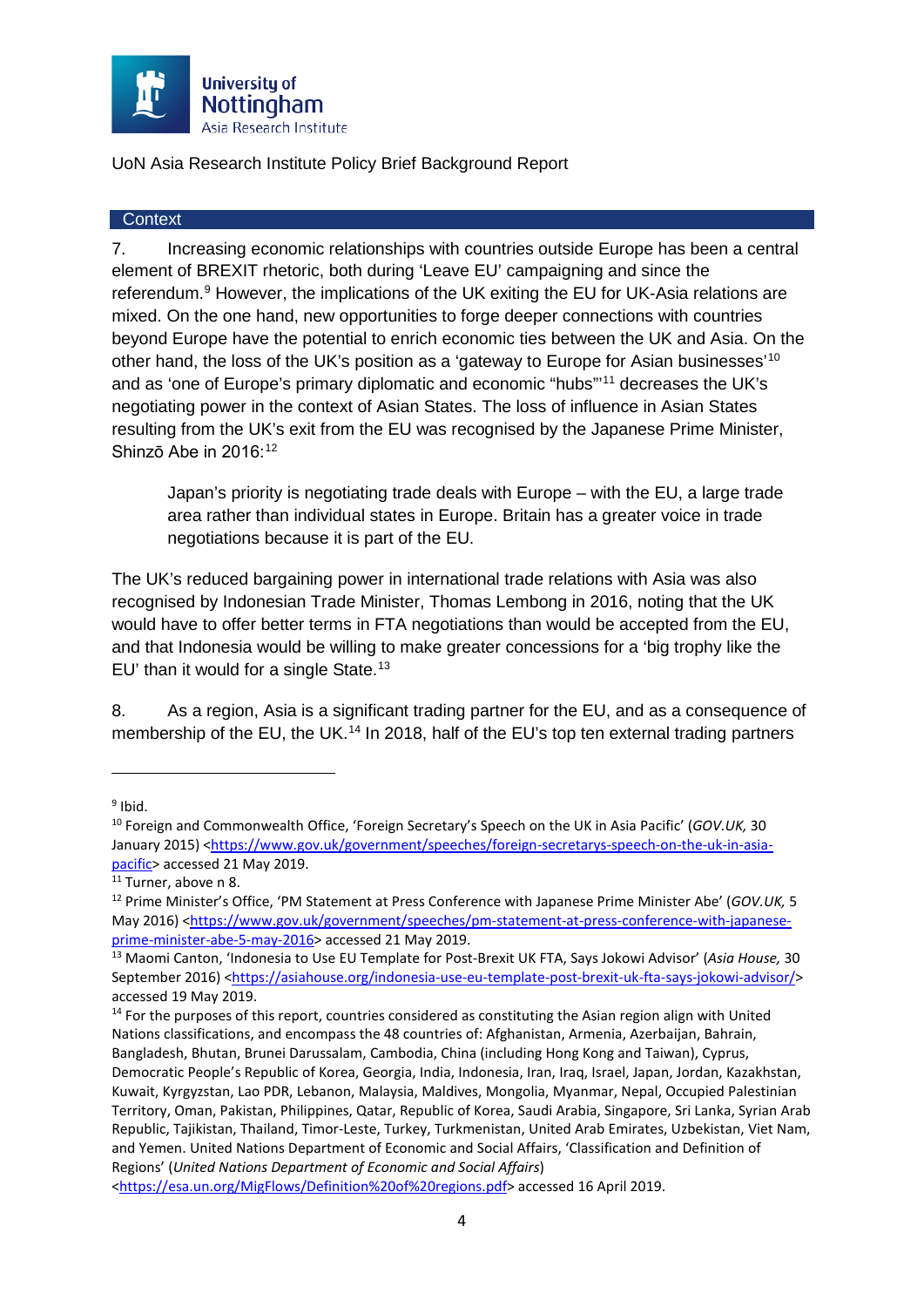

in merchandise trade were from Asia, and Asia held a 50% share of total imports into the EU.<sup>[15](#page-5-0)</sup> The EU's total trade in goods with Asia is worth €1.4 trillion,<sup>[16](#page-5-1)</sup> and it currently has some form of bilateral trade agreement in place with eight Asian countries; agreements partly in place, pending, being updated, or in negotiation with an additional seventeen; and continues to pursue a region-to-region agreement with ASEAN States. [17](#page-5-2) That over 60% of the agreements currently being negotiated by the EU on the subject of trade are with Asian States highlights their future significance in Europe's global trade, and are a likely marker for their potential significance for UK trade after BREXIT.

<span id="page-5-9"></span>9. The UK's global trade represents the equivalent of over 50% of the country's GDP, with imports and exports accounting for the equivalent of 30%.<sup>[18](#page-5-3)</sup> As of 2017, the UK's top trading partners by rank were: the United States, Germany, Netherlands, France, China, Ireland, Spain, Belgium, Italy and Switzerland.<sup>[19](#page-5-4)</sup> Other than China, Asian markets are not among the UK's top trading partners.<sup>[20](#page-5-5)</sup> However, as a collective, Asian States accounted for \$96.7bn (USD) worth of UK exports, and \$149bn in imports in 2017 (approximately 25% of both exports and imports).<sup>[21](#page-5-6)</sup> Furthermore, 90% of global economic growth over the next ten to fifteen years predicted to be generated beyond Europe,<sup>[22](#page-5-7)</sup> and commitment to look beyond Europe in forging an independent trade policy, $23$  the UK is increasingly likely to move beyond these partners in its international commerce. The upwards trajectories of many Asian economies—demonstrating stronger import demand and rapid expansion—makes them likely candidates for new UK trade relationships. Labelled the 'world's most dynamic region', East and South Asia accounted for almost 50% of world gross product growth in 2017, while 'emerging Asia' contributed 60% of the growth in global merchandise imports from January

[<assets.publishing.service.gov.uk/government/uploads/system/uploads/attachment\\_data/file/791972/19040](https://assets.publishing.service.gov.uk/government/uploads/system/uploads/attachment_data/file/791972/190402_UK_Trade_in_Numbers_full_web_version.pdf) 2 UK Trade in Numbers full web version.pdf>

 $\overline{\phantom{a}}$ 

<span id="page-5-0"></span><sup>&</sup>lt;sup>15</sup> European Commission Directorate General for trade, 'Client and Supplier Countries of the EU28 in Merchandise Trade (value %)' (*European Commission,* 15 March 2019)

[<sup>&</sup>lt;http://trade.ec.europa.eu/doclib/docs/2006/september/tradoc\\_122530.pdf>](http://trade.ec.europa.eu/doclib/docs/2006/september/tradoc_122530.pdf) accessed 16 April 2019. 16 Jean-Luc Demarty, 'EU-Asia Trade – The Bright Future Ahead' (*Friends of Europe,* 29 May 2018)

<span id="page-5-1"></span>

<sup>&</sup>lt;https://www.friendsofeurope.org/publication/eu-asia-trade-bright-future-ahead [>](https://www.friendsofeurope.org/publication/eu-asia-trade-bright-future-ahead) accessed 16 April 2019. 17 European Commission, 'Negotiations and Agreements' (*European Commission*)

<span id="page-5-2"></span>[<sup>&</sup>lt;http://ec.europa.eu/trade/policy/countries-and-regions/negotiations-and-agreements/#\\_being-negotiated>](http://ec.europa.eu/trade/policy/countries-and-regions/negotiations-and-agreements/#_being-negotiated) accessed 16 April 2019.

<span id="page-5-4"></span><span id="page-5-3"></span><sup>&</sup>lt;sup>18</sup> Department for International Trade, above [n 2,](#page-2-2) 6.<br><sup>19</sup> UK Department for International Trade, 'UK Trade in Numbers' (2019)

<span id="page-5-5"></span><sup>20</sup> Ibid, 12-13.

<span id="page-5-6"></span><sup>21</sup> The Observatory of Economic Complexity, 'United Kingdom' (*OEC,* 2017)

[<sup>&</sup>lt;https://atlas.media.mit.edu/en/profile/country/gbr/>](https://atlas.media.mit.edu/en/profile/country/gbr/) accessed 21 May 2019.

<span id="page-5-7"></span><sup>22</sup> European Commission, 'Trade for All: Towards a More Responsible Trade and Investment Policy' (*European Commission,* October 2015) < [http://trade.ec.europa.eu/doclib/docs/2015/october/tradoc\\_153846.pdf>](http://trade.ec.europa.eu/doclib/docs/2015/october/tradoc_153846.pdf) accessed 21 May 2019, 8.

<span id="page-5-8"></span><sup>&</sup>lt;sup>23</sup> Department for International Trade, above [n 2.](#page-2-2)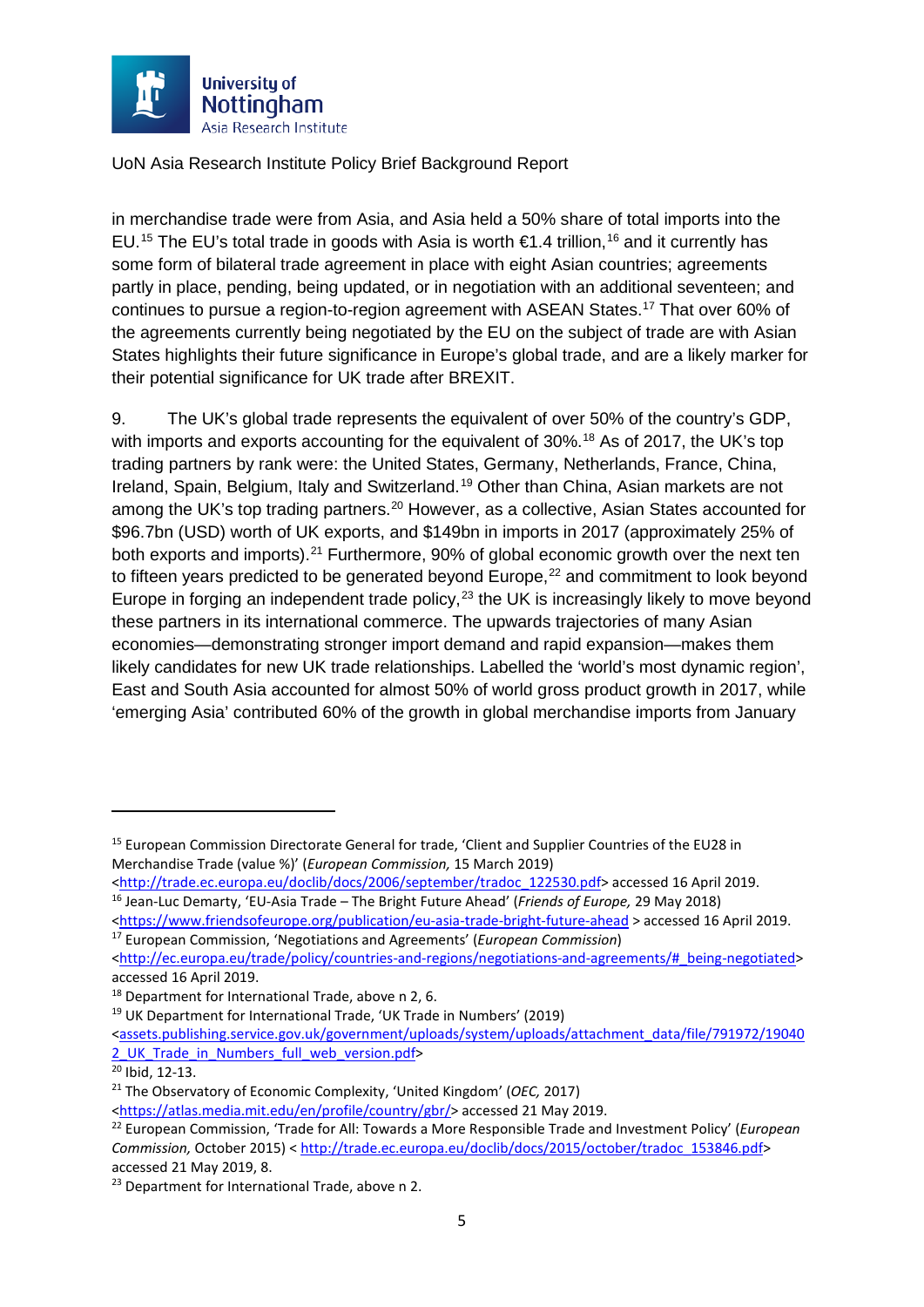

to August.<sup>[24](#page-6-0)</sup> Although the Asian region has experienced substantial economic growth, the benefits of this are not distributed equally between countries or between groups of people within them.<sup>[25](#page-6-1)</sup>

|                    |                |                  |                                      | <b>TOTAL: \$395B</b>             |                           |                             |                             |                           |                                       |                              |
|--------------------|----------------|------------------|--------------------------------------|----------------------------------|---------------------------|-----------------------------|-----------------------------|---------------------------|---------------------------------------|------------------------------|
| <b>Germany</b>     | <b>Ireland</b> |                  | <b>Belgium-</b><br><b>Luxembourg</b> |                                  |                           | <b>Switzerland China</b>    | <b>Japan</b>                | <b>Turkey</b>             | <b>South</b><br>Korea                 | <b>South Africa</b><br>0.64% |
|                    |                |                  |                                      |                                  |                           |                             | 1.8%                        |                           | 1.7% 1.7%                             | Egypt Nigeria<br>AND 3890    |
|                    |                |                  |                                      |                                  |                           | 5.6%                        | <b>Saudi Arabia</b><br>1.2% | <b>Israel</b>             | <b>Oman</b><br>Qatar                  | <b>Bankco</b><br>0.25%       |
| 9.8%               | 5.3%           | 4.9%             |                                      | 4.9%                             |                           | <b>United Arab Emirates</b> | India                       | 0.93%<br>Malaysia         | 0.78%<br>0.51%<br>PAK<br><b>Rando</b> | <b>Angela</b>                |
| <b>Netherlands</b> | <b>Spain</b>   | Sweden Poland    |                                      | Russia                           | Czech<br>Republic         | 2.4%                        | 1.2%                        | 0.43%<br><b>Thailand</b>  | 0.27%<br><b>Philippines</b>           |                              |
|                    |                |                  |                                      |                                  |                           | <b>Hong Kong</b>            | <b>Singapore</b>            | <b>QADS</b><br>Other Asia | <b>Bahrain</b>                        | <b>Australia</b>             |
|                    |                | 1.8%             | 1.3%                                 |                                  |                           | 2.1%                        | 1.0%                        | <b>A SINC</b>             | <b>Cyprus</b>                         |                              |
| 6.3%               | 3.2%           | <b>Norway</b>    | Portugal                             | 1.1%<br>Romania                  | 1.0%<br>Greece            | <b>United States</b>        |                             |                           | <b>Canada</b>                         | 1.3%                         |
| <b>France</b>      | <b>Italy</b>   | 1.0%             | 0.53%                                | 0.46%                            | 0.32%                     |                             |                             |                           |                                       | <b>New Zealand</b>           |
|                    |                | <b>Denmark</b>   | Slovakia<br><b>DATS</b>              |                                  | <b>Show</b><br><b>MKD</b> |                             |                             |                           | 1.6%                                  | <b>Brazil</b>                |
|                    |                | 0.86%            | <b>Hungary</b><br>0.48%              | 0.25%<br><b>Malta</b>            | -0.20%                    |                             |                             |                           | <b>Mexico</b>                         | 0.59%<br><b>Chile</b>        |
| 6.3%               | 3.2%           | Austria<br>0.66% | Finland<br>0.67%                     | <b>keland</b><br><b>Belgaria</b> | <b>SIN</b>                |                             | 11%                         |                           | 0.51%                                 | <b>Colembia</b>              |
|                    |                |                  |                                      |                                  | $X \sim Y$                |                             |                             |                           |                                       |                              |

<span id="page-6-3"></span>

|  |  | Figure 1. UK Export Destinations 2017 - Global <sup>26</sup> |  |  |
|--|--|--------------------------------------------------------------|--|--|
|--|--|--------------------------------------------------------------|--|--|

<span id="page-6-0"></span><sup>&</sup>lt;sup>24</sup> See United Nations, 'World Economic Situation and Prospects: 2018' (2018) <https://www.un.org/development/desa/dpad/wp-<br>content/uploads/sites/45/publication/WESP2018 Full Web-1.pdf> accessed 21 May 2019.

<span id="page-6-1"></span><sup>&</sup>lt;sup>25</sup> Department for International Development, 'Asia Regional Profile' (*GOV.UK, July 2018*) [<https://assets.publishing.service.gov.uk/government/uploads/system/uploads/attachment\\_data/file/723079](https://assets.publishing.service.gov.uk/government/uploads/system/uploads/attachment_data/file/723079/Asia-Regional-July-2018.pdf)

<span id="page-6-2"></span>[<sup>/</sup>Asia-Regional-July-2018.pdf>](https://assets.publishing.service.gov.uk/government/uploads/system/uploads/attachment_data/file/723079/Asia-Regional-July-2018.pdf) accessed 21 May 2019, 1.  $\frac{1}{26}$  The Observatory of Economic Complexity, above n [21.](#page-5-9)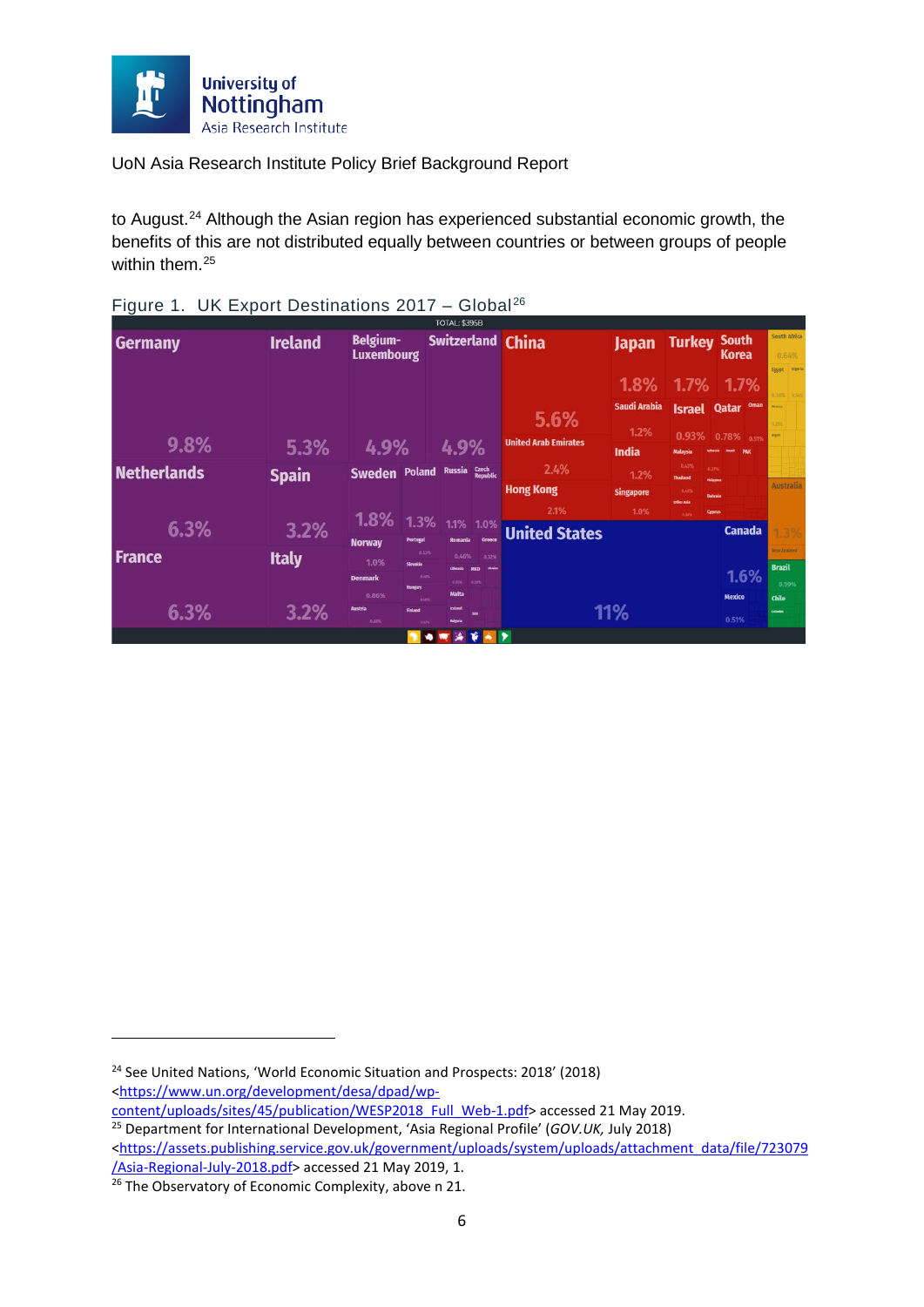

|                    |                                      | TOTAL: \$618B            |                                    |                      |                             |                             |                          |                                           |                                     |                                |                        |
|--------------------|--------------------------------------|--------------------------|------------------------------------|----------------------|-----------------------------|-----------------------------|--------------------------|-------------------------------------------|-------------------------------------|--------------------------------|------------------------|
| <b>Germany</b>     | <b>Belgium-</b><br><b>Luxembourg</b> | <b>Italy</b>             |                                    |                      | <b>Norway China</b>         |                             |                          |                                           | <b>Japan</b>                        | <b>United</b><br><b>States</b> |                        |
|                    | 5.3%                                 | 4.0%                     |                                    | 3.5%<br><b>Czech</b> |                             | 9.5%                        |                          |                                           | 2.3%                                |                                |                        |
| 15%                | <b>Spain</b>                         | Switzerland Sweden       |                                    | <b>Republic</b>      | <b>Turkey</b>               | Hong                        |                          |                                           | Vietnam Other<br>Asia               |                                |                        |
| <b>Netherlands</b> | 3.3%                                 | 2.1%                     | 1.4% 1.3%                          |                      | 1.6%                        | 1.4%                        |                          |                                           | 0.87% 0.71%                         |                                |                        |
|                    | <b>Ireland</b>                       | <b>Russia</b>            | <b>Austria Portugal Bungary</b>    |                      | <b>South Korea</b><br>1.5%  | <b>Thailand</b><br>0.59%    | Malaysia<br>0.38%        | United<br>Asab<br>Emirates<br>0.35% 0.29% | <b>IDN</b> 255                      | 7.5%                           |                        |
| 7.6%               | 3.0%                                 | 1.2%<br><b>Denmark</b>   | 0.71% 0.64% 0.59%                  |                      | India                       | <b>Bangladesi</b><br>0.58%  | <b>Pakistan</b><br>Qatar | <b>Israel</b><br><b>Kazakhstan</b>        | <b>MNG</b>                          | <b>Canada</b>                  | <b>Mexico</b><br>0.52% |
| <b>France</b>      | <b>Poland</b>                        | 1.0%                     | <b>Finland</b><br>0.53%<br>Romania | Greece LTU           | 1.5%                        | Singapore<br>100<br>Algeria | Cambodia<br>MAR<br>Egypt | Sri Lanka                                 |                                     | 1.2%                           |                        |
| 5.8%               | 2.2%                                 | <b>Slovakia</b><br>0.80% | <b>Belanus</b>                     |                      | <b>South Africa</b><br>1.3% | <b>Nigeria</b>              | Libya                    |                                           | Brazil ARG<br><b>Chile</b><br>0.49% | <b>Australia</b><br>0.7796     |                        |
|                    |                                      |                          | v                                  | ∣∙                   |                             |                             |                          |                                           |                                     |                                |                        |

#### Figure 2. Origin Countries of UK Imports 2017 - Global<sup>[27](#page-7-0)</sup>

<span id="page-7-3"></span>10. Asia's high profile in international trade with Europe and the UK does not translate into other key areas subject to international negotiation and scrutiny, and the region has a relatively weak record in the recognition and protection of human rights. Although movement has occurred in the recognition and advancement of human rights in Asian States, 'Asian values' continue to be employed as a justification for resistance to universal human rights.<sup>[28](#page-7-1)</sup> This resistance, presented in the Bangkok Declaration signed in 1993, suggests that historical contexts and shared 'Asian values' warrant interpretations and applications of human rights and democracy that diverge from those advanced by Western States.<sup>[29](#page-7-2)</sup> Thus, the attempt to advance human rights in the Asian context must grapple with the criticism that the values broadcast are a reflection of Western hegemony, creating barriers not only to their uptake in the first instance, but to their implementation and internalisation in practice.

<span id="page-7-4"></span>11. On the whole, Asia demonstrates a lower level of participation in the international human rights regime than other regions, with fewer countries ratifying international human rights instruments and no developed, region-specific human rights framework. The Asian region has ratified an average of 73% nine core international human rights instruments, compared to a global average of 78% and an average for all non-Asian countries of 79% (see Figure 3).

<span id="page-7-1"></span><span id="page-7-0"></span><sup>&</sup>lt;sup>27</sup> Ibid.<br><sup>28</sup> See Leena Avonius and Damien Kingsbury, *Human Rights in Asia: A Reassessment of the Asian Values Debate* (Palgrave Macmillan 2008); Visone Tommaso, 'The "ASEAN Way": A Decolonial Path Beyond "Asian Values"?' (2017) 9(1) *Perspectives on Federalism* 1; William de Bary, *Asian Values and Human Rights: A Confucian Communitarian Perspective* (Harvard University Press 1998);

<span id="page-7-2"></span><sup>&</sup>lt;sup>29</sup> Joseph Chan, 'Asian Values and Human Rights: An Alternative View Democracy in East Asia' in Larry Diamond and Marc F Plattner (eds), *Democracy in East Asia* (Johns Hopkins University Press 1998) 28, 28.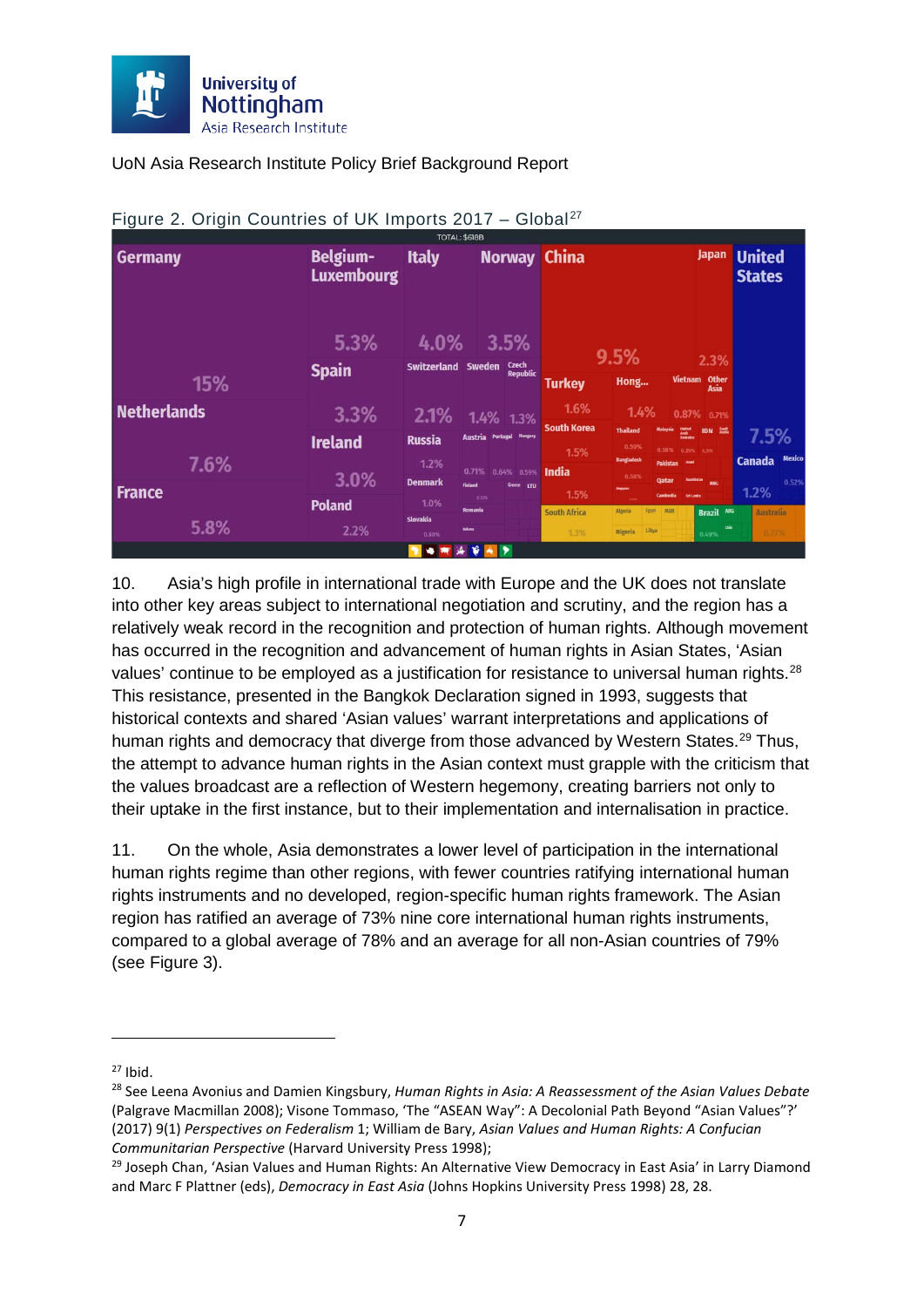

**.** 

#### UoN Asia Research Institute Policy Brief Background Report



#### <span id="page-8-1"></span>Figure 3. Ratification of Core Human Rights Instruments<sup>[30](#page-8-0)</sup>

12. The divergence in the proportion of Asian countries that have ratified these instruments, compared to non-Asian States, has decreased in recent years. Asian nations have increasingly acceded to and ratified the nine core human rights treaties, reducing the

<span id="page-8-0"></span><sup>&</sup>lt;sup>30</sup> The United Nations Office of the High Commissioner for Human Rights identifies nine core international human rights instruments. Conventions included in this group are: International Convention on the Elimination of All Forms of Racial Discrimination; International Covenant on Civil and Political Rights; International Covenant on Economic, Social and Cultural Rights; Convention on the Elimination of All Forms of Discrimination against Women; Convention against Torture and Other Cruel, Inhuman or Degrading Treatment or Punishment; Convention on the Rights of the Child; International Convention on the Protection of the Rights of All Migrant Workers and Members of Their Families; International Convention for the Protection of All Persons from Enforced Disappearance; and Convention on the Rights of Persons with Disabilities. Office of the High Commissioner for Human Rights, 'The Core International Human Rights Instruments and their Monitoring Bodies' (*United Nations Office of the High Commissioner for Human Rights*)

[<sup>&</sup>lt;https://www.ohchr.org/EN/ProfessionalInterest/Pages/CoreInstruments.aspx>](https://www.ohchr.org/EN/ProfessionalInterest/Pages/CoreInstruments.aspx) accessed 16 April 2019. Ratification of treaty data drawn from the United Nations Treaty Collection Depository – United Nations, 'Multilateral Treaties Deposited with the Secretary General' (*United Nations Treaty Collection*), Chapter IV: Human Rights [<https://treaties.un.org/PAGES/Treaties.aspx?id=4&subid=A&clang=\\_en>](https://treaties.un.org/PAGES/Treaties.aspx?id=4&subid=A&clang=_en) accessed 25 April 2019.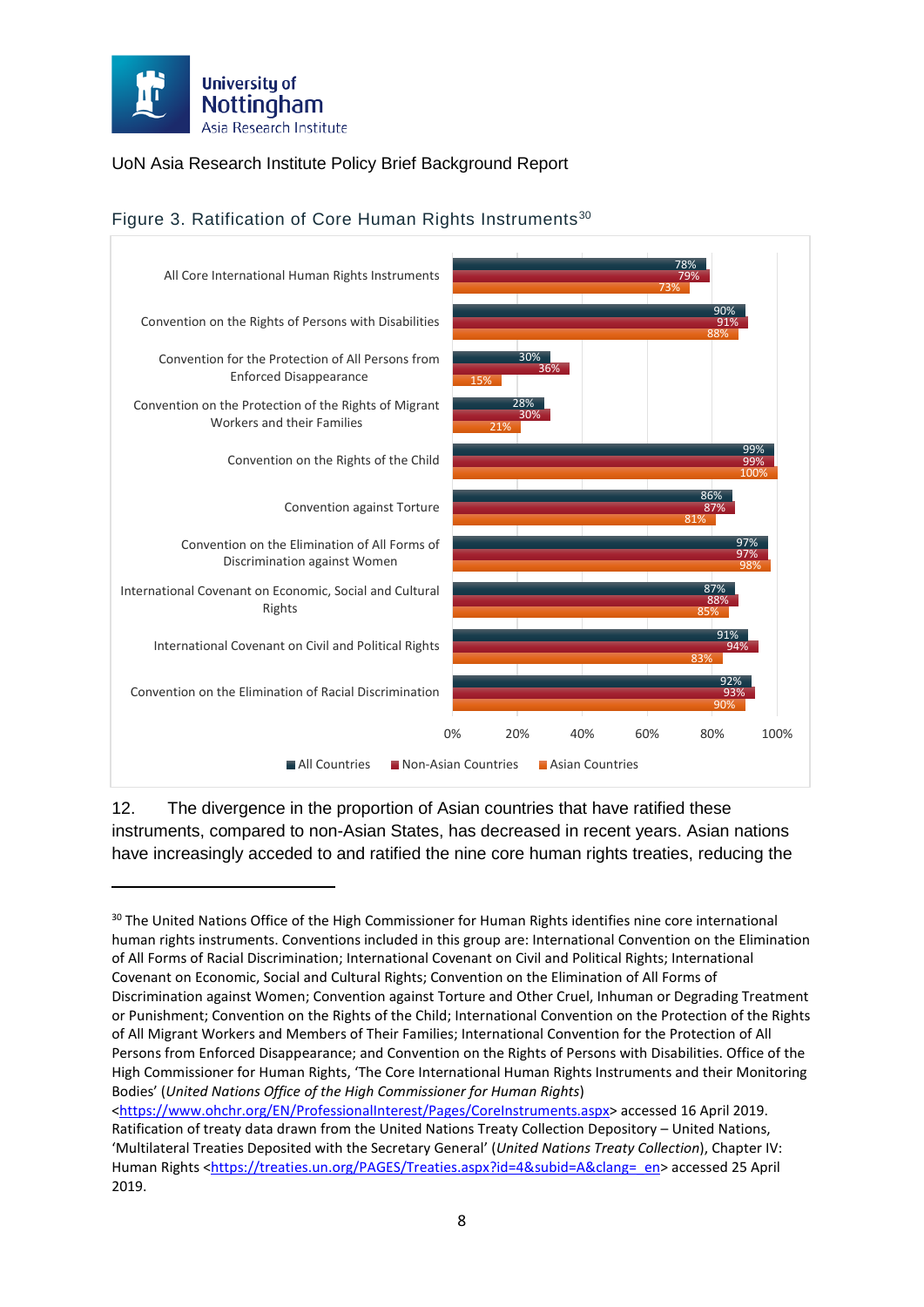

**.** 

UoN Asia Research Institute Policy Brief Background Report

ratification gap in this area. On the face of it, this could be interpreted as an indication that Asia is no longer lagging behind the rest of the world in committing itself to human rights. However, ratification of the optional protocols to these instruments continues to evidence Asian States' resistance to the universal human rights agenda. Most notably, many Asian States remain absent from membership in instruments that entail some level of oversight over the implementation of the core human rights instruments (see Figure 4).



Figure 4. Ratification of the Optional Protocols to Core Human Rights Instruments<sup>[31](#page-9-0)</sup>

<span id="page-9-1"></span>13. The First Optional Protocol to the International Covenant on Civil and Political Rights, and the Optional Protocols to the International Covenant on Economic and Social Rights, the Convention on the Rights of Persons with Disabilities, and the Convention on the Elimination of Discrimination against Women all establish mechanisms through which individuals can bring complaints to an international forum. This empowers individuals or groups claiming to have experienced violations of their rights to elevate their claims to the international level, in

<span id="page-9-0"></span><sup>&</sup>lt;sup>31</sup> Ratification of treaty data drawn from the United Nations Treaty Collection Depository, above [n 30,](#page-8-1) accessed 18 May 2019.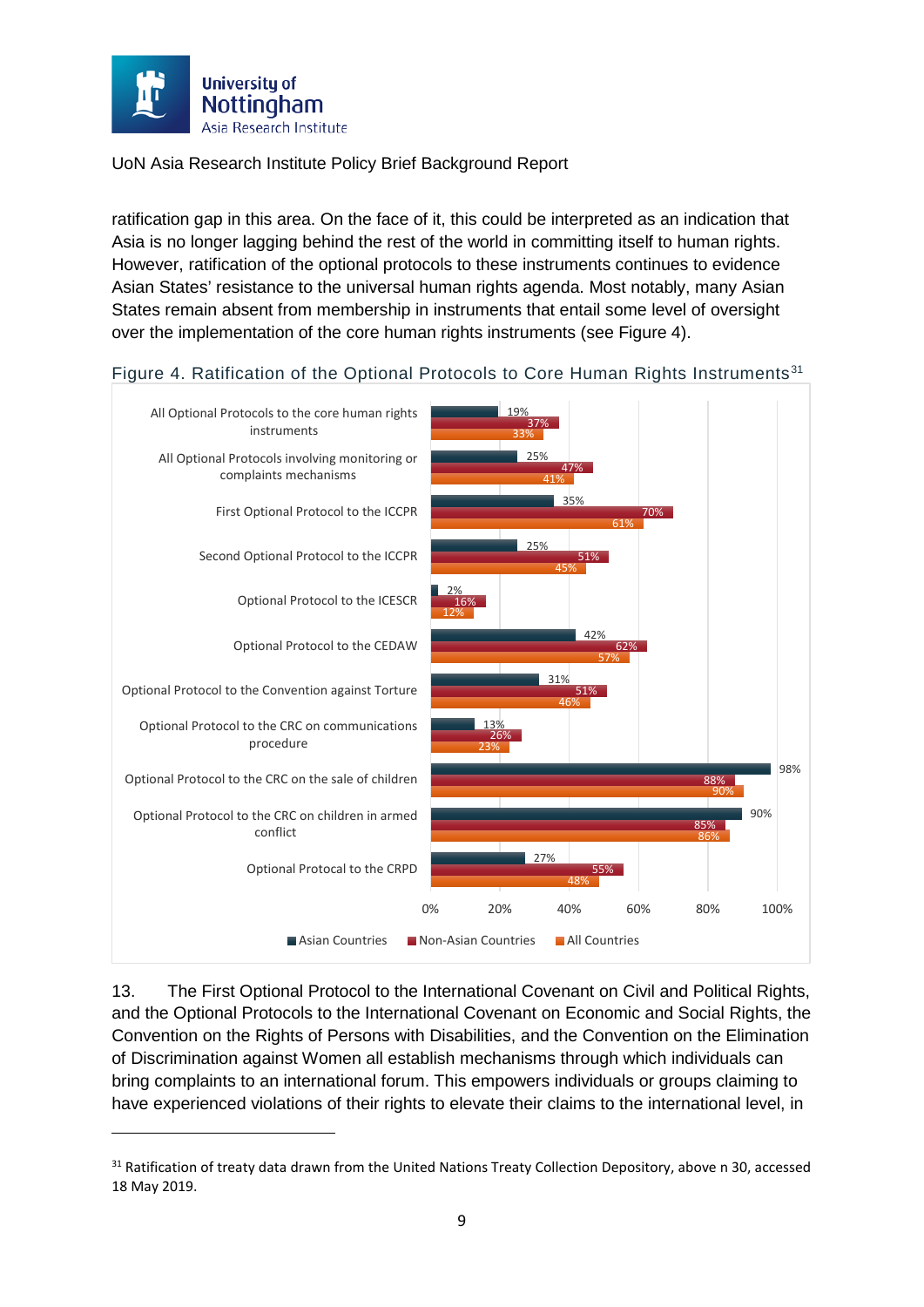

the event that domestic remedies failure to deliver justice. These Protocols also create inquiry mechanisms, within which international bodies may investigate and report on grave and systematic violations occurring within the borders of States Parties, and make recommendations to the State. The Optional Protocol to the Convention against Torture, although not entailing an individual complaints mechanism, establishes an international inspection system through which States permitted international oversight over their implementation of the Convention. The relatively limited presence of Asian States Parties to these protocols highlights the continued reluctance of these nations to permit international monitoring of their implementation of the commitments contained in the nine core human rights treaties.

14. Despite 83% of Asian States having now ratified the International Covenant on Civil and Political Rights, only 36% have ratified the First Optional Protocol. This against an average for all other States of 94% and 70% respectively. Likewise, ratification of the Optional Protocol to the International Covenant on Economic, Social and Cultural Rights by Asian nations lags behind the rest of the world. Non-Asian States are eight times more likely to have ratified the Optional Protocol than their Asian counterparts (2% against 16%), although ratifications remain relatively low across the board given the recency of the instrument, only adopted in 2008. This trend holds true for each of the Optional Protocols that creates a mechanism for oversight and accountability in relation to human rights abuses committed against citizens. Across the six such instruments, Asian States ratify only 25%, against a non-Asian rate of 47%. It is only in relation to Protocols that do not involve a direct mechanism to monitor implementation that Asian States exceed the global average—namely the Optional Protocols to the Convention on the Rights of the Child concerning the sale of children, and use of children in armed conflict. However, their commitment to the Second Optional Protocol to the International Covenant on Civil and Political Rights concerning the death penalty mirrors the lack of commitment to Protocols with monitoring mechanisms. Thus, in normative commitments too they continue to lag behind other States in key areas.

<span id="page-10-0"></span>15. Asian States' lack of participation in the Optional Protocols to the nine core human rights instruments when these require the State open itself to direct monitoring and criticism for violations occurring within their borders demonstrates a resistance to international oversight of the implementation of their commitments. Without such mechanisms, the human rights promises made to individuals through the fundamental human rights instruments may only be fulfilled within the boundaries of the State, and with limited space for the international community to interrogate violations committed by the State. Further, where other regions have developed their own human rights systems, including mechanisms for monitoring and enforcement, Asian States have not established an Asian-wide forum for the advancement of human rights. The region thus lacks both mandatory enforcement mechanisms as found in the African, European, and Inter-American systems and a centralised monitoring body.

16. If protection and advancement of human rights occurred only within the confines of international human rights instruments themselves, this failure has the potential to allow impunity for violations committed within the borders of these States. This is true in Asian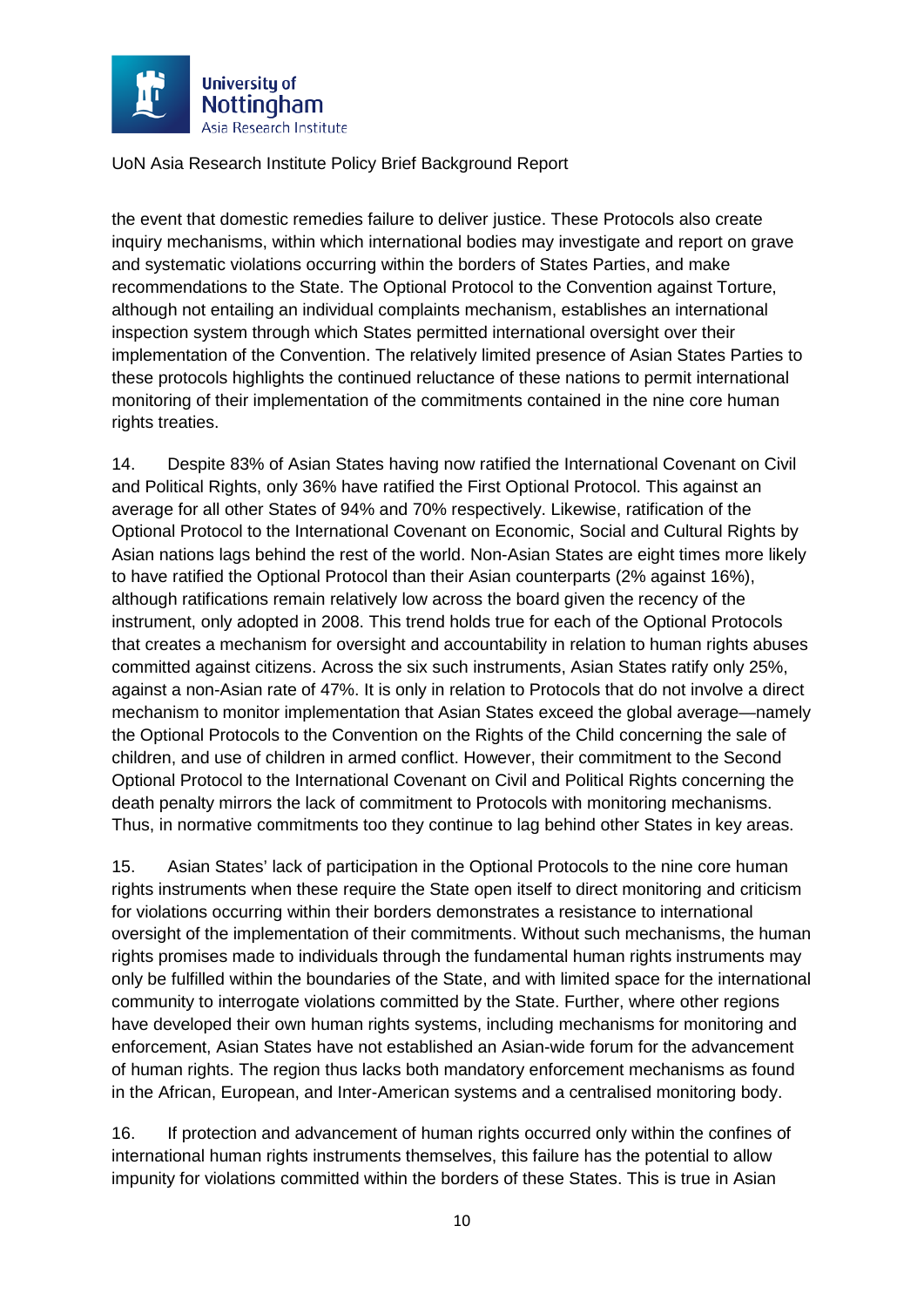

**.** 

UoN Asia Research Institute Policy Brief Background Report

States to a significantly greater degree than in the rest of the world, as a result of both refusal to empower global monitoring mechanisms and the lack of regional human rights mechanisms for monitoring implementation. This is reflected in the relative protection of human rights in the region (see Figure 5). Despite the fact that Asian States make up only 25% of all States globally, 42% of the 50 lowest scoring countries in the human rights protection measure in 2014 were Asian States.<sup>[32](#page-11-0)</sup> At the opposite end of the spectrum, only four of the world's 50 highest-scoring countries in protecting against political repression and violations of personal integrity rights were from the Asian region.

Figure 5. Protection from Political Repression and Violations of Physical Integrity Rights – Human Rights Protection 2014[33](#page-11-1)



*Higher values indicate better human rights protection. The human rights scores measure protection from political repression and violations of 'physical integrity rights'*

17. Not only are Asian States historically weak in ensuring protection for human rights within their borders, but have demonstrated a correlatively high number of violations (see Figure 6). Accounting for both measures enacted and pressures applied in relation to freedom of the press, civil liberties, political freedom, human trafficking, incarceration, political prisoners, religious persecution, torture, and executions, the Asian region demonstrates relatively high scores in global comparative assessments of human rights. The

<span id="page-11-0"></span><sup>32</sup> Christopher J Fariss and Keith Schnakenberg, 'Latent Human Rights Scores' (*Human Rights Scores,* 2014) [<http://humanrightsscores.org/>](http://humanrightsscores.org/) accessed 21 May 2019.

<span id="page-11-1"></span><sup>33</sup> Max Roser, 'Human Rights' (*Our World in Data,* 12 June 2016) [<https://ourworldindata.org/human-rights>](https://ourworldindata.org/human-rights) accessed 21 May 2019.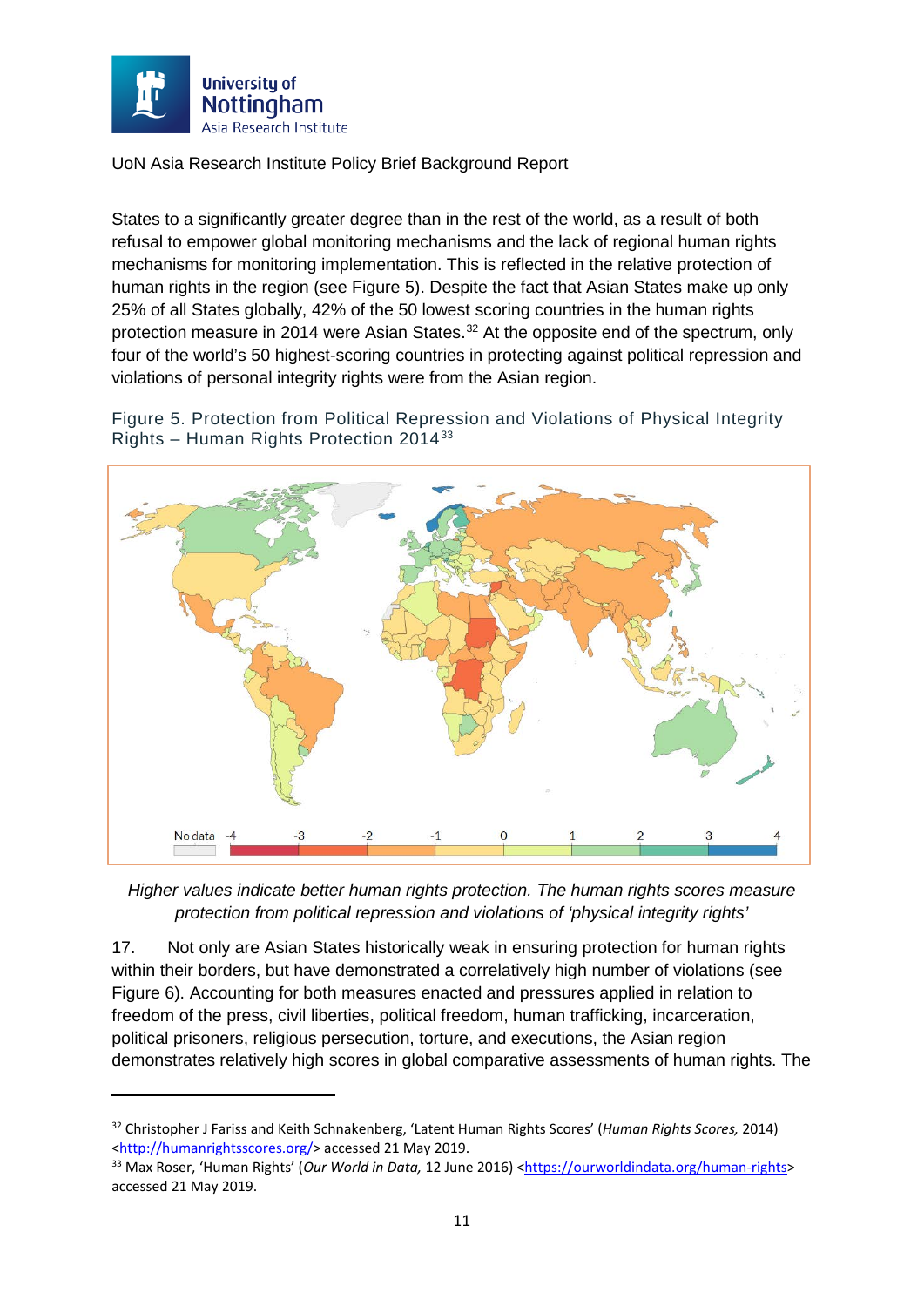

only other region performing comparatively poorly in this metric are African States. Only three Asian States appear in the 50 countries with the lowest occurrence of human rights violations in this measure, whereas 21 Asian States (42%) appear in the 50 worst countries for human rights violations in 2014.



Figure 6. Fragile States Index – Human Rights Violations 2014[34](#page-12-0)

*Human rights violations measured on a scoring system from 0 to 10 (where 10 is worst). This is an aggregated metric on that basis of multiple variables, including: press freedom, civil liberties, political freedoms, human trafficking, political prisoners, incarceration, religious persecution, torture and executions*

18. While specialised frameworks are central to advancing human rights globally, other areas of global engagement nonetheless provide opportunities to advocate for their protection. International trade is one area in which human rights are increasingly finding voice, as States utilise their bargaining power in the international marketplace to encourage others to respect, protect, and fulfil human rights. Economic globalisation and respect for universal human rights both seek to improve human welfare in their own ways. Yet, despite sharing a broad objective, human rights and trade law have evolved in substantially distinct ways, with divergent approaches and key conceptual differences.<sup>[35](#page-12-1)</sup> Attempts to link the international regimes governing human rights and trade respectively have intensified over time, and States increasingly develop frameworks treating these two international regimes

<span id="page-12-0"></span> $34$  Ibid.

<span id="page-12-1"></span><sup>&</sup>lt;sup>35</sup> Christine Breining-Kaufmann, 'The Legal Matrix of Human Rights and Trade Law: State Obligations versus Private Rights and Obligations' in Thomas Cottier, Joost Pauwelyn and Elisabeth Bürgi (eds), *Human Rights and International Trade* (Oxford University Press 2005) 95.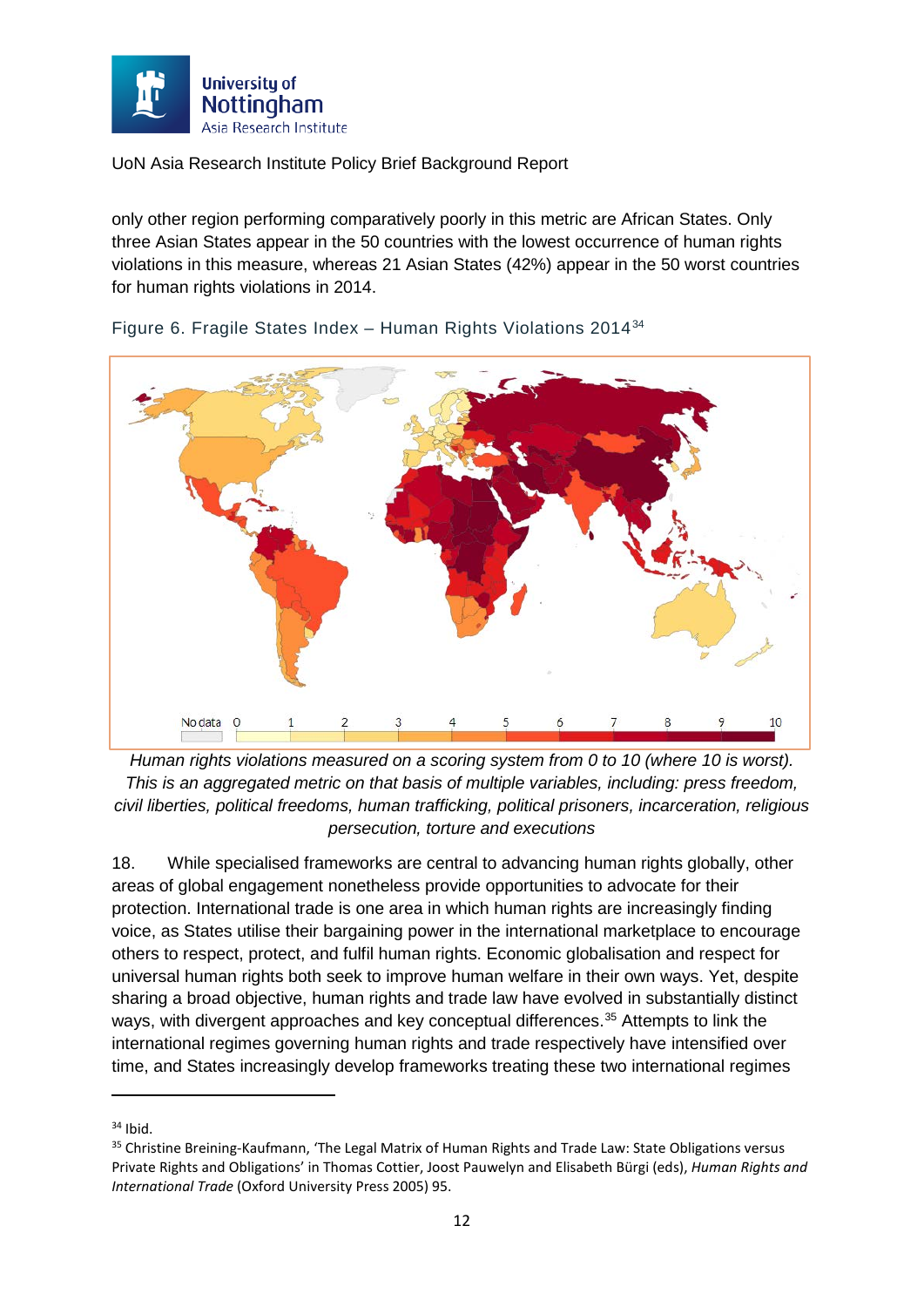

as interconnected. [36](#page-13-0) In particular, attempts to advance human rights through international trade negotiations, agreements, and schemes now have established foundations.

19. Despite these developments the place of human rights in international trade negotiations remains contested. The tensions between the values and objectives of the two regimes give rise to criticism of attempts to situate the human rights agenda in the context of trade, suggesting that the two are in fact discrete systems.<sup>[37](#page-13-1)</sup> This is exacerbated in the context of the 'Asian values' debate where globalising forces may be characterised as the advancement of Western hegemony rather than universal values.<sup>[38](#page-13-2)</sup> For instance, former Prime Minister David Cameron was cautioned against pointing the finger at China's human rights record and the UK's relationship with China was damaged when he took meeting with the Dalai Lama.<sup>[39](#page-13-3)</sup> Further, the potential conflict between international trade and human rights regimes evidences the tensions in marrying the two.<sup>[40](#page-13-4)</sup> Significant gaps also exist in the norms of international trade. World Trade Organisation (WTO) rules govern international trade instruments established by WTO Member States, including the EU. However, following BREXIT, the UK will be a member of the WTO in its own right and any trade instruments it develops must comply with WTO rules.

20. The WTO currently lacks a robust human rights dimension. The basic governing principle of the regime is the Most-Favoured Nation' (MFN) principle—that all WTO members must treat other members equally in relation to trading benefits granted—with only limited non-trade exemptions. Any attempt by the UK to advance human rights in Asia through trade after exiting the EU is thus not without its challenges. These challenges include corruption, low development status, and political unwillingness to engage on human rights—often embedded in ideological differences between Asian and Western States. However, a responsive approach to the incorporation of human rights protections into trade agreements that learns from past practice, harnesses bargaining power during negotiations, and continues to monitor and enforce these provisions over time has the potential to return significant improvement to the lives of people in these countries. It also crucially reduces the risk of the UK becoming involved in the perpetration of human rights violations or continuing impunity for abuses through its trade relations. The UK should therefore include human rights in its priorities in future trade negotiations, and seek to achieve greater harmony between the two regimes.

<span id="page-13-0"></span><sup>&</sup>lt;sup>36</sup> Thomas Cottier, Joost Pauwelyn and Elisabeth Bürgi Bonanomi, 'Linking Trade Regulation and Human Rights in International Law: An Overview' in Cottier, Pauwelyn and Bürgi (eds), ibid.

<span id="page-13-1"></span><sup>37</sup> On these tensions, see Sarah Joseph, *Blame it on the WTO?: A Human Rights Critique* (Oxford University Press 2011), 32-55.

<span id="page-13-2"></span><sup>&</sup>lt;sup>38</sup> See above n [28.](#page-7-3)

<span id="page-13-3"></span><sup>&</sup>lt;sup>39</sup> Oliver Turner, above n [8.](#page-3-5)

<span id="page-13-4"></span><sup>40</sup> See Andreas R Ziegler and Betram Boie, 'The Relationship between International Trade Law and International Human Rights Law' in Erika de Wet and Jure Vidmar (eds), *Hierarchy in International Law: The Place of Human Rights* (Oxford University Press 2012) 272.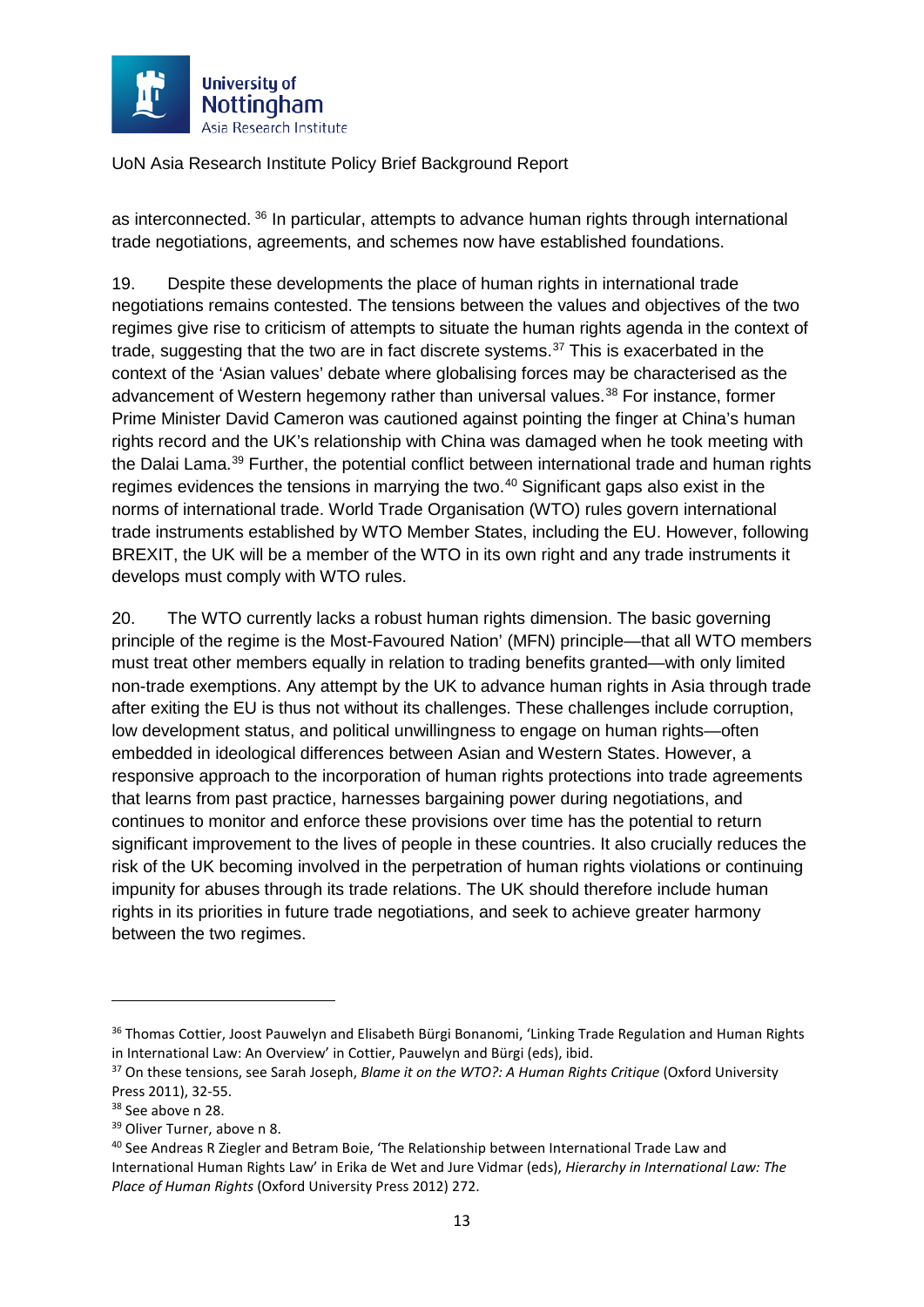

#### <span id="page-14-0"></span>Shaping international trade relationships

21. International trade relationships can be constructed in a variety of ways. Trade agreements and schemes take a number of different approaches to the establishment and regulation of these relationships, evidencing different approaches to membership between unilateral schemes developed by a single party and imposed upon trading partners, and agreements developed through negotiation and mutual consent. Further, agreements might involve a single pair of parties engaged in bilateral negotiations, and later trade, or multiple parties all seeking to build trade relationships within a group of States and to achieve consensus on terms applicable to all parties. Each of these approaches has strengths and weaknesses, and may substantially influence the shape of the trade relationship and the nature of human rights protections within them. These differences must be weighed by the UK in future decisions on developing and evolving trade.

#### <span id="page-14-1"></span>Unilateral schemes

22. One of the most dominant trade instruments in place in Asia is the Generalised System of Preferences—a regime of tariff preferences granted to developing countries with the aim of fostering economic development within their borders. Established in 1971 by the WTO, and replaced in 1979 by an Enabling Clause that governs it, the Generalised System of Preferences is an exemption to the WTO's MFN clause, allowing developing countries more favourable treatment than might be accorded on the basis of trade interests alone. This system therefore introduces supplementary values into the regulation of international trade relationships, namely the economic development of a particular set of countries. The EU, the US, and Canada, among other WTO members, all grant benefits on the basis of Generalised Schemes, each with their own entry conditions and forms of conditionality. Many Asian countries benefit from these schemes as less developed countries.

23. The approach adopted in the European Union's Generalised Scheme of Preferences (GSP) echoes the WTO system. The scheme avoids the process of negotiating and obtaining consensus on the terms of a trade agreement by creating a unilateral scheme of benefits applicable to developing countries. By providing a set of benefits to these third States, the GSP incentivises compliance by potential trading partners, whilst avoiding the need to negotiate a specific set of terms with the explicit consent of these partners. The GSP thus gives developing countries access to the EU market and decreases or removes duties on exports to the EU. In exchange for these benefits, trading partners are obliged to comply with the established terms of the Scheme.

<span id="page-14-2"></span>24. The GSP allocates benefits to third States on a sliding scale, with different groups of countries eligible for various preferences according to the specific characteristics of that country. Three schemes are set out in the EU's GSP Regulation: (1) Standard GSP which grants tariff preference to low and lower-middle income countries; (2) GSP+ which grants more favourable tariff preferences for exports conditional upon a developing countries' compliance with certain norms to vulnerable low and lower-middle income countries; and (3) EBA (Everything But Arms) providing duty-free and quota-free access to the EU market for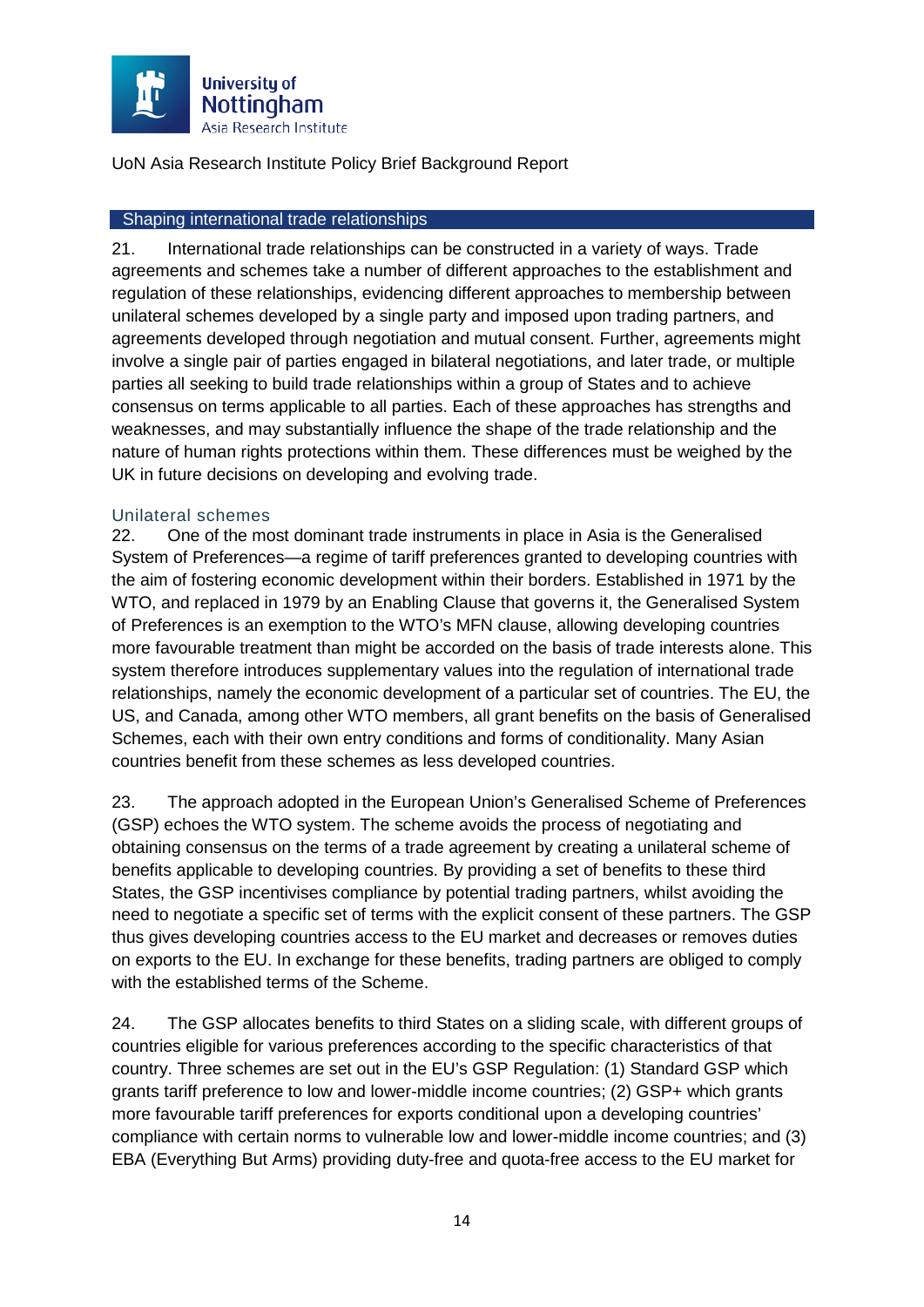

UN-classified least developed countries.<sup>[41](#page-15-1)</sup> This allows the scheme to respond to the divergent needs of countries falling within each band, enabling flexibility and responsiveness in the approach taken to trade, whilst also preserving the generalised unilateral approach. The EU's GSP+ covers Armenia, Bolivia, Cabo Verde, Kyrgyzstan, Mongolia, Pakistan, the Philippines, and Sri Lanka, among others. The EU's GSP EBA covers 49 beneficiaries, including Bangladesh and Cambodia. [42](#page-15-2) Having a triple-layer of GSPs depending on the beneficiary's development status ensures that the GSP complies with WTO rules requiring objective criteria for differentiation, and is a method of reacting to specific development needs of Asian countries.

25. In addition to ensuring that the EU's economic interests are protected through advancing trade relationships with third parties, the GSP aims to promote sustainable development and good governance in developing countries, and to contribute to poverty eradication.[43](#page-15-3) This is particularly important in countries like Cambodia, where substantial human rights abuses have manifested in the past, and significant concerns remain. Thus, human rights are situated within the GSP, but framed in relation to the interests of the third State rather than simply as obligatory requirements imposed on them solely in the interests of the EU. The GSP does this through conditionality, the prospect of revocation of tariff preferences if a country violates certain standards, including human rights norms, as negative conditionality, and the grant of additional preferences in the GSP+ as positive conditionality (discussed further below).

26. Unilateral schemes avoid the need for consensus between all parties to a trading relationship, instead building on the power of the imposing entity to create a system with terms third countries will accept. Adhering to the terms of the scheme in a general sense becomes the precondition for access to the imposing entity's market. Therefore, the size of that market is likely to determine the relative power of the entity to impose conditions on trading partners. By exiting the EU, the UK reduces the size of its market for potential partners and potentially reduces the degree to which it can advance human rights through a generalised scheme. However, the UK was nonetheless the tenth largest export economy in the world in 2017, and the fifth largest importer in 2017 leaving it in a relatively strong position in the global marketplace.<sup>[44](#page-15-4)</sup>

#### <span id="page-15-0"></span>Bilateral agreements

 $\overline{a}$ 

27. Bilateral trade agreements have formed part of the EU's more recent trade strategy, applicable from 2006, which uses 'Sustainable Development Chapters' within

<span id="page-15-1"></span><sup>41</sup> Commission Regulation (EU) No 978/2012 [2012] OJ L303/1.

<span id="page-15-2"></span><sup>42</sup> European Commission, 'Report from the Commission to the European Parliament and the Council on the application of Regulation (EU) No 978/2012 applying a Scheme of Generalised Tariff Preferences and repealing Council Regulation (EC) No 732/2008' (COM(2018) 665 final.

<span id="page-15-3"></span><sup>43</sup> European Commission, 'Generalised Scheme of Preferences (GSP)' (*European Commission*) [<http://ec.europa.eu/trade/policy/countries-and-regions/development/generalised-scheme-of](http://ec.europa.eu/trade/policy/countries-and-regions/development/generalised-scheme-of-preferences/index_en.htm)[preferences/index\\_en.htm>](http://ec.europa.eu/trade/policy/countries-and-regions/development/generalised-scheme-of-preferences/index_en.htm) accessed 16 April 2019.<br><sup>44</sup> The Observatory of Economic Complexity, above n [21.](#page-5-9)

<span id="page-15-4"></span>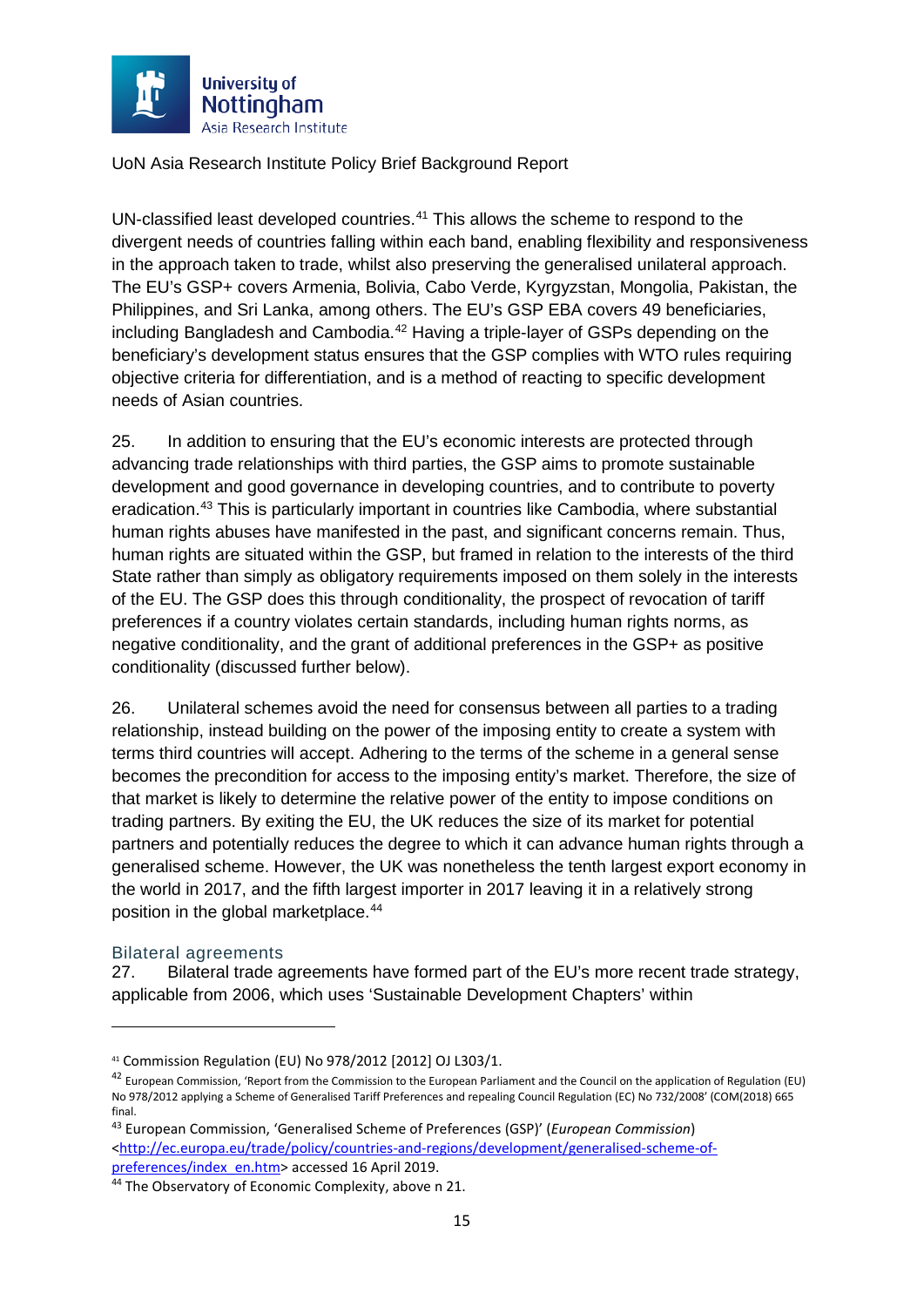

comprehensive, new generation free trade agreements (FTAs). These new generation FTAs are particularly applicable to Asian countries as they graduate from GSP preference bands into higher middle-income country status, and are likely to be especially prominent in the UK's future trade policy. The EU's relationship with Asian countries continues to expand, with ongoing development of bilateral FTAs seen as building blocks in the eventual negotiation of an EU-Association of East Asian Nations (ASEAN) trade agreement. Bilateral agreements with countries such as Vietnam are currently in development towards this objective.[45](#page-16-2) Asia provides the EU with other potential FTA partners outside of ASEAN, including India, for which benefits would encompass both EU import-dependent firms and Asian exporters.

28. Bilateral trade agreements, unlike generalised and unilateral schemes, allow for a more tailored approach to the challenges of engaging with particular third countries, both with regard to the dynamics of trade itself and in the interest in advancing human rights in these jurisdictions. Given the challenges of establishing a unilateral GSP after exiting the EU, bilateral agreements are increasingly likely to form the cornerstone of the UK's trading relationships with third countries. They further offer the opportunity for direct engagement with States, and the development of context-responsive, bespoke approaches to grappling with human rights challenges in the third State. This is particularly relevant in the Asian context where historical resistance to human rights has an ideological dimension that must be managed carefully and responsively.

#### <span id="page-16-0"></span>Multilateral agreements

29. Multilateral agreements are a feature on the horizon for major trading players such as the EU and the US, each attempting to engage with Asia in ways that would produce beneficial trade. The limited development of these regimes internationally makes assessing the potential involvement of the UK in such after BREXIT difficult. Continued engagement with the EU in the context of trade, or participation in negotiations for alternative multi-lateral regimes may provide an entry point for the UK to influence negotiations, and to shape the positioning of human rights in these contexts. However, the relative power of different parties to the negotiations would present challenges for the UK in advancing specific positions on human rights absent substantive support from major partners in the negotiations.

#### <span id="page-16-1"></span>Integrating human rights into trade

**.** 

30. Having determined the possible shape of international trade relationships, whether carried out discretely or in combination, the positioning of human rights within the approaches that are adopted must be carefully considered to achieve the greatest potential impact on the lives of vulnerable people. Human rights obligations, standards, and aspirations might be engaged in trade negotiations as a specific term of agreements concluded, or they may serve as an entry point for the conclusion of a trade agreement that

<span id="page-16-2"></span><sup>45</sup> European Commission, *Trade for all: Towards a more responsible trade and investment policy* (European Union 2015) 32.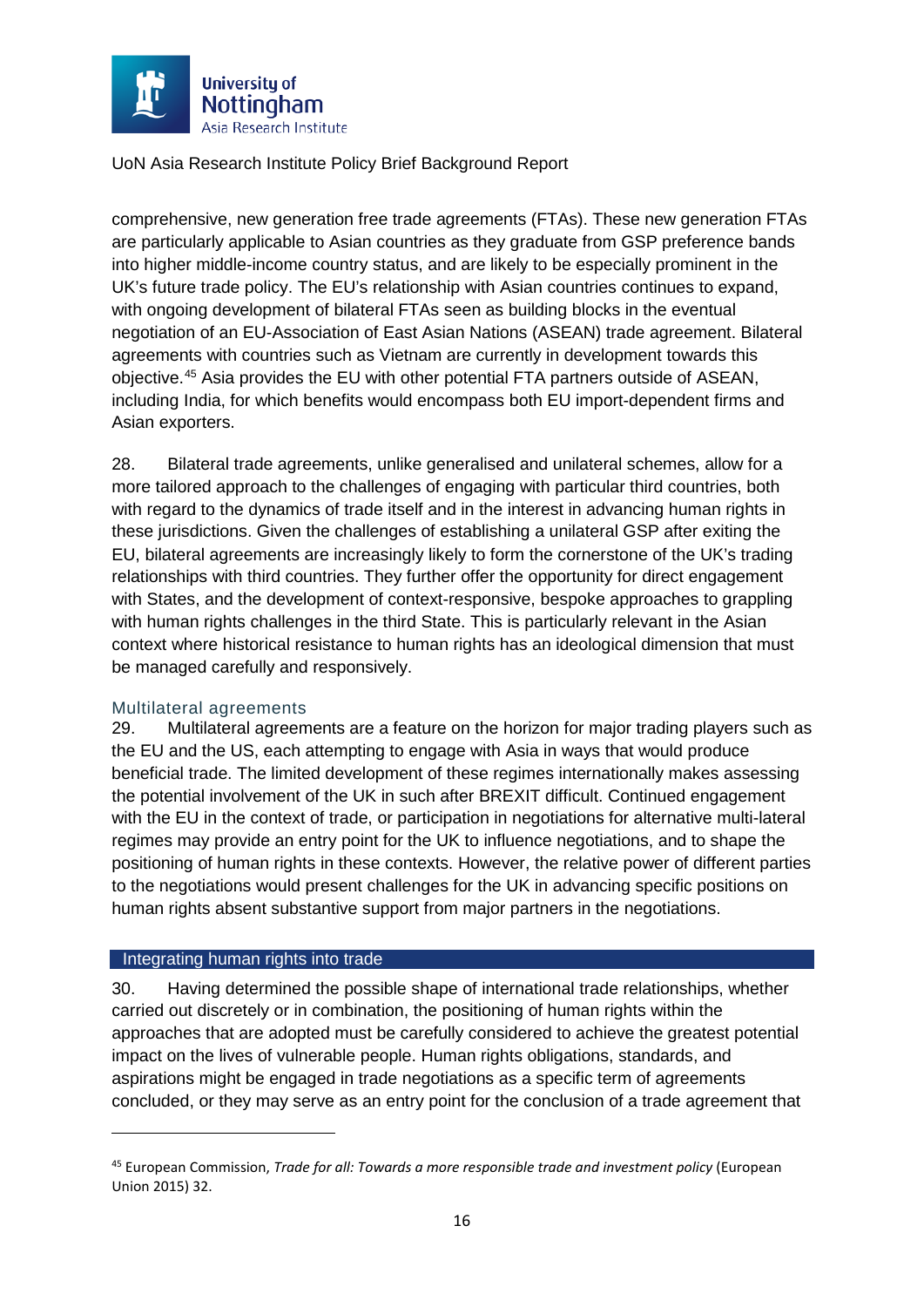

does not speak substantively to the content of human rights. Reflecting the former of these approaches, 'essential elements' clauses and sustainable development chapters provide for the integration of human rights within trade agreements. The 'list approach' to standards and side agreements, on the other hand, use trade negotiations as a lever to pressure trading partners to sign up to external human rights standards and frameworks. In the Asian context, dialogue and cooperation has not been affiliated with leveraging human rights improvement in countries where there are serious concerns, such as South Korea. On the other hand, conditionality has been used rarely by the EU. The UK's independent trade policy must be coherent and consistent and recognise the importance of applying pressures on Asian trading partners.

## <span id="page-17-0"></span>Trade agreements, essential elements clauses and sustainable development chapters<br>31. Pr

Prior to the 2006 EU global trade strategy,<sup>[46](#page-17-1)</sup> the EU integrated human rights in its bilateral trade agreements through 'essential elements' clauses, conventionally stating that human rights would be an essential element of the agreement. Occasionally, these were coupled with non-compliance clauses which then allowed for 'appropriate measures' to be taken if a trade partner violated an essential elements clause. This provided flexibility for responses to human rights abuses, although the degree to which the substance of expectations and obligations were clearly delineated remained limited. They were not effectively used to improve human rights, and were particularly ineffective in States with ideological resistance to outside influence in this area, including human rights.

32. After 2006, with the rise of new generation FTAs, a new approach to integrating human rights in international trade surfaced.<sup>[47](#page-17-2)</sup> As opposed to the simple 'essential elements' clauses, agreements now contain entire chapters dedicated to sustainable development, reflecting the importance of human rights within the United Nations larger ambitions of sustainable development. The phrase has become a 'buzzword' in trade, allowing for a 'large political consensus' to accept the inclusion of human rights in trade agreements despite historical controversy over their incorporation.<sup>[48](#page-17-3)</sup> This is particularly important in Asia, as it gives legitimacy on the EU's actions including human rights elements. By connecting the advancement of rights to the global sustainable development agenda, these instruments mitigate the challenges of 'Asian values' resistance to Western States' attempts to expand the reach of human rights.

33. This does not mean Asian countries have been willing to accept all human rights clauses. Difficulties concluding the EU-India FTA illustrate the lack of acceptance in the EU's

<u>.</u>

<span id="page-17-1"></span><sup>46</sup> Commission, 'Communication on Global Europe: Competing in the World: A Contribution to the EU's Growth and Jobs Strategy' (Communication) COM(2006)567 final, 9.

<span id="page-17-2"></span><sup>47</sup> European Commission, 'Implementation of Free Trade Agreements' COM(2017) 654 final, 7.

<span id="page-17-3"></span><sup>48</sup> L Van den Putte and J Orbie, 'EU Bilateral Trade Agreements and the Surprising Rise of Labour Provisions' (2015) 31(3) The International Journal of Comparative Labour Law and Industrial Relations 263, 282.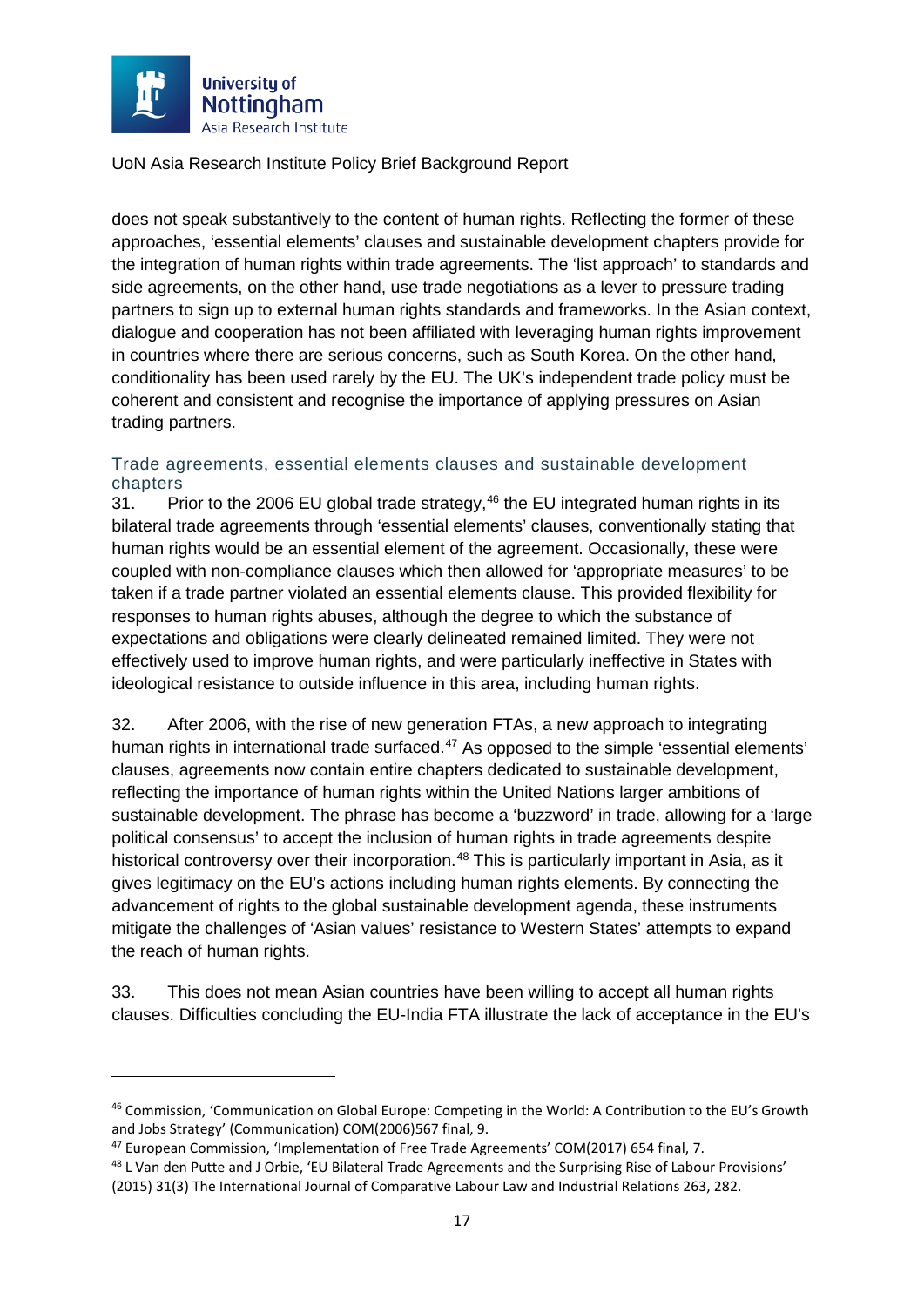

 $\overline{a}$ 

UoN Asia Research Institute Policy Brief Background Report

human rights agenda and the divergence between EU and Indian perspectives.<sup>[49](#page-18-0)</sup> India's rejection of the human rights elements stems from a concern that the EU's negotiation position would damage India's economic interest, a protectionist fear. [50](#page-18-1) In addition, similar experiences were found in negotiations and conclusion of the EU-Singapore FTA. Here, the EU's values of human rights and linking these to conditionality were an area of contention. There was a side letter recognising Singapore's human rights practices at the time of the agreement, which limited the EU's ability to use conditionality on issues like the death penalty.[51](#page-18-2) Taking into account EU experiences of negotiations with Asian countries, it becomes clear that incorporating sustainable development into FTAs is a contentious process. The UK will at times need to adapt policy to the demands of the trade partner. However, care should be taken to avoid devaluating the importance of human rights in so doing.

34. A model for this approach to positioning human rights in international trade, the EU's Sustainable Development Chapters (SDCs) have been described as a 'blueprint' for future EU trade agreements.<sup>[52](#page-18-3)</sup> The SDCs serve as the touchstone for the adoption or adaptation of this approach by the UK, even after exiting the EU. The UK should account both for the substance and shape of these when designing future trade agreements. By closely analysing the strengths and weaknesses of SDCs in their operation, the UK could take advantage of the opportunity to advance human rights through trade meaningfully. Rather than simply following in the footsteps of existing methods, the UK could take this opportunity to become a world-leader in this space, and develop a new, evidence-based model for structuring SDCs in international trade agreements.

<span id="page-18-5"></span>35. The EU's sustainable development chapters are broad in their scope, encouraging the advancement of values such as 'decent work' and responsible business conduct, rather than enumerating a clearly defined set of rights priorities. The EU FTAs allow scope for manoeuvre of trade partners' commitments to human rights, allowing for state sovereignty, but at the expense of human rights. Such flexibility depends on a country's responsiveness to human rights commitments. In the EU's negotiations on an FTA with India, for example, a hurdle that has been met is that India insists the national Constitution covers labour rights without the need for labour rights in trade.<sup>[53](#page-18-4)</sup> The EU-Vietnam FTA's SDC (not yet in force) includes the mere reaffirmation of party commitments to ILO standards and sets an

<span id="page-18-0"></span><sup>49</sup> J Orbie and S Khorana, 'Normative versus market power Europe? The EU-India trade agreement' (2015) 13(3) Asia Europe Journal 253

<span id="page-18-1"></span><sup>50</sup> J Orbie and S Khorana, 'Normative versus market power Europe? The EU-India trade agreement' (2015) 13(3) Asia Europe Journal 253, 262.

<span id="page-18-2"></span><sup>&</sup>lt;sup>51</sup> L McKenzie and K Meissner, 'Human Rights Conditionality in European Union Trade Negotiations: The Case of the EU-Singapore FTA' (2017) 55(4) Journal of Common Market Studies 832.

<span id="page-18-3"></span><sup>52</sup> Liam Campling and others, 'Can Labour Provisions Work beyond the Border: Evaluating the Effects of EU Free Trade Agreements' (2016) 155 International Labour Review 357, 377.

<span id="page-18-4"></span><sup>53</sup> J Orbie and S Khorana, 'Normative Power Europe? The EU-India Trade Agreement' (2015) 13 Asia Eur J 253, 260-261.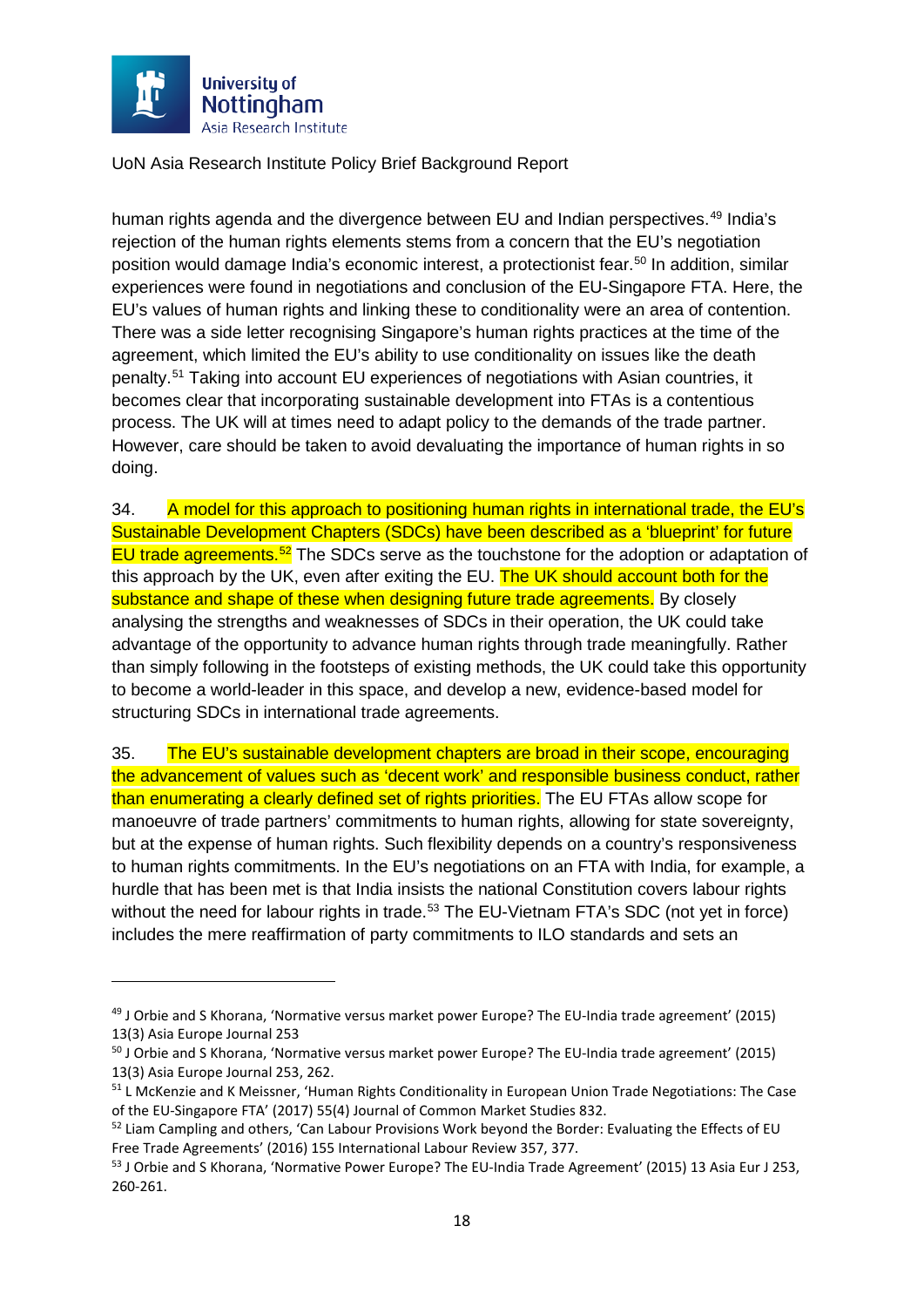

obligation on the parties towards making 'continued and sustained efforts' for ratification of core labour standards.[54](#page-19-0) This soft nature is problematic because Vietnam has not ratified all core labour standards. A stronger UK trade agreement might oblige ratification of core human rights standards prior to its entry into force, a form of positive conditionality. This approach has the additional benefit of engaging the compliance mechanisms of the core human rights instruments, shifting some of the burden of human rights monitoring from the trade regime onto these bodies.

36. Implementation of the commitments to human rights contained in international trade agreements has been questioned. Signing up to comply with international standards does not necessarily translate to the protection of human rights in practice. Thus, ratification of core instruments should be seen as an entry point, with implementation on the ground the ultimate goal. As an ongoing process of improvement, this might not be captured in the base conditions for entering an agreement, but should form a central concern in enforcement (considered further below). It has also been noted that the SDCs do not provide adequate responses to concerns in-country, or a lack of cooperation.<sup>[55](#page-19-1)</sup> These concerns might be met as the UK develops its approach to advancing human rights through trade after exiting the EU.

37. The SDCs bolster the role of the UN and the ILO, integrating law such as the ILO's 1998 Declaration and thus imposing on the EU's trade partner an obligation to respect ILO standards. SDC chapters are 'anchored in multilateral standards'.<sup>[56](#page-19-2)</sup> This approach, referencing external, universal standards and frameworks is beneficial in establishing the legitimacy and sincerity of human rights commitments in the context of trade. Unlike in previous trade agreements, the SDCs treat human rights on an equal footing with the environment.<sup>[57](#page-19-3)</sup> Some commentators suggest that this harms the principle of the indivisibility of human rights.<sup>[58](#page-19-4)</sup> However, in practice, it has allowed for greater engagement on a wider range of human rights issues in the sustainable development framework. The labour protection provisions in the agreements, for instance, have been found to lead to increased enforcement of minimum labour standards, previously limited due to a lack of political will to

 $\overline{a}$ 

<span id="page-19-0"></span><sup>54</sup> Article 3.2-3.3 EU-Vietnam FTA.

<span id="page-19-1"></span><sup>55</sup> Commission, 'Trade and Sustainable Development (TSD) chapters in EU Free Trade Agreements (FTAs)' (Non-Paper of the Commission services, July 2017) 4-5

<sup>&</sup>lt;http://trade.ec.europa.eu/doclib/docs/2017/july/tradoc\_155686.pdf> accessed 26 April 2019.

<span id="page-19-2"></span><sup>&</sup>lt;sup>56</sup> Commission, 'Trade and Sustainable Development (TSD) chapters in EU Free Trade Agreements (FTAs)' (Non-Paper of the Commission services, July 2017) 2

<sup>&</sup>lt;http://trade.ec.europa.eu/doclib/docs/2017/july/tradoc\_155686.pdf>

<span id="page-19-3"></span><sup>&</sup>lt;sup>57</sup> Commission, 'Trade and Sustainable Development (TSD) chapters in EU Free Trade Agreements (FTAs)' (Non-Paper of the Commission services, July 2017) 2

<sup>&</sup>lt;http://trade.ec.europa.eu/doclib/docs/2017/july/tradoc\_155686.pdf>

<span id="page-19-4"></span><sup>&</sup>lt;sup>58</sup> L Van den Putte and J Orbie, 'EU Bilateral Trade Agreements and the Surprising Rise of Labour Provisions' (2015) 31(3) The International Journal of Comparative Labour Law and Industrial Relations 263, 282-283.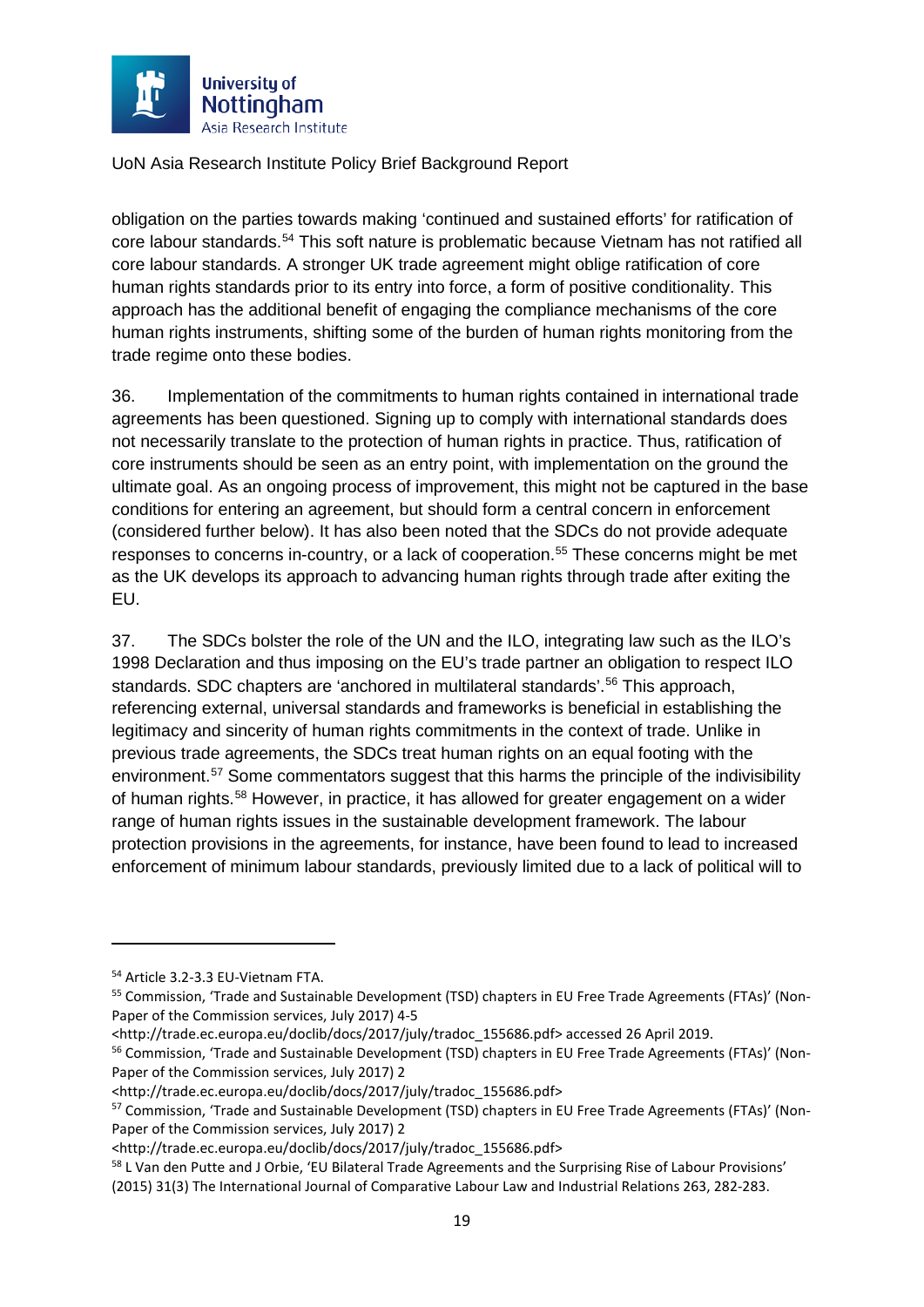

monitor, implement, or enforce labour rights provisions.<sup>[59](#page-20-0)</sup> UK FTAs should also incorporate SDCs ingrained in an international rights framework.

<span id="page-20-7"></span>38. EU SDCs incorporate civil society through continual monitoring, and the creation of an institutional framework for monitoring. For instance, the EU-South Korea FTA provides for the establishment of a joint committee on Trade and Sustainable Development and a Domestic Advisory Group in which national and EU civil society actors participate.<sup>[60](#page-20-1)</sup> Such dialogue has the potential to increase the 'density of the informational environment', enhance communication, and bring human rights issues to the fore.<sup>[61](#page-20-2)</sup> The UK could influence human rights law reforms through regular, sustained dialogue within such frameworks.<sup>[62](#page-20-3)</sup> Engagement with the range of stakeholders connected to the issues involved in the trade agreements can improve uptake and implementation by ensuring that contextual issues are identified and appropriately dealt with in a way that responds to local dynamics. Civil society organisations, including trade unions, in particular are critical in ensuring potential challenges to impact are addressed, and vulnerable local populations are represented and advocated for in these contexts.

39. Although promising in their design, institutional frameworks for monitoring created within EU SDCs have been criticised for failing to reach their full potential due to issues like capacity constraints.<sup>[63](#page-20-4)</sup> In approaching such frameworks in future trade negotiations, the UK should therefore couple any efforts at civil society participation in trade instruments with relevant, specific, development cooperation through the UK's Department for International Development. This would enable a more robust approach to securing and monitoring the human rights impact of trade mechanisms. Their success will also depend on the UK's political will to take dialogues seriously, the extent of human rights on the agenda, the frequency of dialogue and the political context. $64$  These are just a few ways of ensuring greater effectiveness of civil society engagement.<sup>[65](#page-20-6)</sup>

40. Structured dialogues on sensitive issues, joint projects, enhanced interaction with international bodies and dedicated civil society engagements are all aspects that have been

<span id="page-20-0"></span><sup>&</sup>lt;sup>59</sup> Billy Melo Araujo, 'Labour provisions in EU and US mega-regional trade agreements: rhetoric and reality' (2018) International and Comparative Law Quarterly 233, 244.

<span id="page-20-1"></span><sup>&</sup>lt;sup>60</sup> Liam Campling and others, 'Can Labour Provisions Work beyond the Border: Evaluating the Effects of EU Free Trade Agreements' (2016) 155 International Labour Review 357, 370.

<span id="page-20-2"></span><sup>61</sup> E Postnikov & I Bastiaens, 'Does Dialogue Work? The Effectiveness of Labor Standards in EU Preferential Trade Agreements' (2014) 21(6) Journal of European Public Policy 923, 927.

<span id="page-20-3"></span><sup>62</sup> Ibid, 928.

<span id="page-20-4"></span><sup>&</sup>lt;sup>63</sup> Commission, 'Trade and Sustainable Development (TSD) chapters in EU Free Trade Agreements (FTAs)' (Non-Paper of the Commission services, July 2017) 5

<sup>&</sup>lt;http://trade.ec.europa.eu/doclib/docs/2017/july/tradoc\_155686.pdf>

<span id="page-20-5"></span><sup>64</sup> L Van den Putte and J Orbie, 'EU Bilateral Trade Agreements and the Surprising Rise of Labour Provisions' (2015) 31(3) The International Journal of Comparative Labour Law and Industrial Relations 263, 272.

<span id="page-20-6"></span><sup>&</sup>lt;sup>65</sup> See Jeff Kenner, Katrina Peake and Stuart Wallace, 'The EU's Engagement with Civil Society' in Jan Wouters and others, *The EU and Human Rights* (OUP 2019, forthcoming).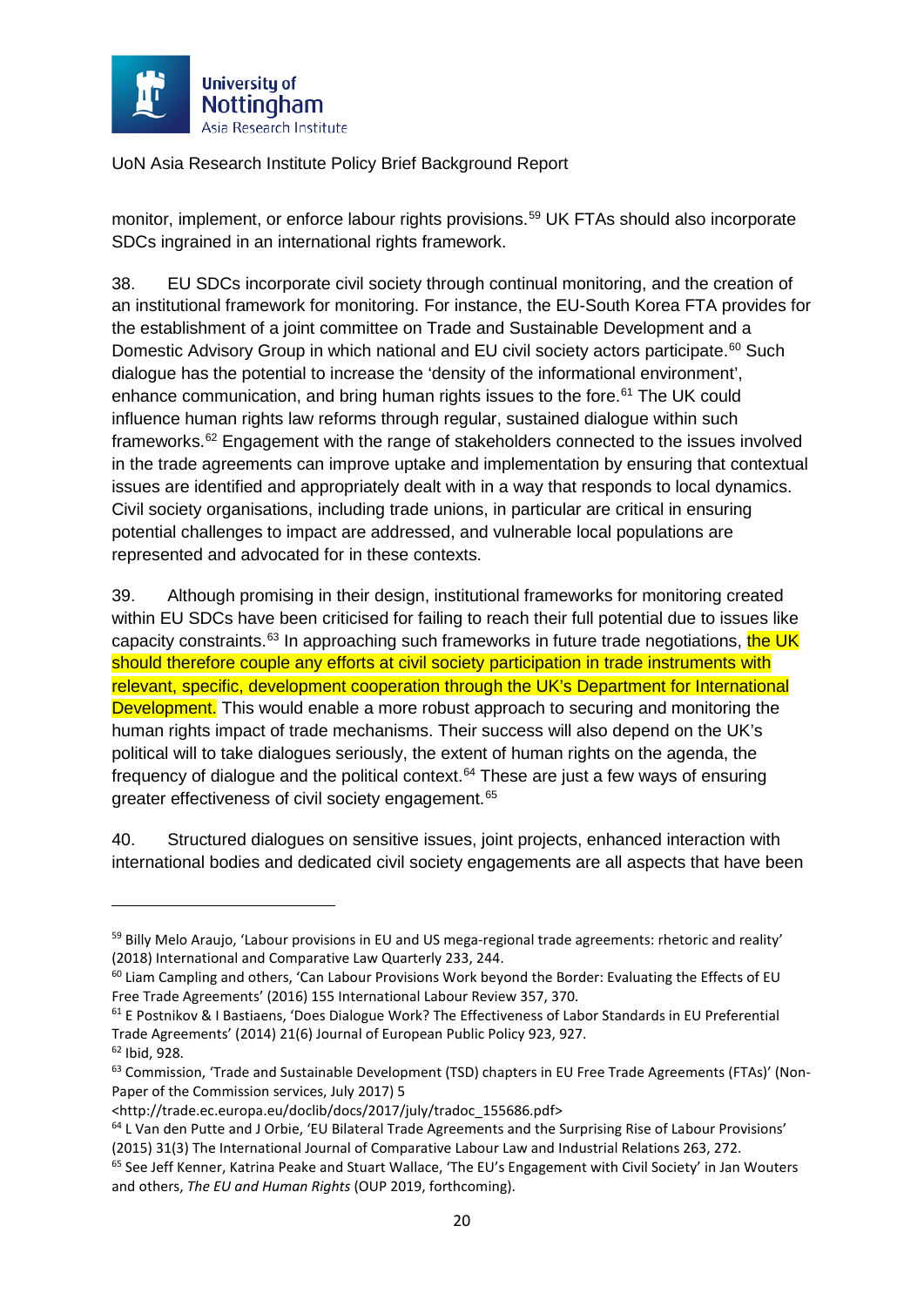

highlighted as best practice in leading to some improvements in labour and environmental conditions in trade partner countries.<sup>[66](#page-21-1)</sup> The UK should therefore centre these approaches in its advancement of human rights mechanisms in future trade relationships.

#### <span id="page-21-0"></span>The EU's GSP Conditionality: a list approach to standards

41. The EU's GSP does not include such a broad 'sustainable development' framework as the FTA SDCs. Instead, they integrate human rights through a simple list approach. For the GSP+, States must ratify and implement a list of 27 international human rights and environment conventions to benefit from the scheme. [67](#page-21-2) Negative conditionality applies through integration of a list of 15 human rights conventions,  $68$  including the ILO's core labour standards. Integrating a list of the standards to be respected provides certainty and clarity

over the SDC approach. On the other hand, the list for GSP+ beneficiaries is a 'course prix fix menu', without any detailed, more specific application.<sup>[69](#page-21-4)</sup> Thus, the list approach delivers certainty at the cost of contextresponsiveness, and may not deliver the tailored and ongoing approach to change often required in relation to embedded human rights abuses or resistance. An approach more akin to the SDC would give greater flexibility for tailored and broader human rights issues to be addressed in UK trade instruments, and the ratification of selected treaties can be integrated into this approach to deliver the benefits of the list approach whilst still remaining flexible and responsive.

42. The GSP has been noted by the EU to have had a positive impact on social development and human rights in

#### Figure 7. GSP+ Conditions

| <b>Vulnerability Criteria</b>                                                                                                                                                                                                                                                                                     | Sustainable<br><b>Development Criteria</b>                                                                                                                                                                                                                                                                                                                                |
|-------------------------------------------------------------------------------------------------------------------------------------------------------------------------------------------------------------------------------------------------------------------------------------------------------------------|---------------------------------------------------------------------------------------------------------------------------------------------------------------------------------------------------------------------------------------------------------------------------------------------------------------------------------------------------------------------------|
| Import share<br>criterion: Three-year<br>average import share<br>of GSP imports<br>relative to all GSP<br>countries lower than<br>6.5%<br><b>Diversification</b><br>criterion: seven<br>largest sections of<br>GSP-covered imports<br>represent 75% of<br>total GSP imports by<br>the country over<br>three years | <b>Ratifications: country</b><br>must have ratified<br>the 27 listed<br>international<br>conventions<br><b>Reservations:</b><br>country must not<br>have reservations<br>which are prohibited<br>by these conventions<br>Implementation:<br>most recent<br>monitoring<br>conclusions under<br>conventions must not<br>have identified<br>serious failures in<br>effective |
| ntified for women                                                                                                                                                                                                                                                                                                 | implementation                                                                                                                                                                                                                                                                                                                                                            |

beneficiaries.[70](#page-21-5) Specific impacts have been identified for women

through creation of employment opportunities, including in Pakistan and Bangladesh, with the GSP+ propelling developing countries to ratify international conventions and close

 $\overline{a}$ 

<span id="page-21-1"></span><sup>&</sup>lt;sup>66</sup> Commission, 'Trade and Sustainable Development (TSD) chapters in EU Free Trade Agreements (FTAs)' (Non-Paper of the Commission services, July 2017) 3

<sup>&</sup>lt;http://trade.ec.europa.eu/doclib/docs/2017/july/tradoc\_155686.pdf> 67 GSP Regulation, Annex VIII, Article 9(1).

<span id="page-21-3"></span><span id="page-21-2"></span><sup>68</sup> GSP Regulation, Article 19.

<span id="page-21-4"></span> $<sup>69</sup>$  B Wardhaugh, 'GSP and Human Rights: Is the EU's Approach the Right One' (2013) 16(4) Journal of</sup> International Economic Law 827, 835

<span id="page-21-5"></span> $70$  European Commission, 'Report from the Commission to the European Parliament and the Council on the application of Regulation (EU) No 978/2012 applying a Scheme of Generalised Tariff Preferences and repealing Council Regulation (EC) No 732/2008' COM(2018) 665 final, 5.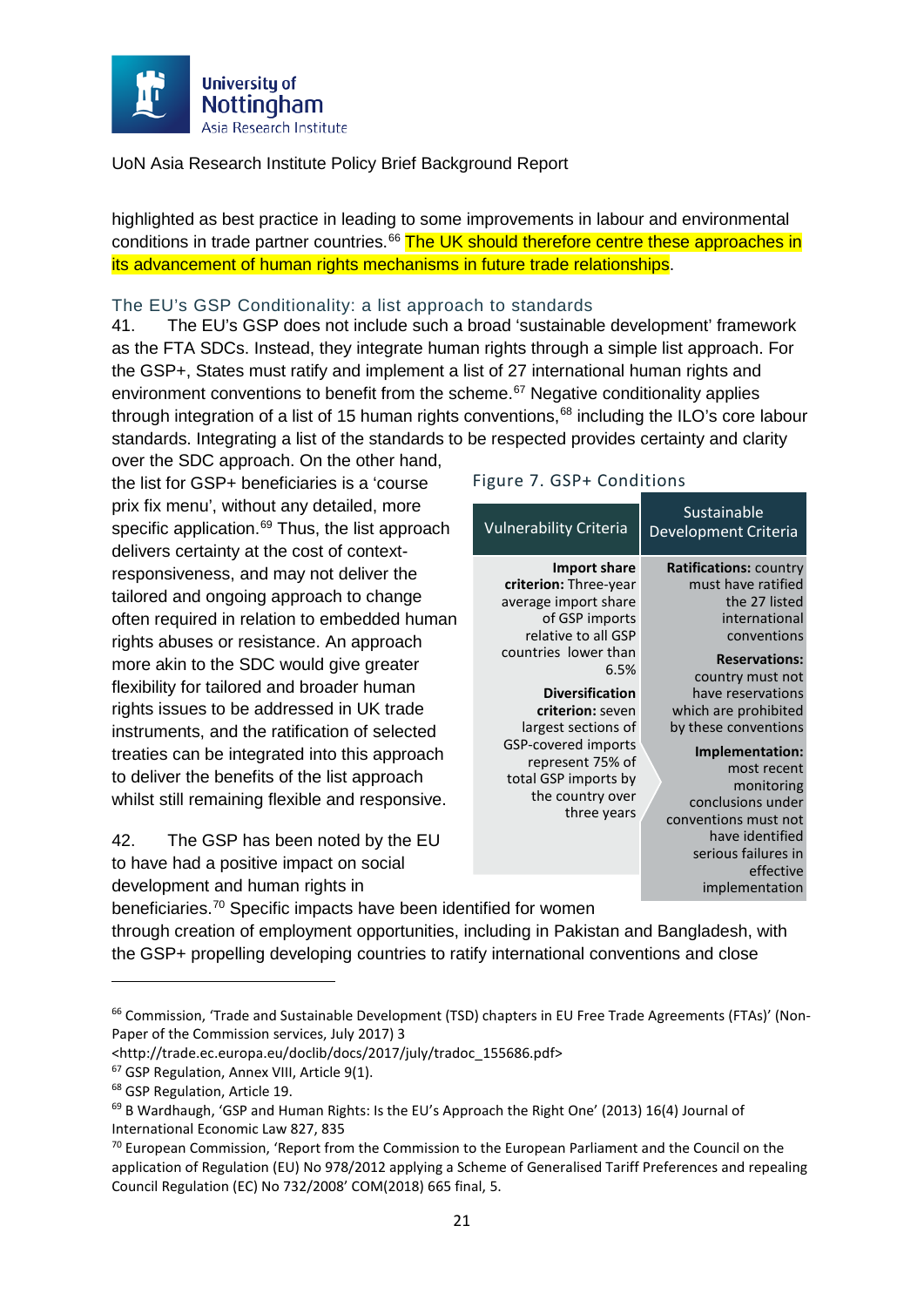

monitoring of the GSP+ that allows for constructive dialogue. For the UK's GSP, it must be assured that GSP+ beneficiaries effectively implement all the GSP+ conventions, if the UK takes on and adds to the EU's list of conventions included for grant of the more favourable tariff preferences.<sup>[71](#page-22-1)</sup> A dialogue and monitoring framework will be vital for ensuring political engagement in the Asian context (see below).

#### <span id="page-22-0"></span>Side agreements

 $\overline{a}$ 

43. Trade negotiations might also incorporate human rights through the development of side agreements directly addressing relevant human rights concerns along with other key issues. This approach involves the negotiation and development of a human rights side agreement in parallel to negotiations for a trade agreement, which states that certain human rights improvements must be undertaken to in order for the trade agreement to be adopted. Side agreements are a form of positive conditionality, similar to the GSP+. This approach has seldom been employed by the EU, but is more frequently used by the US. Typically less strong in its human rights' provisions within the trade agreements themselves than the EU, the US tends to produce trade agreements with limited incorporation of human rights standards.<sup>[72](#page-22-2)</sup> In this context, side agreements can supplement the primary trade negotiations, and enable the advancement of human rights in negotiations without requiring integration in the trade agreements themselves.

44. For example, the Trans-Pacific Partnership (TPP) (now dissolved) consisted of a side agreement between the US and Vietnam, $73$  which has been regarded as a 'breakthrough' on labour protection.<sup>[74](#page-22-4)</sup> This side agreement was intended to ensure Vietnam could not join the TPP until it had met the requirements of the agreement with respect to labour rights. These requirements included major changes relating to freedom of association, particularly concerning the establishment of trade unions independent from the official structure, the Viet Nam General Confederation of Labour.<sup>[75](#page-22-5)</sup> Although the withdrawal of the US from the TPP was detrimental to Vietnam's labour commitments, the side-agreement allowed for a focus on specific labour rights issues incentivising Vietnam's cooperation on the relevant issues.

45. The ability of the US to promote the conclusion of side agreements during trade negotiations successfully is largely a by-product of its economic leverage in trade

<span id="page-22-1"></span> $71$  European Commission, 'Report from the Commission to the European Parliament and the Council on the application of Regulation (EU) No 978/2012 applying a Scheme of Generalised Tariff Preferences and repealing Council Regulation (EC) No 732/2008' COM(2018) 665 final, 6.

<span id="page-22-2"></span><sup>&</sup>lt;sup>72</sup> Billy Melo Araujo, 'Labour provisions in EU and US mega-regional trade agreements: rhetoric and reality' (2018) International and Comparative Law Quarterly 233, 239.

<span id="page-22-3"></span><sup>73</sup> see <ustr.gov/sites/default/files/TPP-Final-Text-Labour-US-VN-Plan-for-Enhancement-of-Trade-and-Labor-Relations.pdf>

<span id="page-22-4"></span><sup>74</sup> Ronald C.Brown, 'FTAs in Asia-Pacific: 'New Generation' of Social Dimension Provisions on Labour?' (2016) 26 Indiana International and Comparative Law Review 69, 90.

<span id="page-22-5"></span><sup>&</sup>lt;sup>75</sup> Jeffrey Vogt, 'The Evolution of Labor Rights and Trade - A Transatlantic Comparison and Lessons for the Transatlantic Trade and Investment Partnership' (2015) 18 Journal of International Economic Law 827, 841- 842.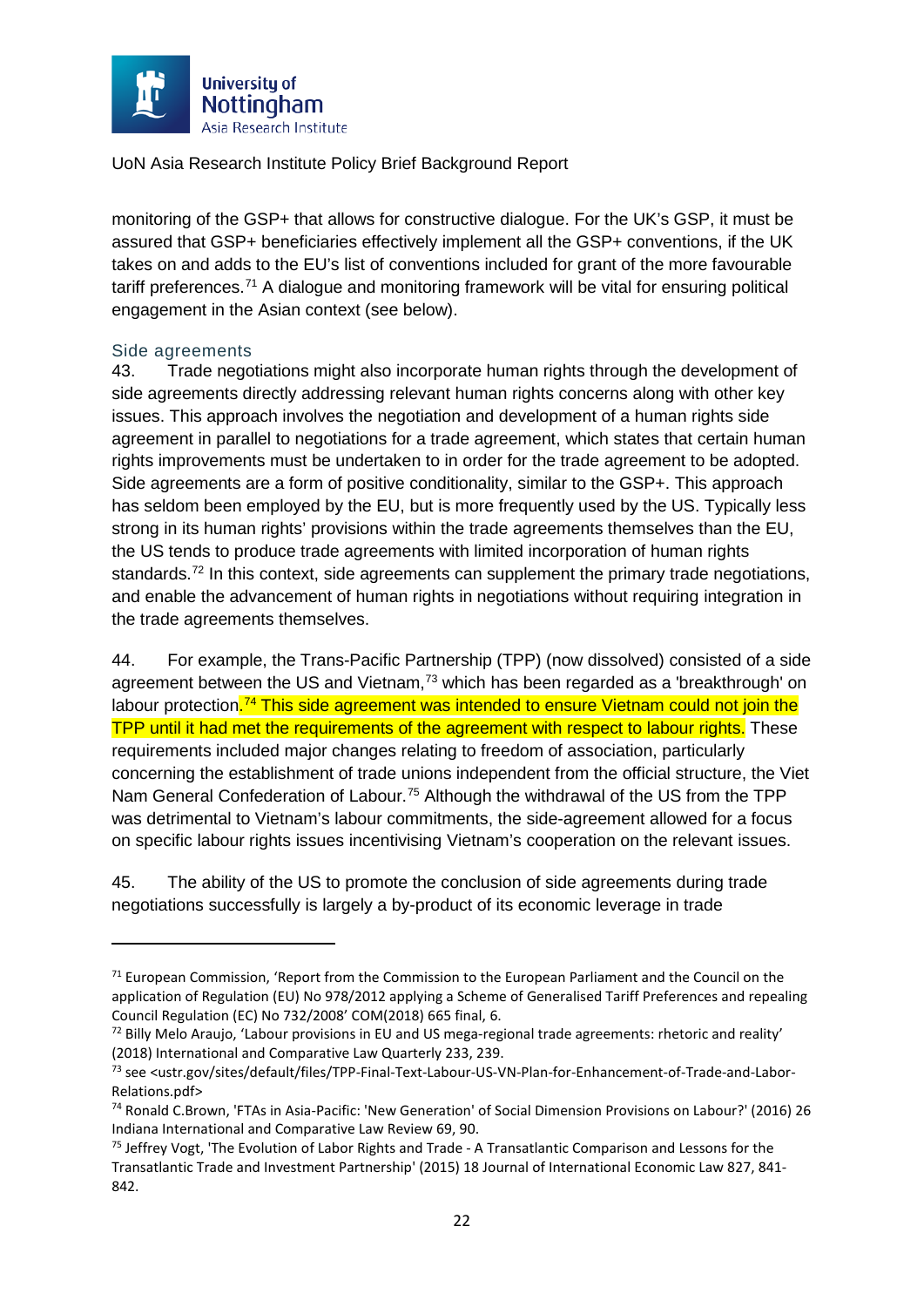

negotiations. Since the post-BREXIT market for the UK is relatively smaller, side agreements may not be as successful a strategy.

#### <span id="page-23-0"></span>**Enforcement**

46. While commitment to human rights standards in international relations is crucial in advancing the protection of human rights, implementation of these on the ground is what makes a difference in the lives of vulnerable people. Mechanisms to ensure human rights standards are advanced in practice, and to enforce the obligations set out in trade frameworks in the instance of failure to satisfy these, are therefore critical in securing better protection of human rights in third countries through trade. At present, various approaches for enforcement are adopted, ranging from constructive engagement and the use of 'soft' pressure, to the termination of trade relations. Approaches taken to this context must respond to a range of challenges, accounting in particular for the need to advocate for human rights developments that are achievable in the context and in the timeframes provided for, and that negative externalities (including harms to the very people human rights advocacy seeks to protect) do not result from the application of enforcement mechanisms. The UK must therefore take care in designing enforcement frameworks in the future, to ensure that the objectives of agreements are not undermined in their implementation.

#### <span id="page-23-1"></span>Negative Conditionality

**.** 

47. Conditionality is a vital element of enforcement of a GSP, ensuring that the standards set are implemented in practice. The EU, US and Canadian GSPs all adopt a negative conditionality approach towards enforcement. This entails the prospect of the granting country initiating a GSP investigation where potential violations exist, which could lead to the withdrawal of tariff preferences. In the EU GSP, negative conditionality is engaged where the EU finds there are 'serious and systematic' violations of standards contained within the list of conventions annexed to the GSP Regulation.

<span id="page-23-4"></span>48. Negative conditionality is, ultimately, a sanction. It is therefore politically and economically sensitive. This is especially the case when the trade partner applying the mechanism is a large economy.<sup>[76](#page-23-2)</sup> Perhaps for this reason, it has rarely been used by the EU. In the past, the EU has exercised negative conditionality on only three occasions, including against Asian countries: (1) Myanmar, in response to forced labour in 1997; (2) Belarus, in response to violations of freedom of association in 2007; and (3) Sri Lanka, in response to human rights violations in the civil war in 2010. The circumstances of these cases, and failures to apply negative conditionality in many others, has resulted in widespread criticism of the EU's consistency in applying sanctions.<sup>[77](#page-23-3)</sup>

<span id="page-23-2"></span><sup>76</sup> Carnegie Endowment for International Peace, 'Breaking the Labor-Trade Deadlock' (2001) Working Paper No.25, 4.

<span id="page-23-3"></span><sup>77</sup> Laura Beke and Nicolas Hachez, 'The EU GSP: A Preference for human rights and good governance? The case of Myanmar' (2015) Working Paper No.155, 11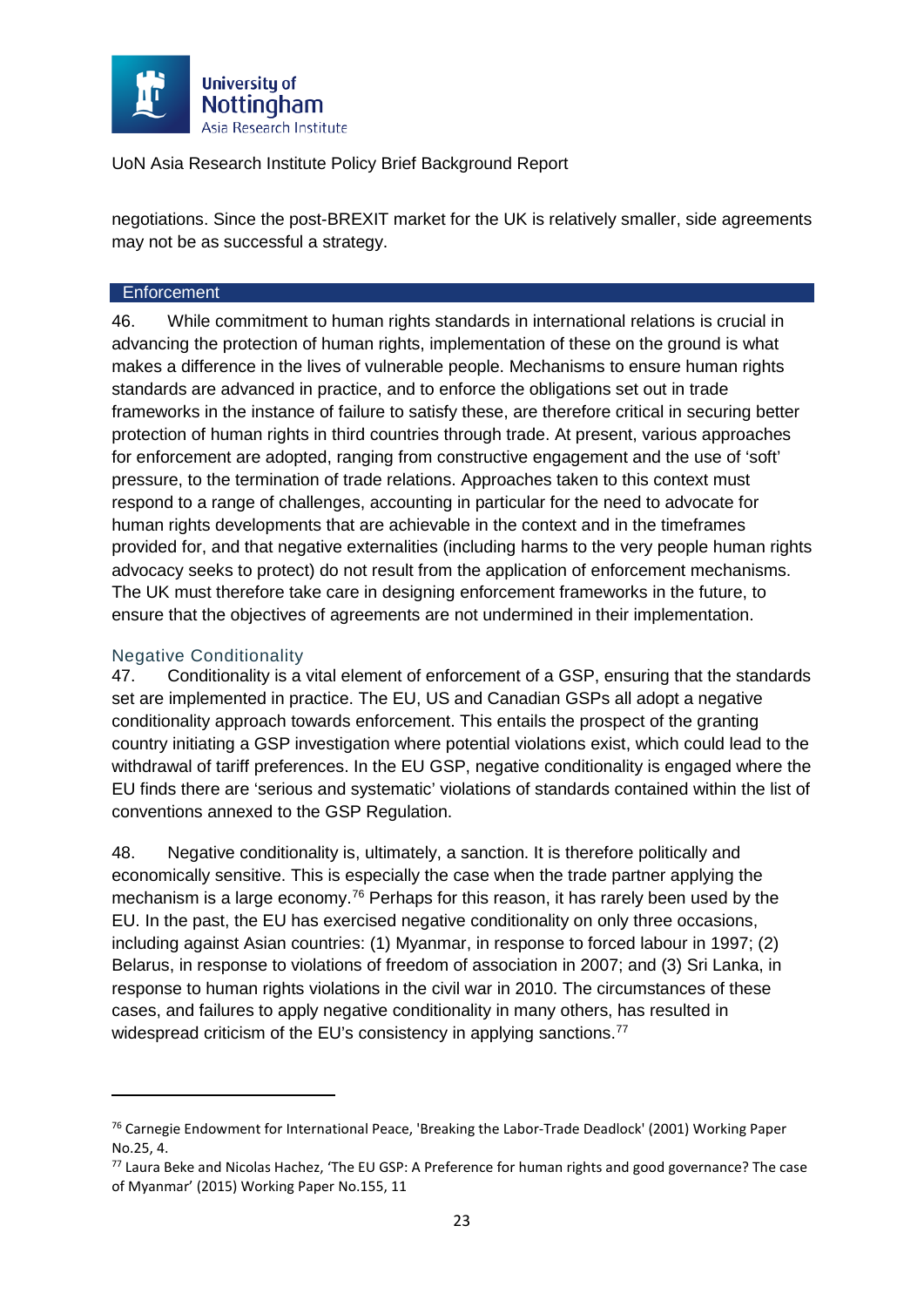

49. In the Canadian GSP, flaws in the approach to negative conditionality derive not only from the implementation of the GSP, but also from the basic framework of the scheme. There is a lack of clarity in the structure of conditionality and the legislative framework for the removal of preferences is ambiguous. However, preferences have been removed in practice for human rights reasons, including for example against Belarus in 2007.<sup>[78](#page-24-0)</sup> Uncertainty over the situations in which negative conditionality will be applied creates the potential for inconsistent application, opening the door to criticism and the alienation of trading partners. The lack of a stable 'yard-stick' for measuring compliance undermines efforts to secure human rights advances—if the standards are unclear, constructive engagement with States already resistant to human rights and globalisation becomes more difficult.

50. The US approach to conditionality differs from that adopted by the EU, requiring that GSP beneficiaries must have taken, or be taking, steps to 'afford internationally recognised worker rights'.<sup>[79](#page-24-1)</sup> This approach leaves open the potential for protectionist criticism and lacks legitimacy because it does not root rights in the international context. This risks crossing the threshold of the WTO's objective criteria requirement, as well as creating ambiguities in the specific requirements placed on beneficiary countries. To avoid similar critique, the potential alienation of trading partners produced by inconsistency, and the degradation of human rights protections contained in trade agreements, the UK should develop a consistent and coherent approach to trade policy and the application of sanctions if using a negative conditionality approach.

<span id="page-24-5"></span>51. Including negative conditionality in trade instruments needs to be approached with caution as to its effects. Strict sanctions and negative conditionality can lead to harmful economic and social effects for the population.<sup>[80](#page-24-2)</sup> As an example, the US previously designed a 'Harkin Bill', which was intended, if enacted, to prohibit import of certain products produced by child labour.<sup>[81](#page-24-3)</sup> The threat of this resulted in the laying-off of tens of thousands of children in Bangladesh, many of whom then turned to more hazardous activities such as prostitution.[82](#page-24-4) Thus, a strategy needs to be designed to ensure that if negative conditionality is included in the UK's future trade regimes, it is coupled with a weighty assessment as to the potential impacts of application in any case under consideration. Instruments such as Sustainable Impact Assessments might be useful to this effect. The time-scale for withdrawal must also be considered. In the EU's GSP Regulation, there is always a possibility of halting

<span id="page-24-1"></span>[https://ustr.gov/sites/default/files/files/gsp/GSP%20Guidebook%20August%202017\\_1.pdf>](https://ustr.gov/sites/default/files/files/gsp/GSP%20Guidebook%20August%202017_1.pdf)

<sup>&</sup>lt;http://ghum.kuleuven.be/ggs/publications/working\_papers/new\_series/wp151-160/wp155-bekehachez.pdf> accessed 07 June 2016.

<span id="page-24-0"></span><sup>78</sup> Canada Gazette, 'General Preferential Tariff Withdrawal Order (Republic of Belarus)' (Part II, Vol 141, No 17, 2007) <http://publications.gc.ca/gazette/archives/p2/2007/2007-08-22/pdf/g2-14117.pdf> 79 U.S., 'U.S. Generalised System of Preferences Guidebook' (2017) <

<span id="page-24-2"></span><sup>80</sup> Elena Fierro, The EU's Approach to Human Rights Conditionality in Practice (Martinus Nijhoff Publishers 2003) 103.

<span id="page-24-4"></span><span id="page-24-3"></span><sup>81</sup> M Ewing-Chow, 'First Do No Harm: Myanmar Trade Sanctions and Human Rights' (2007) 5(2) Northwestern Journal of International Human Rights 153, 173.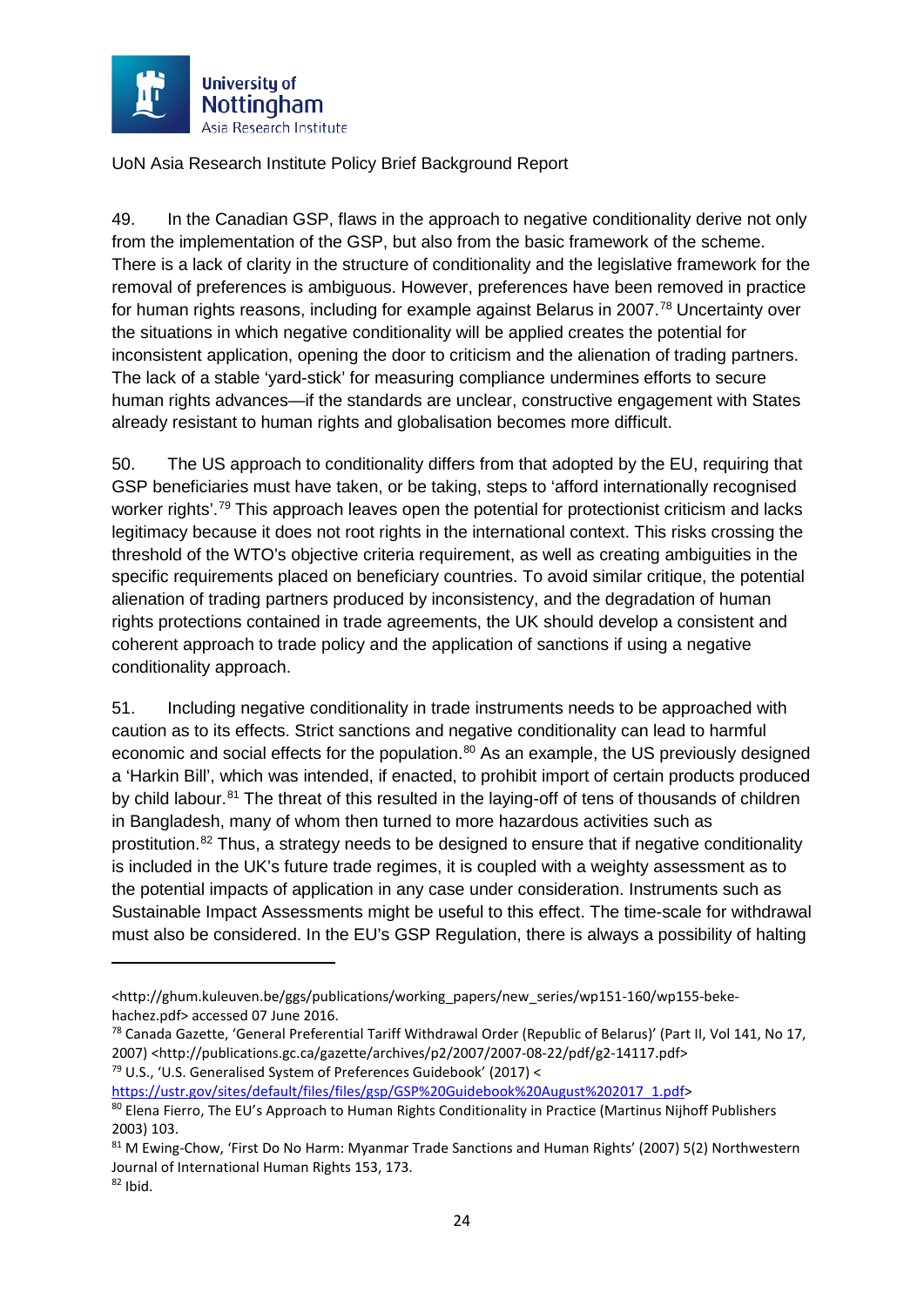

a lengthy, ongoing process. Even if a decision to withdraw preferences is made, the action does not occur until six months later, and the decision can be reversed in the interim.<sup>[83](#page-25-1)</sup> Allowing a longer time frame is useful for Asian developing countries as change in the human rights context will not occur quickly.

<span id="page-25-8"></span>52. The Commission retains 'ample discretion' in decision-making.<sup>[84](#page-25-2)</sup> This is valuable as the process involves weighing a number of factors and requires outside engagement with the UN and other institutions in order to be legitimate. The latter is especially important owing to critique that in imposing conditions through the GSP, the EU becomes the 'prosecutor, judge, jury and executioner'.<sup>[85](#page-25-3)</sup> The UK could avoid such concerns by integrating within a GSP Regulation the necessity for multilateral engagement, ensuring that decisionmaking includes the involvement of other authoritative bodies that are considered reliable and credible by the trade partners.

#### <span id="page-25-0"></span>The EU's GSP and Positive Conditionality

**.** 

53. The EU's GSP+, a measure of positive conditionality, is enforced through two mechanisms: a score-card and dialogue. GSP+ monitoring allows for contact with governments and civil society, alongside coordination meetings.<sup>[86](#page-25-4)</sup> The 'scorecard' is a list of 'the most salient shortcomings' identified by the 'respective international monitoring bodies...for each convention'.<sup>[87](#page-25-5)</sup> Notably, this is not the shortcomings identified by the EU – again ensuring the EU embeds its approach within the international human rights system. GSP+ dialogue includes GSP+ monitoring missions whereby the EU engages with governments over shortcomings and remedial actions.<sup>[88](#page-25-6)</sup> In making assessments, the EU relies on reports and recommendations from international monitoring bodies, such as the ILO and the UN, including meeting with civil society organisations.<sup>[89](#page-25-7)</sup> If it is found the GSP+ beneficiary is failing to meet its obligations as such, then it can be downgraded to standard

<span id="page-25-1"></span><sup>&</sup>lt;sup>83</sup> Regulation (EU) No 978/2012 of the European Parliament and of the Council of 25 October 2012 applying a scheme of generalised tariff preferences and repealing Council Regulation (EC) No 732/2008 [2012] OJ L303/1, Article 15(10).

<span id="page-25-2"></span><sup>84</sup> Orbie J and Portela C, 'Sanctions under the EU Generalised System of Preferences and foreign policy: coherence by accident?' (2014) 20(1) Contemporary Politics 63, 66.

<span id="page-25-3"></span><sup>85</sup> P Nherere, 'Conditionality, Human Rights and Good Governance: A Dialogue of Unequal Partners' in K Ginther, E Denters and P JIM de Waart (eds), *Sustainable Development and Good Governance* (Martinus Nijhoff Publishers 1995) 291.

<span id="page-25-4"></span><sup>86</sup> Commission, 'Report on the Generalised Scheme of Preferences covering the period 2016-2017' COM(2018) 36 final, 9.

<span id="page-25-5"></span><sup>87</sup> Commission, 'Report on the Generalised Scheme of Preferences covering the period 2016-2017' COM(2018) 36 final, 9.

<span id="page-25-6"></span><sup>88</sup> Commission, 'Report on the Generalised Scheme of Preferences covering the period 2016-2017' COM(2018) 36 final, 9.

<span id="page-25-7"></span><sup>89</sup> Commission, 'Report on the Generalised Scheme of Preferences covering the period 2016-2017' COM(2018) 36 final, 8.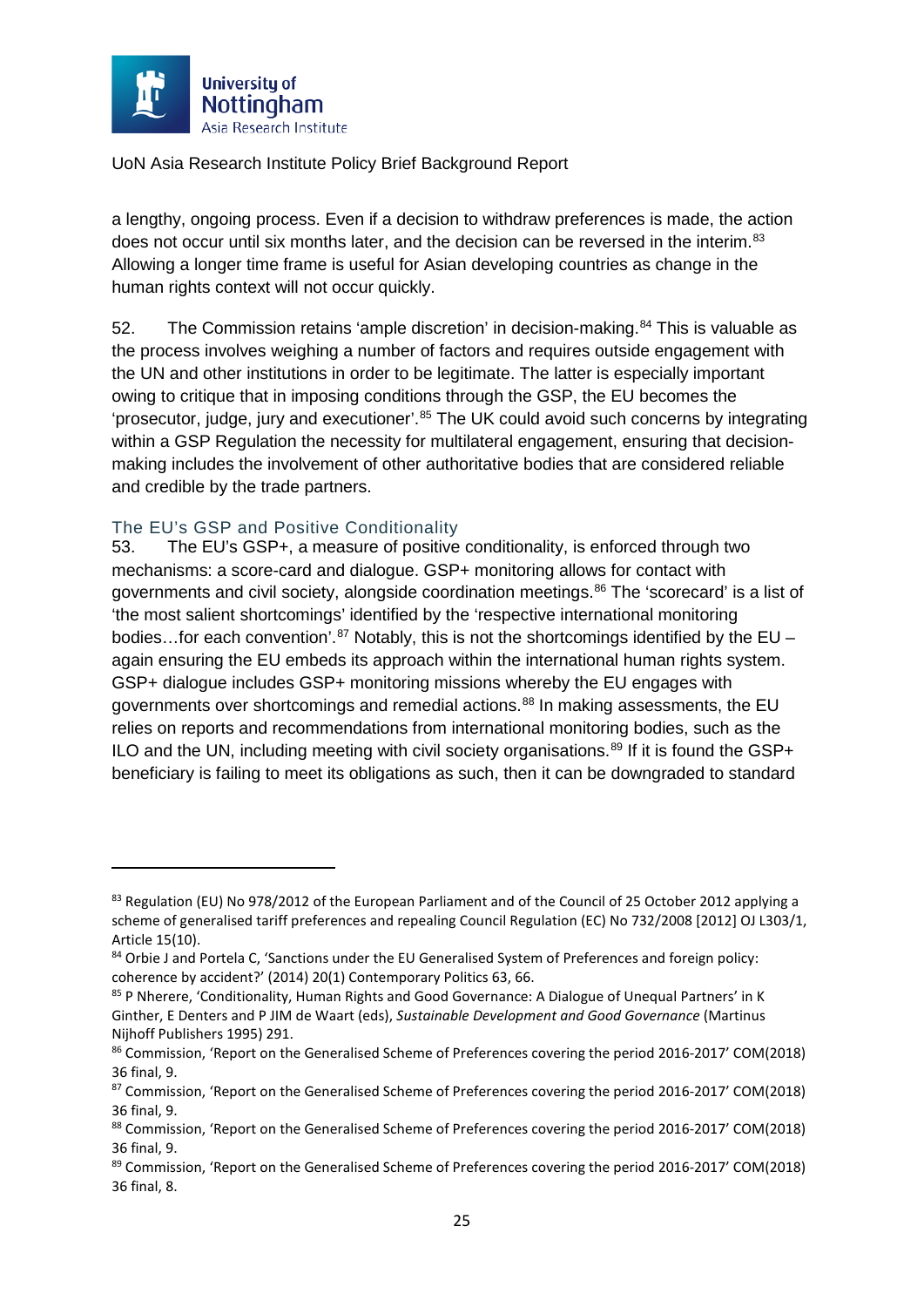

GSP status,<sup>[90](#page-26-1)</sup> a less impactful move than withdrawal of the GSP EBA or standard GSP. Most of the EU's GSP+ beneficiaries are Asian countries (see above), which means that this is a scheme which will be attractive if used by the UK. The countries apply for the grant of the GSP+.

54. This approach reflects the difficulties and obstacles of advancement of human rights in lower income countries. This enables a more constructive process that avoids the imposition of hard sanctions and therefore maintains constructive dialogue with countries with more limited capacity. This has additional benefits where resistance is, in part, against the imposition of Western values, rather than the norms themselves. Working together with Asian States in an ongoing manner is likely to be more effective than the unilateral, top-down requirements.

55. In the EU's recent report on the GSP+, it was emphasised there is a need to improve transparency in GSP+ monitoring and better involve civil society in the EU and beneficiary countries.<sup>[91](#page-26-2)</sup> This would involve regular stakeholder consultations with local civil society.<sup>[92](#page-26-3)</sup> A 2018 GSP report found that there needs to be improvement of the transparency of the EU's GSP+ monitoring, particularly about the list of issues discussed in dialogue.<sup>[93](#page-26-4)</sup> Given the UK's continuing commitment to transparent and inclusive trade policy after BREXIT, <sup>94</sup> greater effort should be made to ensure proper consultation and ongoing collaboration with civil society organisations in the pursuit of human rights advancements in the context of international trade.

#### <span id="page-26-0"></span>The EU's New Generation FTAs and 'Soft' Enforcement

56. The EU's new generation FTAs typically enforce human rights standards through softer enforcement than the negative conditionality mechanism of the GSP. The enforcement represents the EU's 'historically "soft" approach' towards trade and human rights, based on dialogue and cooperation, 'rather than 'hard' prescriptive rules'.<sup>[95](#page-26-6)</sup> However, there has been critique that engagement 'rarely results in any concrete outcomes except to maintain the

<span id="page-26-1"></span><sup>90</sup> Regulation (EU) No 978/2012 of the European Parliament and of the Council of 25 October 2012 applying a scheme of generalised tariff preferences and repealing Council Regulation (EC) No 732/2008 [2012] OJ L303/1, Article 10(5).

<span id="page-26-2"></span><sup>91</sup> European Commission, 'Report from the Commission to the European Parliament and the Council on the application of Regulation (EU) No 978/2012 applying a Scheme of Generalised Tariff Preferences and repealing Council Regulation (EC) No 732/2008' COM(2018) 665 final, 8.

<span id="page-26-3"></span> $92$  European Commission, 'Report from the Commission to the European Parliament and the Council on the application of Regulation (EU) No 978/2012 applying a Scheme of Generalised Tariff Preferences and repealing Council Regulation (EC) No 732/2008' COM(2018) 665 final, 8.

<span id="page-26-4"></span><sup>93</sup> European Commission, 'Mid-Term Evaluation of the EU's Generalised Scheme of Preferences (GSP)' (2018) 10 [<http://trade.ec.europa.eu/doclib/docs/2018/october/tradoc\\_157434.pdf>](http://trade.ec.europa.eu/doclib/docs/2018/october/tradoc_157434.pdf)

<span id="page-26-5"></span><sup>94</sup> See Department for International Trade, above n [2.](#page-2-2)

<span id="page-26-6"></span><sup>95</sup> Billy Melo Araujo, 'Labour provisions in EU and US mega-regional trade agreements: rhetoric and reality' (2018) International and Comparative Law Quarterly 233, 239.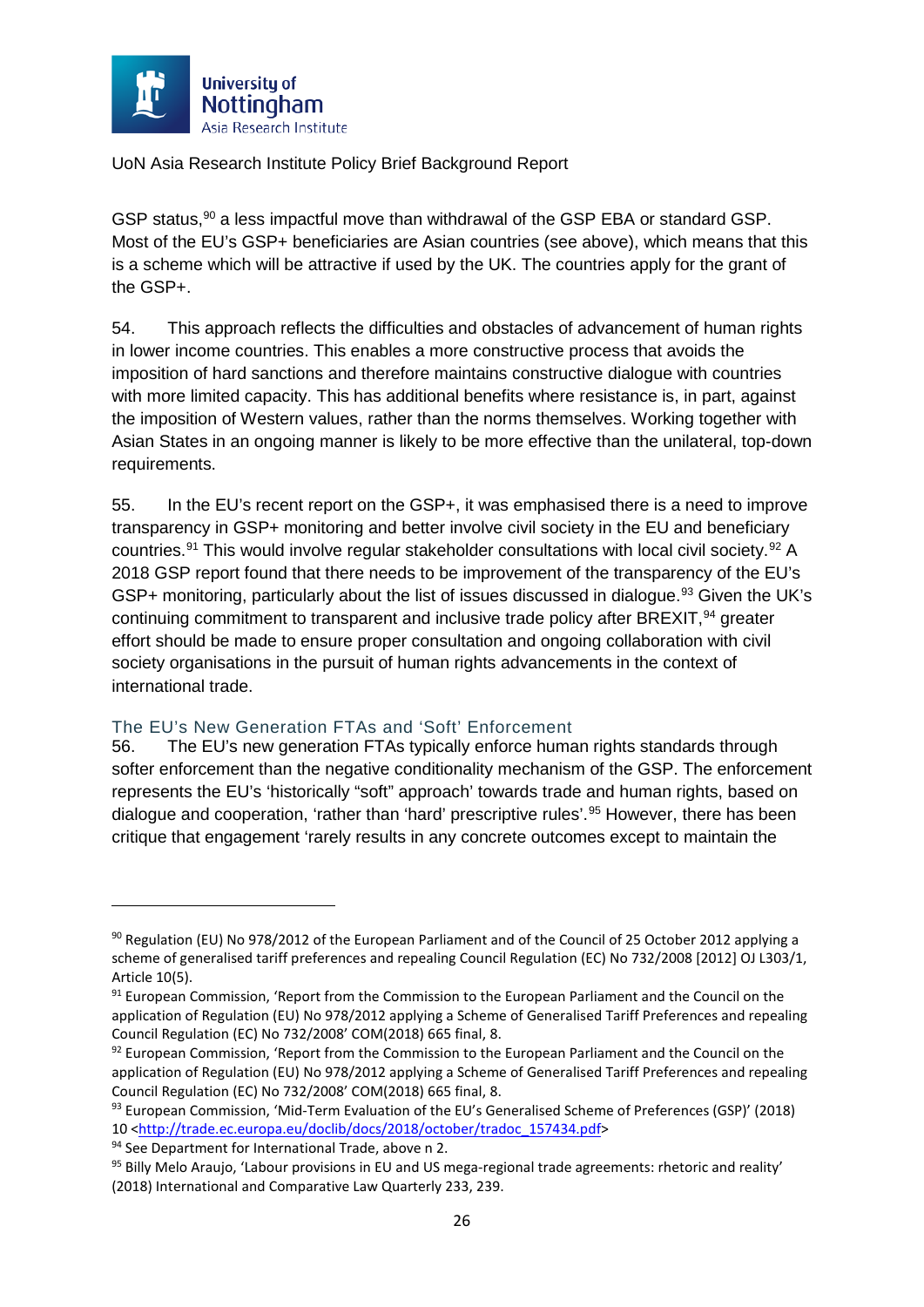

status quo at best and to enrich rogue regimes at worst<sup>'</sup>.<sup>[96](#page-27-1)</sup> Thus the strength of this approach in meaningfully advancing fundamental human rights for the citizens of third countries has been called into question. Further, concerns have been raised that too much cooperation and engagement may send a signal that the EU is overly-paternalistic.<sup>[97](#page-27-2)</sup> In the interests of maintaining diplomatic relationships with Asian countries, these tensions must be carefully navigated in developing the UK's approach to these mechanisms in future trade relations.

57. Under the EU's 'soft' enforcement mechanisms, complaints are taken to a Panel of Experts, which discusses issues highlighted in a trade partner and produces recommendations.[98](#page-27-3) The recommendations are public, and monitoring of implementation occurs.<sup>[99](#page-27-4)</sup> They are intended to be professional and transparent, theoretically leading to more objective recommendations.[100](#page-27-5) However, these recommendations are non-binding, leaving considerable scope for non-compliance. The status of these approaches as enforcement mechanisms has, therefore, been questioned and some have called for trade sanctions to the tune of conditionality, or improvements in implementation such as in training.<sup>[101](#page-27-6)</sup> Moreover, the process of the panel of experts has not yet been used in FTAs, even where there have been serious labour rights violations in South Korea, thus the usefulness of dialogue and cooperation are questioned.[102](#page-27-7) In considering the development of 'soft' mechanisms for enforcement, the UK should therefore consider whether these are fit for purpose in advancing human rights in Asia. Whilst trade sanctions might not be desirable, they could provide some leverage to ensure cooperation and improvements in human rights standards.

#### <span id="page-27-0"></span>Alternative Approaches: Enhanced Engagement?

 $\overline{\phantom{a}}$ 

58. The EU is increasingly adopting forms of enhanced engagement, such as its response to the Bangladeshi Rana Plaza factory collapse of April 2013,<sup>[103](#page-27-8)</sup> where instead of negative conditionality, it adopted a soft-law initiative characteristic of experimentalist,

<span id="page-27-3"></span>98 References to be added with specific examples of countries with whom there are new generation FTAs.

<span id="page-27-4"></span>99 Commission, 'Trade and Sustainable Development (TSD) chapters in EU Free Trade Agreements (FTAs)' (Non-Paper of the Commission services, July 2017) 3

<span id="page-27-1"></span><sup>96</sup> M Ewing-Chow, 'First Do No Harm: Myanmar Trade Sanctions and Human Rights' (2007) 5(2) Northwestern Journal of International Human Rights 153, 154.

<span id="page-27-2"></span><sup>97</sup> Elena Fierro, The EU's Approach to Human Rights Conditionality in Practice (Martinus Nijhoff Publishers 2003) 103.

<sup>&</sup>lt;http://trade.ec.europa.eu/doclib/docs/2017/july/tradoc\_155686.pdf>

<span id="page-27-5"></span><sup>100</sup> L Van den Putte and J Orbie, 'EU Bilateral Trade Agreements and the Surprising Rise of Labour Provisions' (2015) 31(3) The International Journal of Comparative Labour Law and Industrial Relations 263, 268.

<span id="page-27-6"></span><sup>&</sup>lt;sup>101</sup> Commission, 'Trade and Sustainable Development (TSD) chapters in EU Free Trade Agreements (FTAs)' (Non-Paper of the Commission services, July 2017) 4-5

<span id="page-27-7"></span><sup>&</sup>lt;http://trade.ec.europa.eu/doclib/docs/2017/july/tradoc\_155686.pdf> 102 J Harrison and others, 'Labour Standards Provisions in EU Free Trade Agreements: Reflections on the European Commission's Reform Agenda' (2018) World Trade Review 1, 11.

<span id="page-27-8"></span><sup>103</sup> Commission, 'Report on the Generalised Scheme of Preferences covering the period 2016-2017' COM(2018) 36 final, 5; see Chapter 6.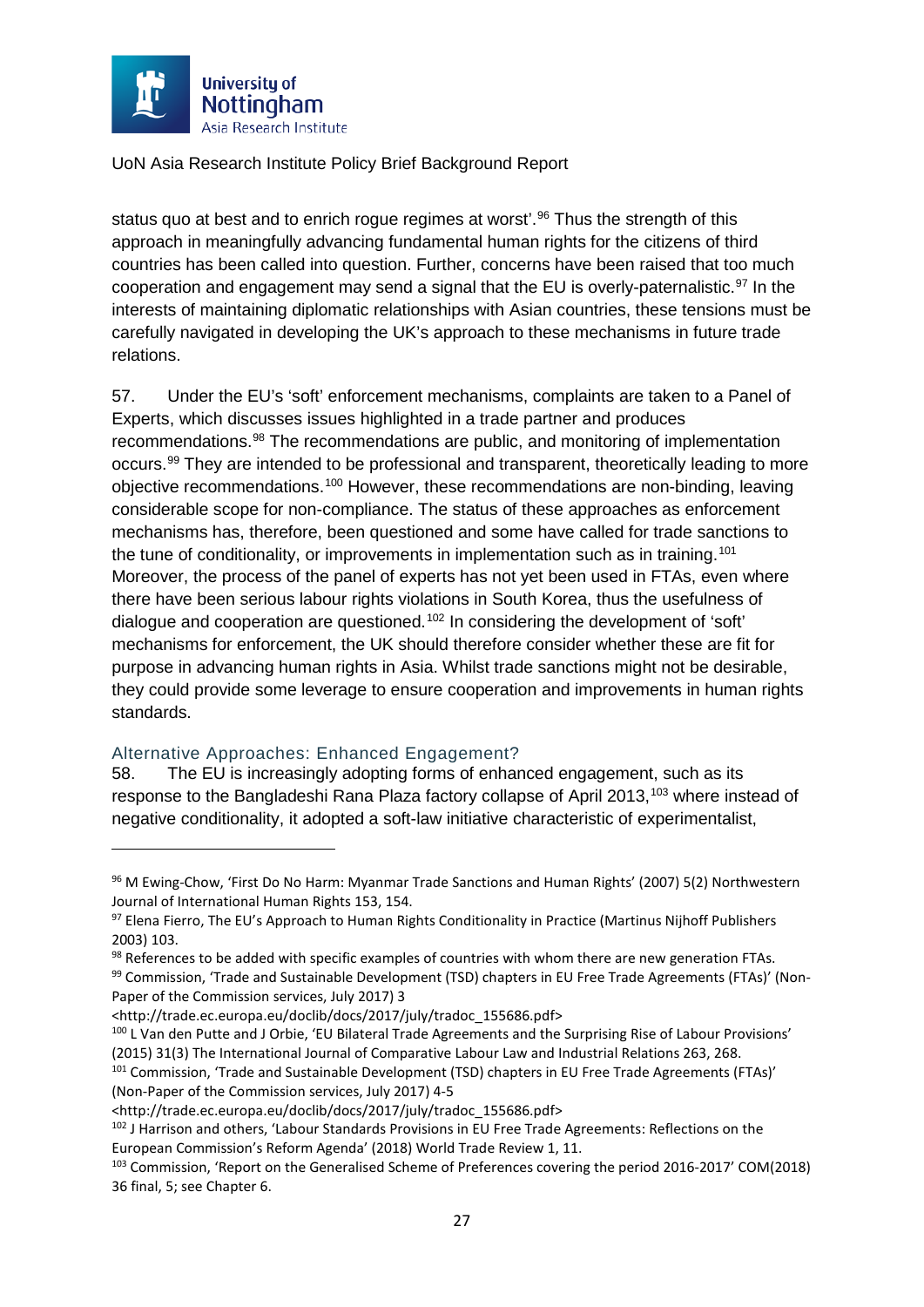

bottom-up governance—the Bangladesh Sustainability Compact. This has been shown to have some positive impact on labour rights in Bangladesh's Ready-Made Garment Industry—the primary focus of the mechanism in the aftermath of Rana Plaza. [104](#page-28-2) The Compact was a way of responding to international concerns in partnership with the UN and other trade partners, the government and civil society. Given the initial success of this mechanism, the UK should consider pre-emptively developing such initiatives and engaging in similar approaches pioneered by the EU. Industry-specific Asian initiatives like the Compact can be created to address particular problems in Asian countries, and could be rolled out across the UK's future trade agreements from the outset rather than being introduced *ex post facto* as responsive measures. This may present an opportunity for the UK to lead the way in new approaches to the advancement of human rights through trade, drawing on a range of tools already employed by the EU and other comparable States, whilst also building on promising practices to create a new model for engagement from the outset of negotiations.

59. Enhanced engagement also comes through development cooperation projects and dialogue. The former could involve UK support of human rights projects such as those developed by the ILO as part of the Compact, whilst the latter should always ensure civil society engagement. The EU couples its trade instruments with development support, for example supporting projects strengthening civil society in GSP+ countries.<sup>[105](#page-28-3)</sup> In the context of the UK, working closely with the Department for International Development and connecting programmes with trade may provide a valuable opportunity to deliver such an approach.

#### <span id="page-28-0"></span>A New Model for human rights in UK-Asia trade

#### <span id="page-28-1"></span>A Generalised Scheme of Preferences for the UK

60. In its White Paper on the future of UK trade policy, the Department for International Trade (DIT) affirmed the UK's commitment to maintaining current access to UK markets for least developed countries, and preferential access for other developing countries.[106](#page-28-4) While the emphasis of this paper was on ensuring continuity of access as the UK exits the EU, the place of human rights in this unilateral scheme should also be considered a key priority area. A potential model for a UK GSP building on EU practice, maintaining continuity, and

 $\overline{\phantom{a}}$ 

<span id="page-28-2"></span><sup>104</sup> Jeff Kenner and Katrina Peake, 'The Bangladesh Sustainability Compact: Global EU Experimentalist Governance?' (2017) 19 *Cambridge Yearbook of European Legal Studies* 86; Manpreet Ark and others, 'The EU's trade, development and human rights policies' (FRAME Deliverable 9.4).

<span id="page-28-3"></span><sup>&</sup>lt;sup>105</sup> European Commission, 'Meeting on the Generalised Scheme of Preferences Plus' (Civil Society Dialogue, 12/07/2017) 3

<sup>&</sup>lt;http://trade.ec.europa.eu/doclib/docs/2017/august/tradoc\_155993.07.17%20report%20for%20web%20pag e.pdf>

<span id="page-28-4"></span><sup>106</sup> Department for International Trade, above n [2,](#page-2-2) 32.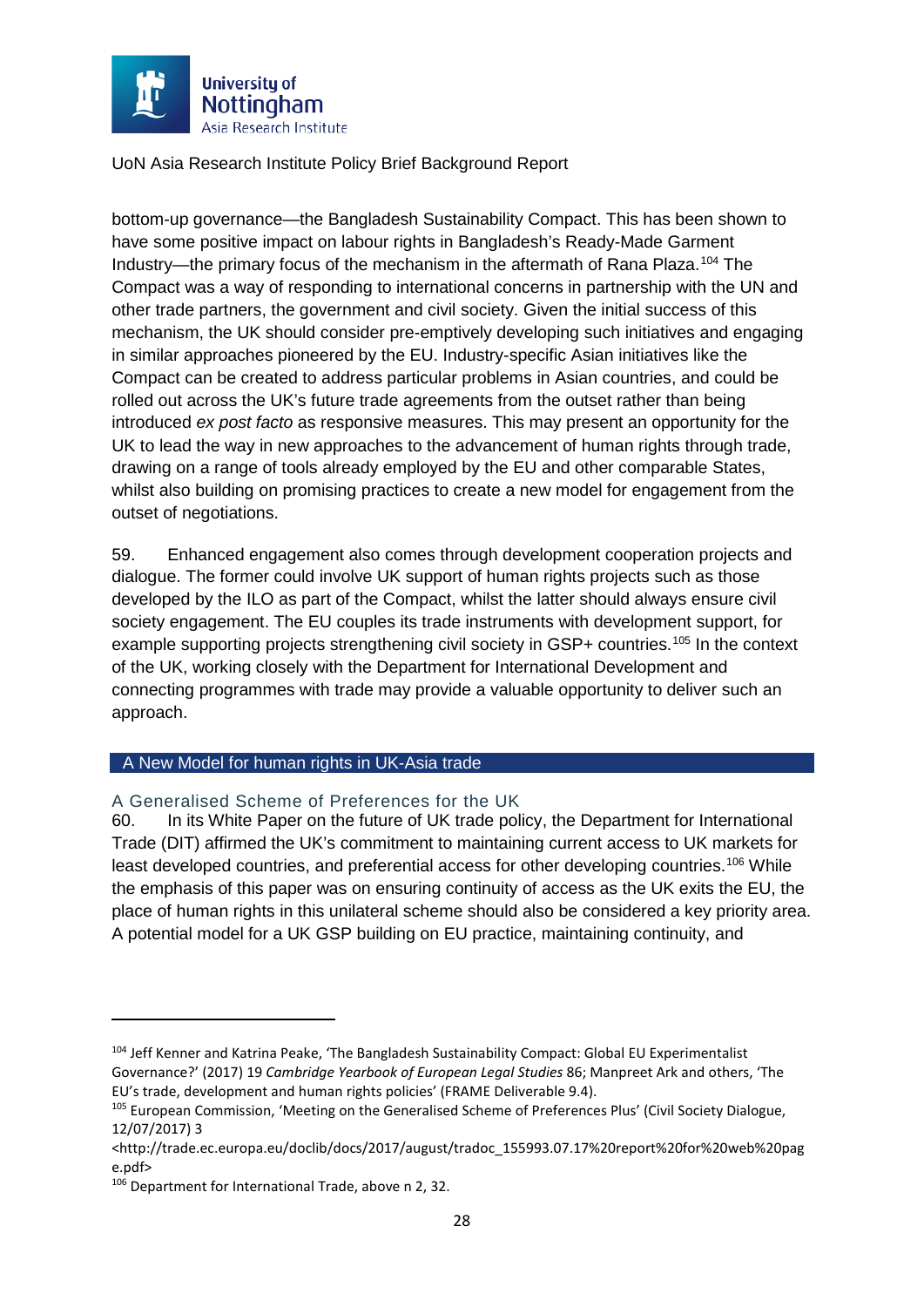

advancing human rights beyond the status quo might therefore follow the following guidelines.

1) Scheme tiers

61. Accounting for the explicit desire to maintain consistency between current EU trading arrangements and the UK's independent trade policy, the UK should adopt a triple-tier unilateral trade preference scheme. This will enable it to respond to the varying development statuses of Asian countries, whilst providing additional preferences for those countries that apply for the GSP+, an incentive for complying with human rights. This also maintains consistency with WTO rules by differentiating preferences based on objective criteria, avoiding potential challenge to the scheme. Under the EU scheme, six Asian States currently benefit from standard GSP, six from GSP+, and nine from the EBA (see Table 1).

| <b>GS</b><br>P    | Congo           | Cook<br>Island<br>S              | India                    | <b>Indones</b><br>ia | Kenya              | Microne<br>sia           | Nauru           | Nigeria            |
|-------------------|-----------------|----------------------------------|--------------------------|----------------------|--------------------|--------------------------|-----------------|--------------------|
|                   | <b>Niue</b>     | Samo<br>a                        | Syria                    | Tajikista<br>n       | Tonga              | <b>Uzbekis</b><br>tan    | Vietna<br>m     |                    |
| <b>GS</b><br>$P+$ | Armenia         | <b>Bolivi</b><br>a               | Cabo<br>Verde            | Kyrgyzs<br>tan       | Mongolia           | Pakista<br>n             | Philippi<br>nes | Sri<br>Lanka       |
|                   | Afghanis<br>tan | Angol<br>a                       | Banglade<br>$sh*$        | <b>Benin</b>         | <b>Bhutan</b>      | <b>Burkina</b><br>Faso   | <b>Burundi</b>  | Cambo<br>dia*      |
|                   | <b>CAR</b>      | Chad                             | Comoros                  | <b>DRC</b>           | Djibouti           | Equator<br>ial<br>Guinea | Eritrea         | Ethiopia           |
|                   | Gambia          | Guine<br>a                       | Guinea-<br><b>Bissau</b> | Haiti                | Kiribati           | Lao<br><b>PDR</b>        | Lesotho         | Liberia            |
| EB<br>A           | Madaga<br>scar  | Mala<br>wi                       | Mali                     | Maurita<br>nia       | Mozambi<br>que     | Myanm<br>ar*             | Nepal           | Niger              |
|                   | Rwanda          | Sao<br>Tome<br>&<br>Princi<br>pe | Senegal                  | Sierra<br>Leone      | Solomon<br>Islands | Somalia                  | South<br>Sudan  | Sudan              |
|                   | Tanzani<br>a    | Timor<br>Leste                   | Togo                     | Tuvalu               | Uganda             | Vanuat<br>u              | Yemen           | Zambia<br>$\cdots$ |

Table 1. EU GSP Beneficiaries (as of 01 January 2019) [107](#page-29-0)

\*enhanced engagement countries *Asian States shaded*

**.** 

62. Under the EU scheme, GSP and GSP+ preferences are granted to low and lowermiddle income countries, with the former entailing partial or full removal of customs duties on

<span id="page-29-0"></span><sup>107</sup> European Commission, 'List of GSP Beneficiary Countries' (*European Commission,* 2019) [<http://trade.ec.europa.eu/doclib/docs/2019/may/tradoc\\_157889.pdf>](http://trade.ec.europa.eu/doclib/docs/2019/may/tradoc_157889.pdf) accessed 21 May 2019.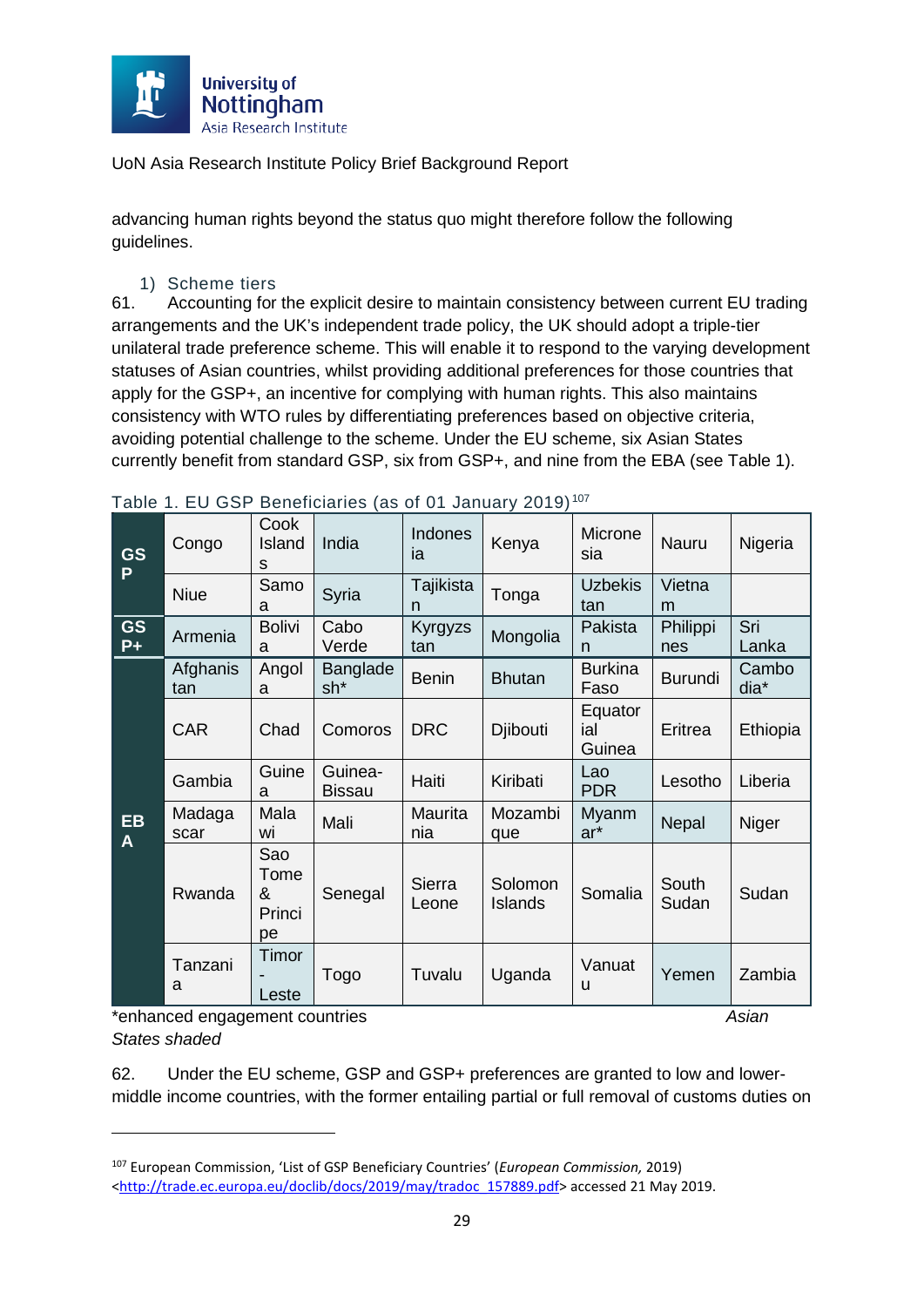

two thirds of tariff lines, and the latter involving reduction of tariffs to 0% for vulnerable countries in this group that implement the 27 international conventions set out in the scheme. The EBA arrangement for least developed countries provides duty-free, quota-free access to EU markets, with the exception only of arms and ammunition (see paragraph [24\)](#page-14-2). Given the desire to achieve consistency with the current EU regime and to ensure continuity, adopting a similar three-tiered scheme based on development status and, for the GSP+, adherence to a set of entry requirements, is the recommended approach for the UK.

63. The EU's GSP+ has attracted only a small number of beneficiaries, as countries must apply to be part of the scheme and adhere to a set of entry conditions (see below). Any scheme must therefore be attractive enough to beneficiaries to make the benefits of joining, b4eyond standard GSP preferences, outweigh the cost of adhering to entry conditions. The EU's GSP+ grants full removal of tariff preferences on over 66% of tariff lines.<sup>[108](#page-30-0)</sup> Recognising the lower market power of the UK and the potential interest in expanding or deepening entry conditions, the UK could go further, granting full removal of tariff preferences on up to 80% of tariff lines. This would be more attractive for prospective beneficiaries.

64. In order to pursue the objective of advancing human rights in Asia through trade, the UK should consider engaging in proactive dialogue with Asian States potentially eligible for GSP+ preferences. By encouraging these Asian States to apply for GSP+ preferences, and supporting them in the process of ensuring they adhere to entry conditions through constructive dialogue, the UK can secure buy-in for the human rights and sustainable development agendas in the context of trade.

65. It should also be recognised that some GSP beneficiaries, such as Vietnam, are on the cusp of graduating to higher middle-income status, whereupon they will no longer benefit from the GSP. Graduation periods are a vital part of maintaining trade relationships whilst negotiating for bilateral agreements such as FTAs, and therefore should be articulated in the UK's GSP.

#### 2) Entry conditions and positive conditionality

66. Having affirmed its commitment to sustainable development and human rights in the context of international trade post-BREXIT,<sup>[109](#page-30-1)</sup> the UK must include sustainable development commitments in its GSP. This ensures it has leverage in human rights across Asian beneficiaries prior to any bilateral negotiations commencing, and throughout the process of securing and implementing new trade deals. In the first instance, this can be achieved through the application of positive conditionality, creating a set of entry conditions focused on human rights and development that serve as prerequisites for additional preferences beyond the standard GSP.

<span id="page-30-0"></span><sup>108</sup> Commission, 'Trade Helpdesk' < [https://trade.ec.europa.eu/tradehelp/gsp>](https://trade.ec.europa.eu/tradehelp/gsp)

<span id="page-30-1"></span><sup>109</sup> Department for International Trade, above n [2.](#page-2-2)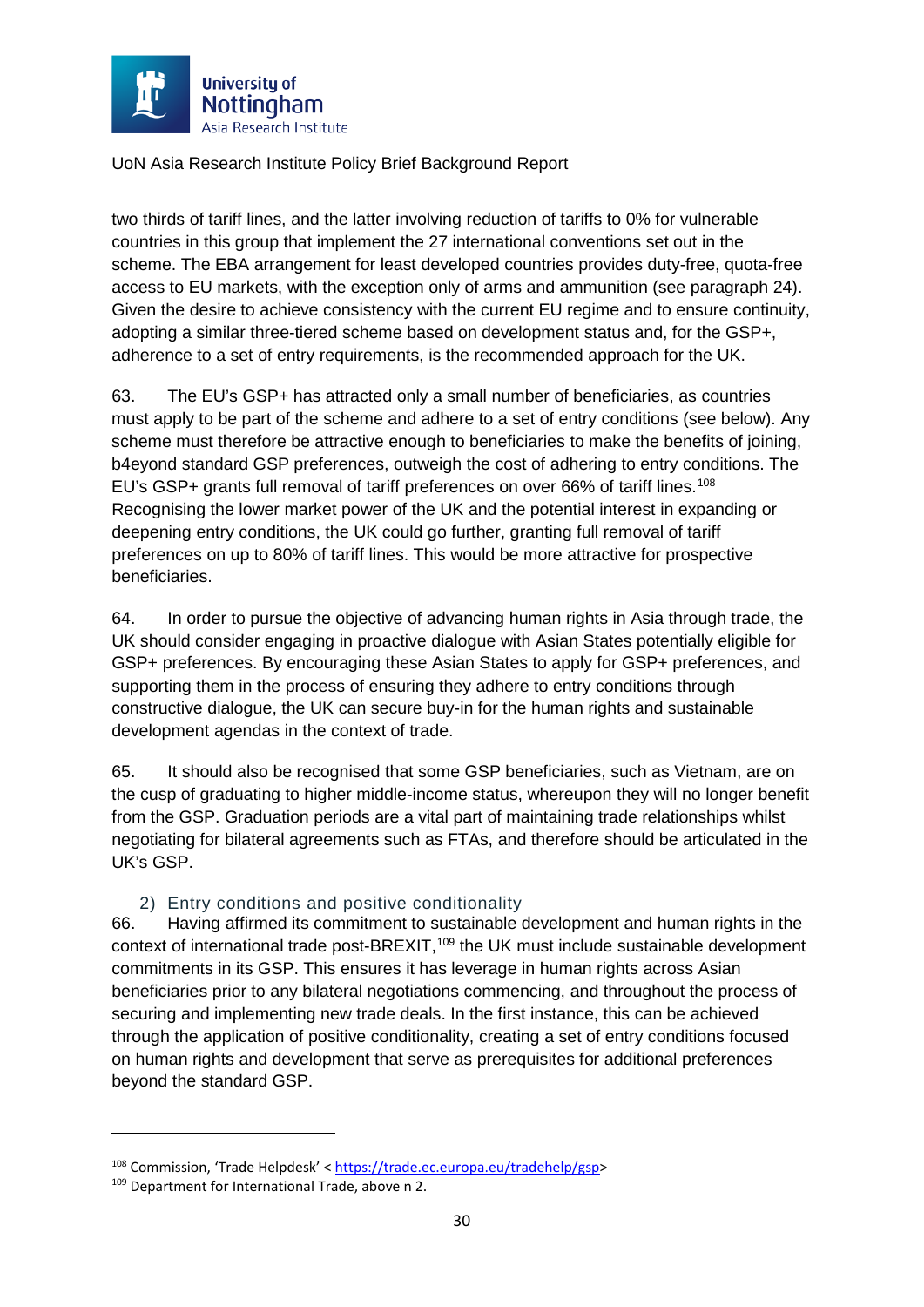

| UoN Asia Research Institute Policy Brief Back | <b>Core Human and Labour Rights</b><br><b>Conventions</b>                                                                            |
|-----------------------------------------------|--------------------------------------------------------------------------------------------------------------------------------------|
|                                               | 1. Convention on the Prevention and<br>Punishment of the Crime of Genocide<br>(1948)                                                 |
|                                               | 2. International Convention on the<br>Elimination of All Forms of Racial<br>Discrimination (1965)                                    |
|                                               | 3. International Covenant on Civil and<br>Political Rights (1966)                                                                    |
|                                               | 4. International Covenant on Economic<br>Social and Cultural Rights (1966)                                                           |
|                                               | 5. Convention on the Elimination of All<br>Forms of Discrimination Against Women<br>(1979)                                           |
|                                               | 6. Convention Against Torture and other<br>Cruel, Inhuman or Degrading Treatment or<br>Punishment (1984)                             |
|                                               | 7. Convention on the Rights of the Child<br>(1989)                                                                                   |
|                                               | 8. Convention concerning Forced or<br>Compulsory Labour, No 29 (1930)                                                                |
|                                               | 9. Convention concerning Freedom of<br>Association and Protection of the Right to<br>Organise, No 87 (1948)                          |
|                                               | 10. Convention concerning the Application<br>of the Principles of the Right to Organise<br>and to Bargain Collectively, No 98 (1949) |
|                                               | 11. Convention concerning Equal<br>Remuneration of Men and Women Workers<br>for Work of Equal Value, No 100 (1951)                   |
|                                               | 12. Convention concerning the Abolition of<br>Forced Labour, No 105 (1957)                                                           |
|                                               | 13. Convention concerning Discrimination in<br>Respect of Employment and Occupation,<br>No 111 (1958)                                |
|                                               | 14. Convention concerning Minimum Age<br>for Admission to Employment, No 138<br>(1973)                                               |
|                                               | 15. Convention concerning the Prohibition<br>and Immediate Action for the Elimination of                                             |

Table 2. GSP+ Conventions<sup>[110](#page-31-0)</sup>

 $\overline{\phantom{a}}$ 

<span id="page-31-0"></span><sup>110</sup> GSP Regulation, Annex VIII, Part A.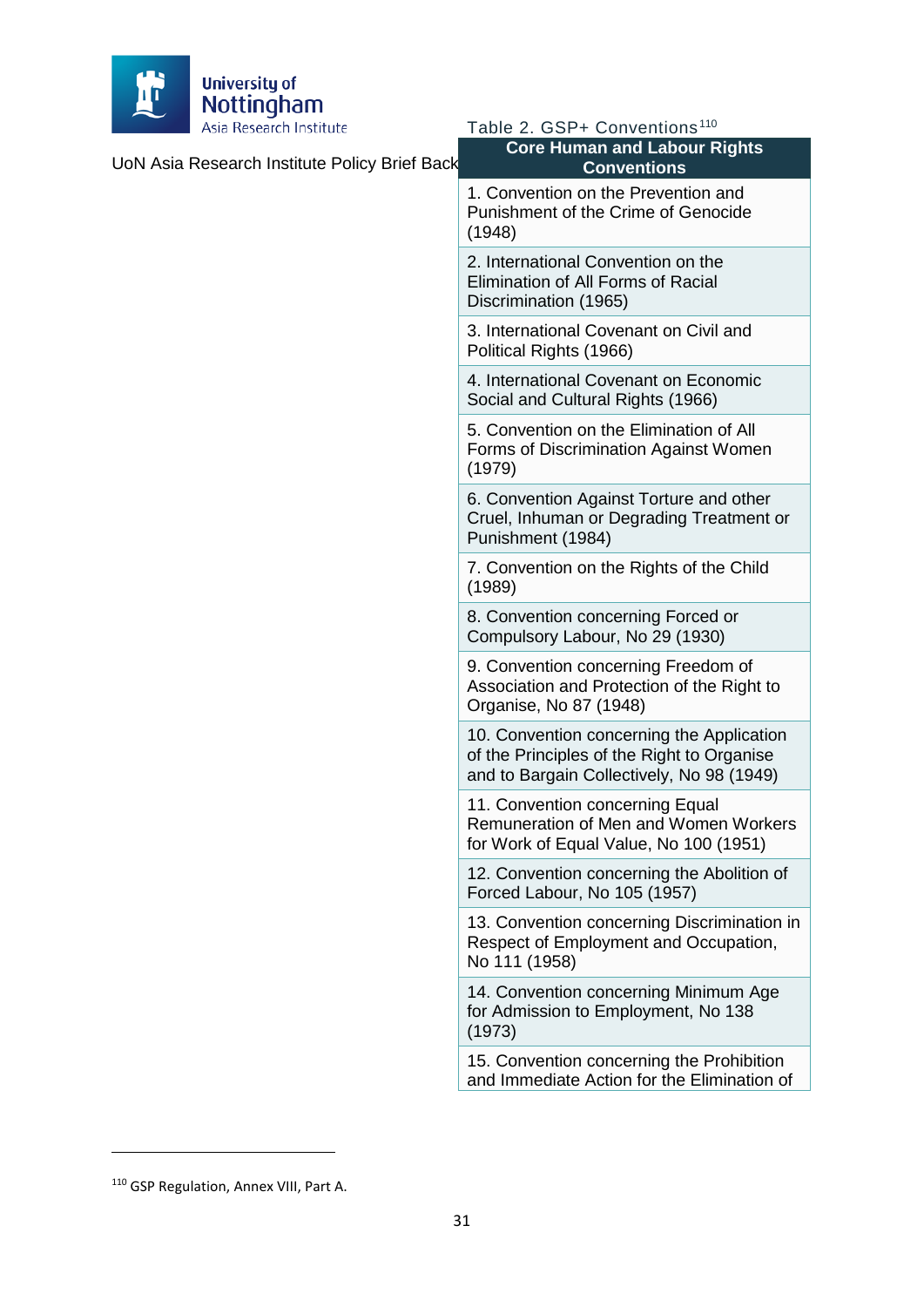

67. The imposition of entry conditions for a GSP+ tier of a GSP is not without controversy in the context of WTO rules. A

the Worst Forms of Child Labour, No 182 (1999)

single set of conditions must be placed on all nations within the GSP in order to comply with the WTO's requirement of objective criteria. Expansion of this approach to entry conditions could go beyond WTO rules in light of the MFN principle and the requirement for objective criteria in differentiating trade preferences for different groups of States. This also means that particular, responsive conditions cannot be placed on Asian States as a group, or on particular Asian States, in order to address the human rights challenges in these countries. However, careful expansion of the current list approach to standards has the potential to yield human rights gains in Asian States, without breaching the objectivity requirement.

68. Adopting a list approach to the incorporation of human rights standards in the UK's unilateral trade preferences scheme for GSP+, as is done in the EU's GSP+, minimises the risk of new policies conflicting with WTO standards. However, while the EU's current approach has delivered some positive impacts, the degree to which it has secured the implementation of human rights in practice and in context remains limited (see paragraphs 40-41).

69. Of the 27 conventions listed in Annex VIII of the EU's GSP Regulation, fifteen relate specifically to human and labour rights, encompassing six of the nine core human rights instruments (see paragraph [11\)](#page-7-4). The three remaining fundamental human rights treaties are the International Convention on Protection of the Rights of All Migrant Workers and their families 1990 (ICRMW), the International Convention for the Protection of All Persons from Enforced Disappearance 2006 (ICPPED), and the Convention on the Rights of Persons with Disabilities 2008 (CRPD). Given the interest in advancing human rights, the inclusion of all nine fundamental instruments in the list is a natural starting point for potential expansion of the EU's approach. It is worth noting that the UK itself has yet to ratify either the ICRMW or the ICPPED, making the inclusion of these in a UK trade preference scheme more problematic, unless it were to change its own membership status. However, the Convention on the Rights of Persons with Disabilities might be included in the list of core conventions incorporated in the UK's GSP+.

70. Of particular importance in the context of Asia is the lack of inclusion of the Optional Protocols to these core human rights instruments in the entry conditions of the EU GSP+ scheme (see paragraphs [13](#page-9-1)[-15\)](#page-10-0). The lack of a regional human rights court or commission in the Asian region creates an absence of independent, external oversight over States' protection of human rights. Introducing the Optional Protocols into the UK's GSP+ scheme as entry conditions for trade preferences may therefore enable monitoring and enforcement of human rights through existing international mechanisms, reducing the burden on monitoring mechanisms within the trade scheme itself. However, inclusion of the Optional Protocols to the ICCPR, ICESCR, and CRC (concerning communications procedure) may not be a workable recommendation in light of the UK's failure to ratify these instruments. While the UK is party to the majority of Optional Protocols to the nine fundamental human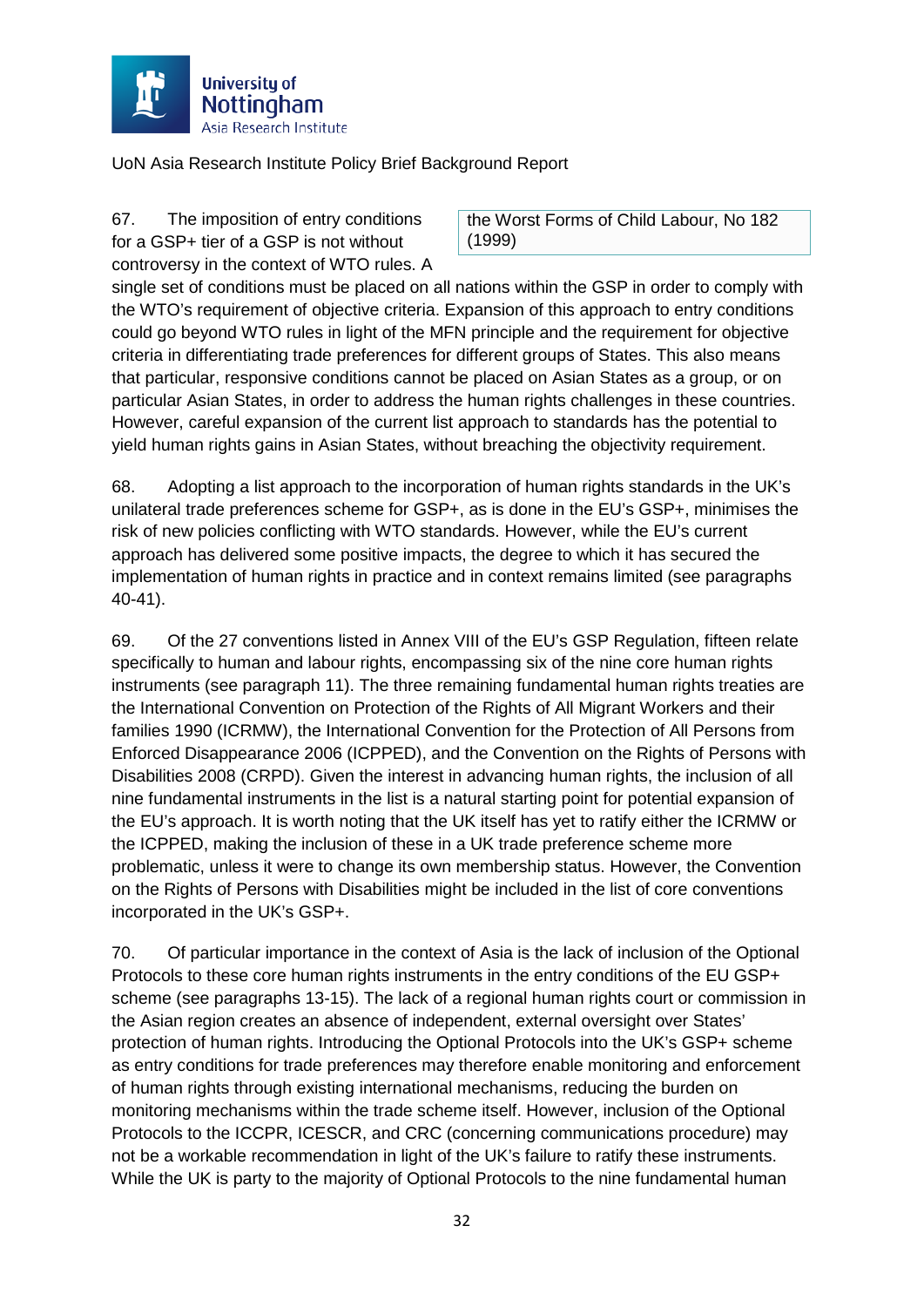

rights instruments, it is not party to these significant texts. If it is to take its human rights commitments seriously and secure the advancement of human rights within the borders of trading partners, the UK ought therefore to consider the gaps in its own international commitments. These may affect the potential for the full range of possibilities to be leveraged efficiently in the context of future trade policy. However, in relation to the Protocols as well as the conventions themselves, including the instruments to which the UK is a party could meaningfully expand the scope of human rights in trade. This also makes the list approach more responsive to the challenges of Asian context, without going beyond the boundaries of WTO rules.

71. The requirement in the EU GSP+ sustainable development criteria that serious failures in the implementation of listed instruments by beneficiary States must not have been identified in the most recent monitoring conclusions on the conventions also gains additional strength when beneficiary States are party to the Optional Protocols. The UK should therefore consider incorporating these Protocols in its listed conventions for a GSP+ tier.

72. The UK must adopt a GSP that includes a list of international conventions to ensure that it is ingraining international human rights within the scheme. Positive conditionality can be particularly effective in the context of States historically resistant to the unilateral imposition of Western values, including many Asian countries. Rather than pushing human rights obligations on third countries, this approach draws potential trading partners into human rights commitments—a carrot rather than a stick. Measures therefore are framed in the language of reward rather than punishment.

#### 3) Monitoring implementation

73. While positive conditionality can be an effective measure in the lead-up to States entering the GSP, protection of human rights and development goals must be carried throughout the life of the trade relationship. To ensure that entry conditions continue to be complied with, and the requirements of the scheme are met, implementation monitoring and enforcement mechanisms must be developed. In existing preference schemes these mechanisms have been minimally or inconsistently applied, lacking in robust independent monitoring, opaque, not inclusive, and/or met with local apathy or resistance. Ultimately, this results in the schemes being less effective in securing meaningful change.

74. At the same time as creating stronger entry conditions for the special preferences entailed in a GSP+ (positive conditionality), the UK should pursue enhanced monitoring of implementation of human rights elements in GSP beneficiary countries. In Asian countries with historically weak human rights records and resistance to human rights generally, ensuring implementation of commitments through robust monitoring and enforcement is essential.

75. Mechanisms driven and applied by the UK alone are likely to face increased resistance because of cultural dynamics, a lack of trust, and perceived lack of independence. To minimise these risks, monitoring activities can be deferred to existing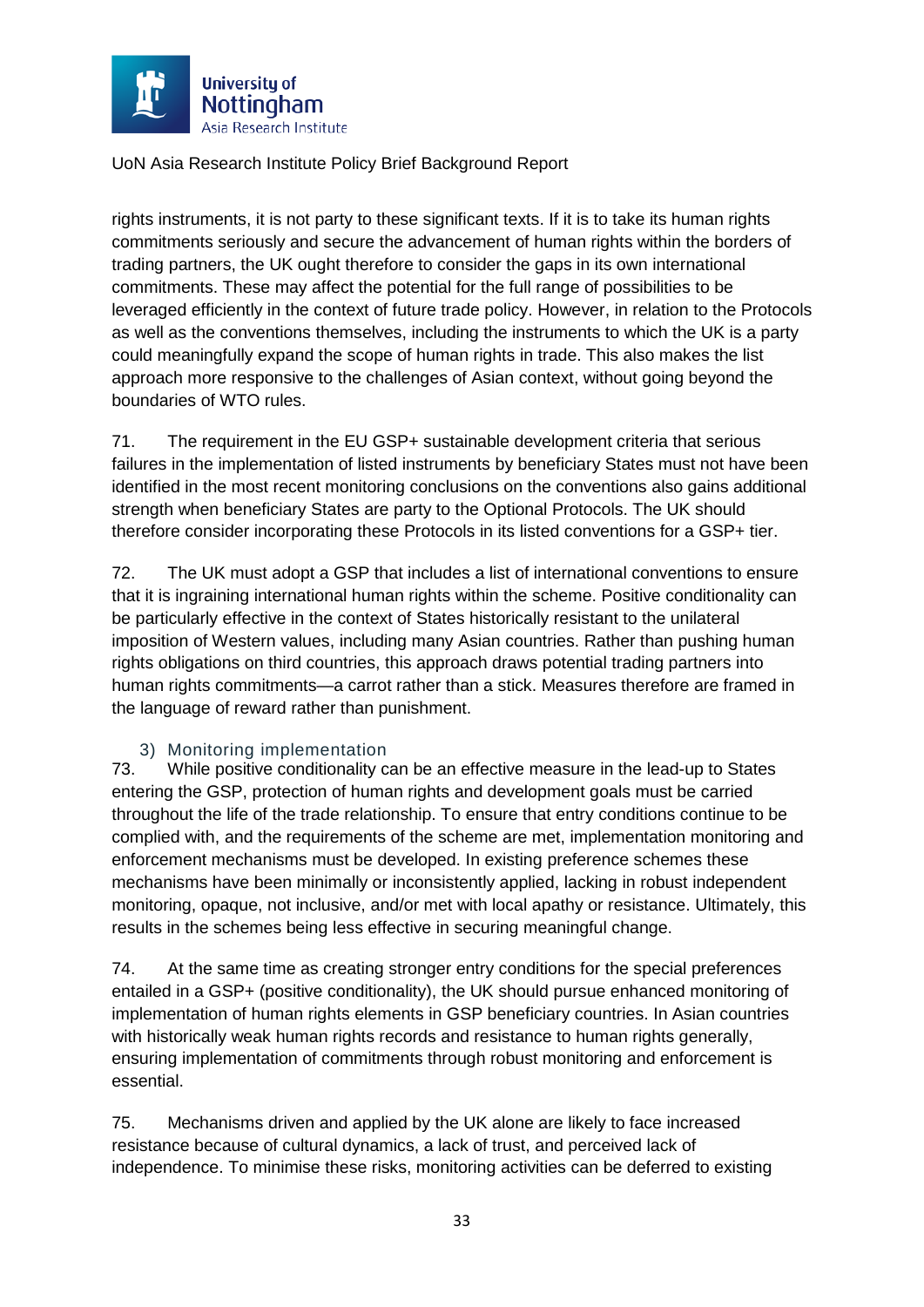

international monitoring bodies, such as the ILO and UN. This would be assisted by the inclusion of the Optional Protocols to the core human rights treaties in the list of prerequisite conventions, empowering more extensive and direct monitoring activities by the Committees responsible for these instruments. This approach would also have the benefit of reducing the burden of monitoring on the UK.

76. Civil society engagement is critical to the effectiveness of monitoring mechanisms. Providing a platform for the participation of local non-governmental organisations, including trade unions, in monitoring processes helps to ensure that both the processes and the outcomes are contextually responsive and culturally relevant. This can additionally bridge cultural and ideological divides, and reduce the degree to which efforts to advance and protect human rights are perceived as external impositions. The UK should therefore work with local, national, and regional civil society organisations, including the Asia Foundation, to enhance credibility, foster trust, and ensure appropriate solutions to challenges met.

77. Frameworks for monitoring and enforcement in the UK's GSP should expressly include the UN Sustainable Development Goals (SDGs) to ensure the scheme is placed in the context of international rights, sustainable development, and global priority areas. This also enables existing processes for monitoring action against the 169 SDG targets to be incorporated into monitoring and enforcement within the trade scheme.

78. In connecting the advancement of human rights through trade and the sustainable development agenda, the UK should marry its trade policy with the development agenda and programming. The purpose of a GSP in the first instance is to tie trade policy into global development efforts, an objective explicitly recognised by the UK's DIT.<sup>[111](#page-34-0)</sup> In line with the expressed intention of 'offering a fully integrated trade and development package which strengthens support to developing countries', DIT undertaking to ensure that foreign aid spend would be used to help break down barriers to trade for developing countries and to work closely with the Department for International Development (DFID) in so doing.<sup>[112](#page-34-1)</sup> DFID likewise recognises the critical role of economic development in 'lifting huge numbers of people out of grinding poverty', advanced through international trade.<sup>[113](#page-34-2)</sup>

79. The current commitment to an ongoing relationship between trade and development policy lacks a clear framework for how the latter will be used to support the beneficiaries of the UK's future GSP. This presents an opportunity to make the GSP more attractive to beneficiary countries and thereby secure greater engagement from otherwise reluctant States.

80. Working through multi-lateral organisations with strong track records in the region, such as the World Bank, Asian Development Bank, International Labour Organisation, and

<u>.</u>

<span id="page-34-0"></span><sup>&</sup>lt;sup>111</sup> Above [n 2,](#page-2-2) 11.

<span id="page-34-1"></span><sup>112</sup> Ibid, 33.

<span id="page-34-2"></span><sup>113</sup> Department for International Development, above [n 25.](#page-6-3)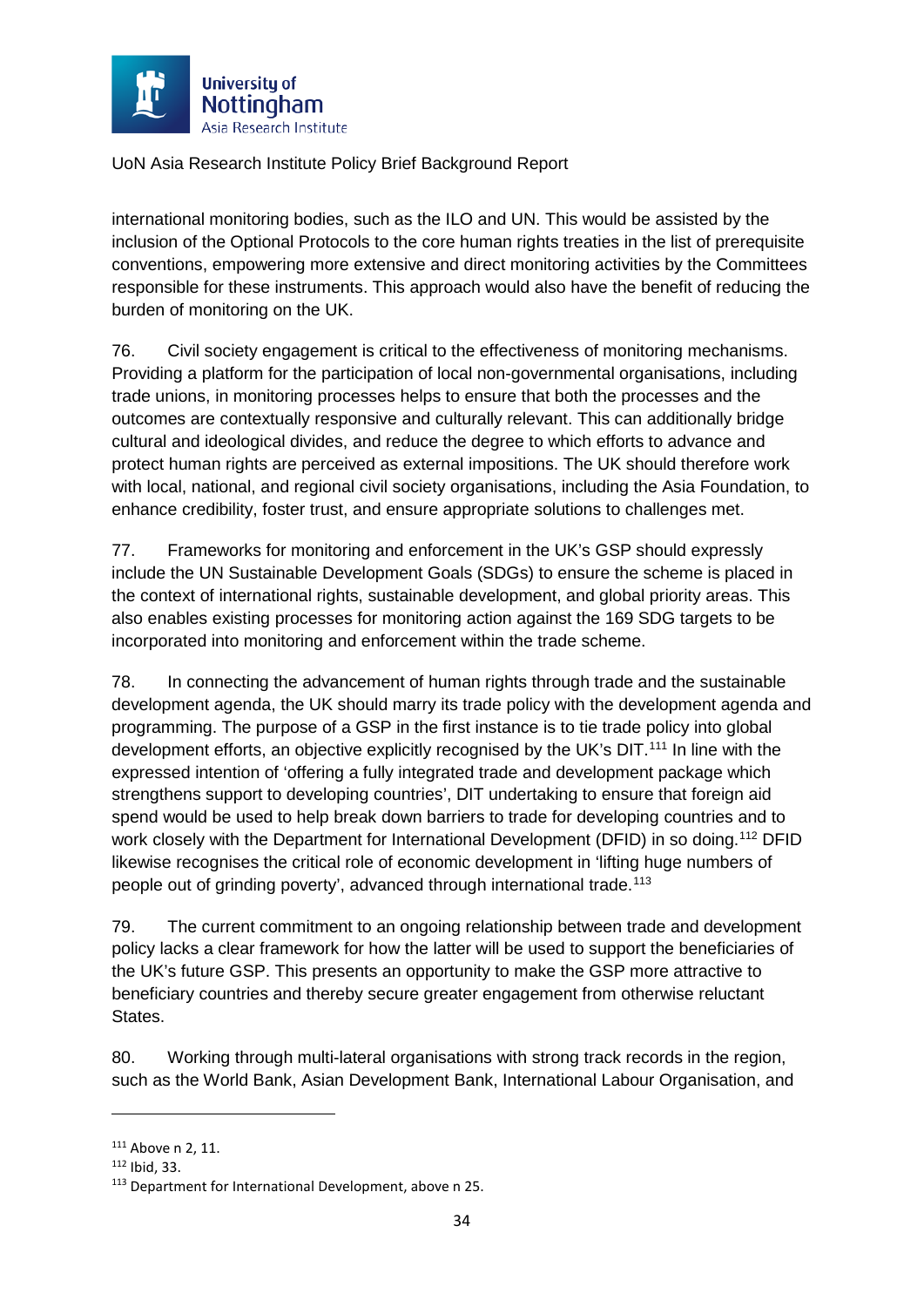

the UN Economic and Social Commission for Asia and the Pacific, enhances the credibility of DFID programming with Asian States' governments.<sup>[114](#page-35-0)</sup> These organisations should also form the backbone of in-country efforts to advance human rights in the trade context, increasing the likelihood of uptake within beneficiary countries. By working within the context of these multi-national organisations, the UK can also buttress its international power in the context of these institutions—power that may be harmed by BREXIT, but which remains at least formally independent from it.<sup>[115](#page-35-1)</sup>

81. The UK's position as a 'gateway to Europe' for Asia will be lost, or at least depleted, by its exit from the EU. However, this can be partially offset by strengthening the UK's involvement in international organisations and reinforcing its position as an arbiter of the rules-based international order. Ensuring that trade policy fortifies international organisations, and the UK's significance within them, in turn supports the UK's efforts to retain international influence in the context of trade.

#### 4) Enforcement

82. Monitoring mechanisms are largely meaningless without frameworks for enforcement, whether these involve strict sanctions or 'soft' enforcement. To meet the varying demands and challenges of advancing human rights in Asia, the UK should adopt an integrated approach to enforcement that merges negative conditionality with constructive engagement, enabling responses that are contextually rooted and appropriate in light of the nature and scope of violations identified.

83. Negative conditionality (the removal of trade preferences in the instance of a breach) should be engaged as the starting point for enforcement of human rights standards articulated in the preferences scheme. However, this approach is a blunt tool with limited capacity to adapt to the circumstances of the case or the nuanced needs of States with historically weak human rights records and lower development status. Human rights advancements do not occur instantaneously, nor is it possible to measure them on a binary scale (as met or not met) in all cases. While threshold conditions must be considered, other changes must be incremental and ongoing. The UK should therefore look to alternative mechanisms for working with trading partners to improve the status and implementation of human rights.

84. Learning from the EU's 'soft' enforcement mechanisms and enhanced engagement approaches in the context of FTAs, the UK should adopt this approach within the context of its GSP in the context of violations not reaching the threshold for negative conditionality. Although each engagement model should respond to the particular context of the beneficiary State, although a general framework for the operation of these in the context of a GSP would be required.

<span id="page-35-1"></span><span id="page-35-0"></span> $114$  Ibid.<br> $115$  See Turner, above [n 8.](#page-3-5)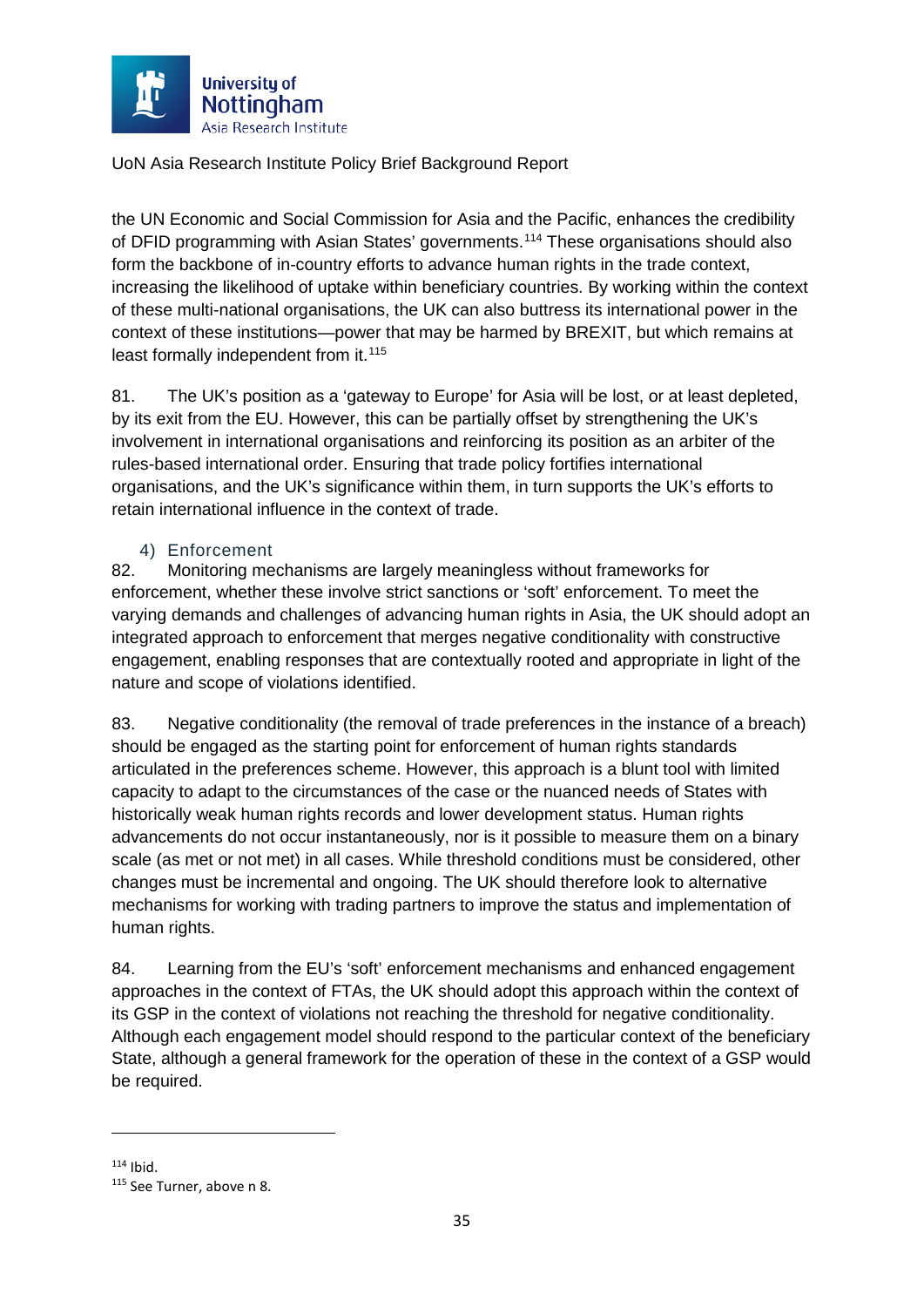

85. The UK should work with civil society and multi-lateral organisations in 'soft' enforcement as well as in monitoring implementation, combining the two mechanisms to deliver a more efficient and more effective approach to advancing human rights in the context of Asian States. The UK should therefore consider creating a Panel of Experts for its GSP that can support monitoring activities and make recommendations in response to human rights violations or shortcomings of beneficiary States.

86. While the 'soft' enforcement mechanisms identified above are more likely to result in long-term, meaningful change in the context of Asian States than negative conditionality alone, it is important that the removal of trade preferences remains an option in the instance of serious or widespread violations. As Christofer Fjellner, Rapporteur to the European Parliament on the implementation of the GSP Regulation stressed in his 2019 report:<sup>[116](#page-36-0)</sup>

...the withdrawal of trade preferences should be seen as a measure of last resort applied only in cases of serious shortcomings in the effective implementation of the international conventions and a clear lack of willingness and engagement by the beneficiary country to address them; stresses, at the same time, the conditional nature of the schemes and that this conditionality should be used to preserve the credibility of each scheme and ensure action in cases of severe and systematic violations of the conventions.

87. Although the UK will not wield as much market power as the EU after BREXIT, it nonetheless has a significant market share and the potential to influence trading partners with the threat of, and actual, withdrawal of preferences. Irrespective of the likelihood of withdrawal securing substantial change by trading partners, when it comes to widespread and severe violations in particular, the UK should consider the withdrawal of preferences a necessary moral obligation and fundamental in protecting the position of human rights within the scheme more generally.

88. Learning from flaws and inconsistencies in the imposition of negative conditionality in existing practice (see paragraphs [48-](#page-23-4)[51\)](#page-24-5), the UK should create a clear framework from the outset identifying the relevant threshold for negative conditionality to be triggered. In the EU's GSP, negative conditionality is triggered in the instance of 'serious and systematic violation of the principles laid down in the conventions listed' or 'export of goods made by prison labour'.<sup>[117](#page-36-1)</sup> However, in practice negative conditionality has been little used by the EU in the Asian context (see paragraphs [48-](#page-23-4)[52\)](#page-25-8). To avoid criticism on the application of negative conditionality in practice, the UK should clearly articulate a set of rules for its application in the context of violations reaching a high threshold of severity.

<u>.</u>

<span id="page-36-0"></span><sup>116</sup> Committee on International Trade, 'Report on the Implementation of the GSP Regulation (EU) No 978/2012' (2019) *European Parliament* A8-0090/2019, 12.

<span id="page-36-1"></span> $117$  GSP Regulation, article 19(1)(a) and (b).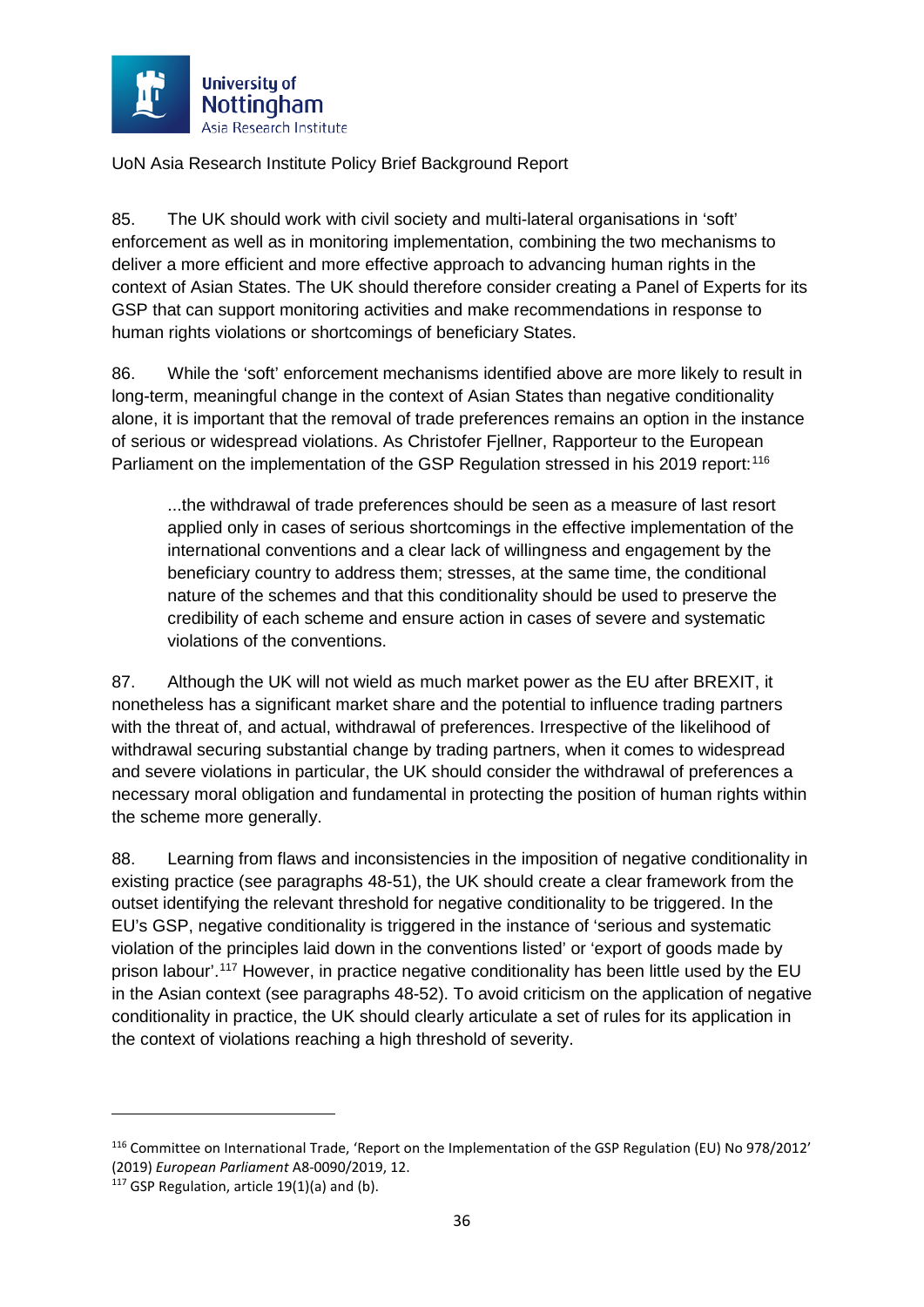

89. The UK should also create targeted mechanisms for partial withdrawal in response to violations that are confined to a particular sector or economic actor, [118](#page-37-1) ensuring that negative conditionality is only imposed where appropriate, and to an extent that reflects and responds to the violations in question. Where withdrawal is partial, it should be accompanied by enhanced engagement and 'soft' enforcement to build national capacity to prevent future violations. This will both ensure that human rights are advanced as effectively as possible in the context of the GSP, and reduce negative externalities.

# <span id="page-37-0"></span>Situating trade in UK-Asia bilateral trade deals<br>90. While the UK might not be in a position to ne

While the UK might not be in a position to negotiate a multi-lateral trade agreement in the near future following exit from the European Union, bilateral agreements are a viable and effective option for negotiating and developing trade relationships with Asia. Bilateral agreements also have the benefit of fleetness (entailing less complex negotiations) and context-responsiveness. They are also more likely to maintain a power balance beneficial to the UK, where multi-lateral deals might dilute UK influence. Bilateral agreements might further serve as an entry-point for multi-lateral agreements in the future.

91. FTAs will be particularly relevant for Asian States ineligible for, or likely to be moving out of, the GSP. This notably includes China—one of the UK's top five trading partners already under the status quo, and many other States that feature in the UK's top trading partners in the Asian region (see Figures 8 and 9). FTAs will also be particularly relevant for GSP beneficiaries with significant markets for UK exports, given the focus of the GSP on imports into the UK.

| <b>PDACK</b>                | <b>JOIAL: \$96.7B</b> |                    |                               |                             |                            |                           |                  |
|-----------------------------|-----------------------|--------------------|-------------------------------|-----------------------------|----------------------------|---------------------------|------------------|
| <b>China</b>                | <b>Hong Kong</b>      | <b>South Korea</b> | <b>Saudi</b><br><b>Arabia</b> | <b>India</b>                |                            |                           | <b>Singapore</b> |
|                             | 8.6%                  |                    |                               |                             |                            |                           |                  |
|                             | <b>Japan</b>          | 6.8%               | 5.1%                          |                             | 5.0%                       |                           | 4.1%             |
|                             |                       | <b>Israel</b>      | <b>Oman</b>                   | <b>Other</b><br><b>Asia</b> |                            | Indonesia Kuwait Pakistan |                  |
| 23%                         | 7.3%                  |                    | 2.1%                          | 1.5%                        |                            | 1.1% 0.97% 0.88%          |                  |
| <b>United Arab Emirates</b> | <b>Turkey</b>         | 3.8%               | <b>Malaysia</b>               | <b>Vietnam</b>              | Cyprus Lebanon Jordan Iraq |                           |                  |
|                             |                       | <b>Qatar</b>       | 1.8%                          | 0.76%<br><b>Philippines</b> | 0.60% 0.49% 0.44% 0.43%    |                           |                  |
|                             |                       |                    | <b>Thailand</b>               | 0.67%                       | <b>Kazakhstan</b><br>0.39% | <b>Sri Lanka</b>          | <b>Scane</b>     |
| 9.9%                        | 7.1%                  | 3.2%               | 1.6%                          | <b>Bahrain</b><br>0.65%     | Bangladesh<br>631%         | <b>Azerbaijan</b>         |                  |

Figure 8. UK Export Destinations 2017 – Asia

<span id="page-37-1"></span><sup>&</sup>lt;sup>118</sup> This reflects the recommendation on the application of negative conditionality in the EU's GSP made by Fiellner, ibid, 5.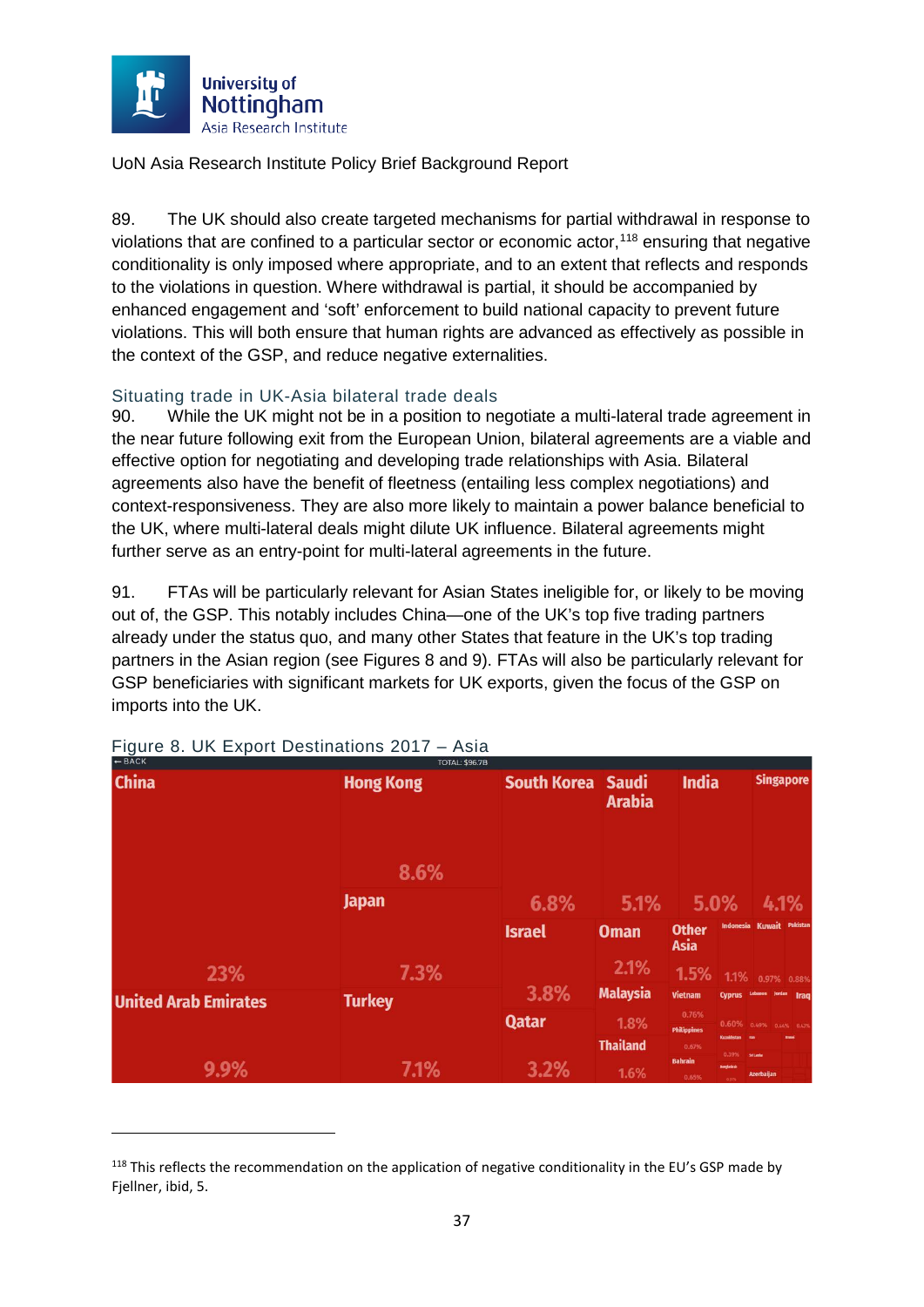

| $-$ BACK     |     | <b>TOTAL: \$149B</b> |                   |                     |                   |                              |                             |
|--------------|-----|----------------------|-------------------|---------------------|-------------------|------------------------------|-----------------------------|
| <b>China</b> |     | <b>Japan</b>         | <b>India</b>      |                     | <b>Hong Kong</b>  |                              | <b>Vietnam</b>              |
|              |     |                      |                   |                     |                   |                              |                             |
|              |     |                      |                   |                     |                   |                              |                             |
|              |     |                      |                   |                     |                   |                              |                             |
|              |     |                      |                   |                     |                   |                              |                             |
|              |     | 9.7%                 | 6.1%              |                     | 5.9%              |                              | 3.6%                        |
|              |     | <b>Turkey</b>        | <b>Other Asia</b> | Singapore Malaysia  |                   | <b>United</b><br><b>Arab</b> | Indonesia                   |
|              |     |                      |                   |                     |                   | <b>Emirates</b>              |                             |
|              |     |                      | 2.9%              | 1.7% 1.6% 1.4% 1.2% |                   |                              |                             |
|              |     | 6.8%                 | <b>Thailand</b>   | <b>Saudi Arabia</b> | <b>Cambodia</b>   | Sri                          | <b>Kuwait</b>               |
|              |     | <b>South Korea</b>   | 2.4%              | 1.1%                | 0.87%             |                              | 0.61% 0.60%                 |
|              |     |                      |                   | <b>Pakistan</b>     | <b>Israel</b>     |                              | <b>Philippines Mongolia</b> |
|              |     |                      | <b>Bangladesh</b> | 0.97%               | 0.83%             | 0.52%                        | 0.44%                       |
|              | 39% | 6.2%                 |                   | <b>Qatar</b>        | <b>Kazakhstan</b> | <b>Burma</b>                 | <b>Opns</b>                 |
|              |     |                      | 2.4%              | 0.96%               | 0.79%             | Kyrgyzstan                   |                             |

#### Figure 9. Imports to the UK 2017 – Asia

#### A human rights framework for UK FTAs

92. Integrating human rights into future FTAs will be central to the efforts to advance human rights through trade mechanisms after BREXIT. These agreements allow for a more tailored approach to human rights that differentiates between different countries in ways that cannot be achieved through a GSP because of WTO rules. Nonetheless, the baseline rules established for the GSP are a sensible starting point for FTA entry conditions in the Asian context, and ratification of the core set of human rights instruments and the Optional Protocols should likewise be formulated as prerequisites to future FTAs. This brings positive conditionality into FTA negotiations as well as the GSP, expanding the incentives for third States to make international human rights commitments at the outset.

93. Beyond the 'list approach' to human rights standards, the UK can adapt the practice of the EU in integrating Sustainable Development Chapters (SDCs) into FTAs to develop a more effective approach to advancing human rights through trade. One of the key limitations of the EU's SDCs is the broad scope of the values advanced therein (see paragraph [35\)](#page-18-5). This is generally the result of difficulties in achieving specific human rights commitments in this context, particularly in Asian States. The UK will also face this challenge in negotiating FTAs post-BREXIT, and without the benefit of the EU's more substantial international market share.

94. Having incorporated specific human rights obligations into FTAs through the inclusion of human rights treaties as entry conditions, the UK would have a more stable foundation for articulating specific human rights obligations in SDCs. These should be firmly rooted in external, multilateral standards to avoid criticisms of Western-values being imposed on Asian States. This in turn supports more comprehensive monitoring of the implementation of human rights obligations in practice, as the mechanisms within the FTA could be developed to complement the monitoring mechanisms of the treaties themselves.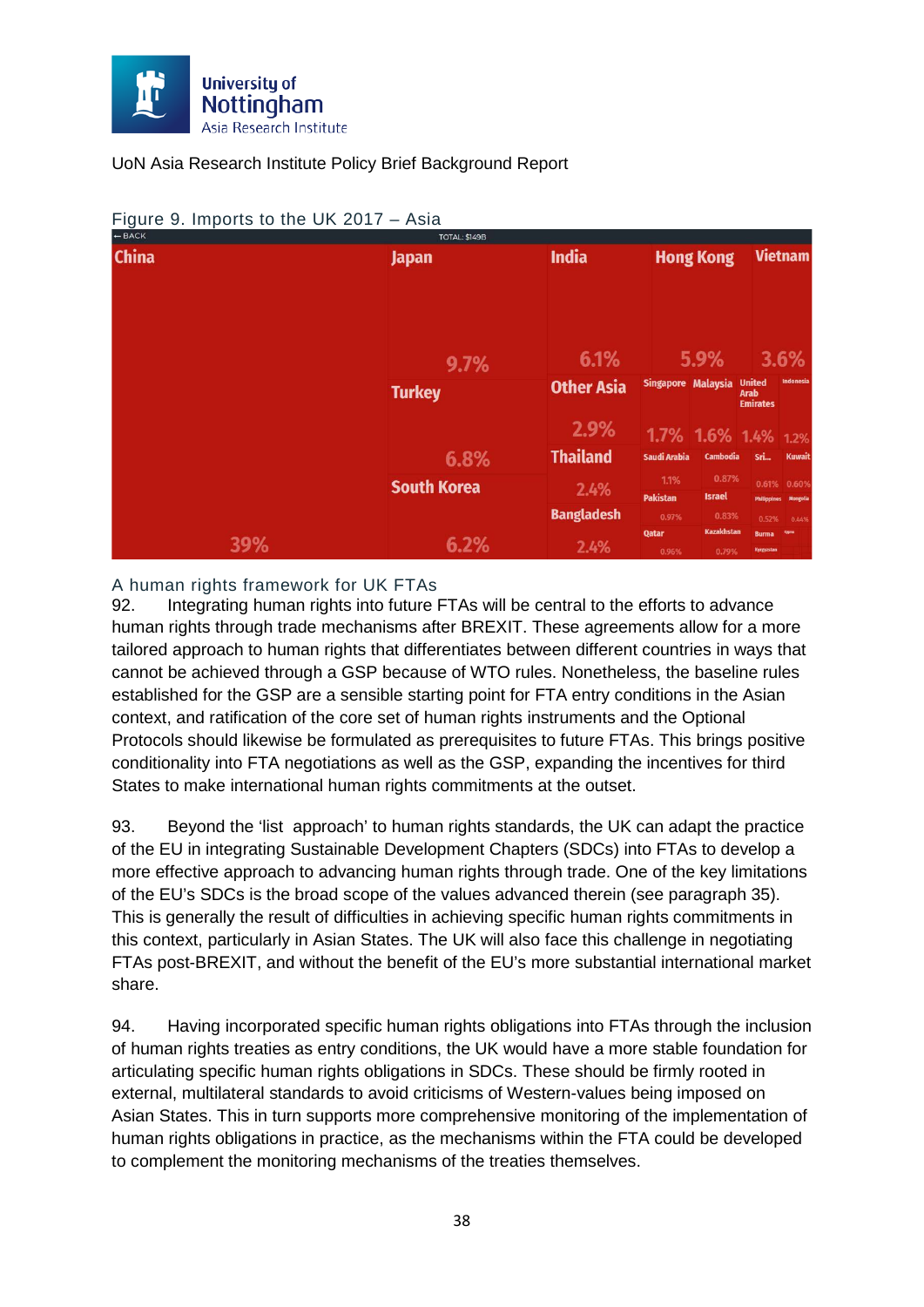

#### Monitoring and enforcement

95. Following in the footsteps of EU SDCs, future UK trade agreements should incorporate civil society organisations in monitoring mechanisms. The UK should therefore consider providing for the establishment of joint committees and/or domestic advisory groups for regular and sustained dialogue on human rights in the territory of the trading partner. THE EU-South Korea FTA provides a model for this approach (see paragraph [38\)](#page-20-7) however new mechanisms for UK-Asia trade agreements should be developed in cooperation with local actors and civil society from the outset in each case, to ensure the mechanisms created are contextually responsive and fit for purpose.

96. UK development programmes and funding should be integrated in the context of UK-Asia FTAs on a case-by-case basis to support monitoring and implementation activities. Connecting into existing development programming, as well as international and domestic organisations already operating in the countries, can help to ensure trade mechanisms integrate seamlessly, effectively, and efficiently into structures already in place. This could help to reduce capacity constraints on these mechanisms, avoiding a key criticism levied against EU SDCs.

97. As in the context of a new UK GSP discussed above, in developing new FTAs with Asian countries the UK should consider a combination of enforcement mechanisms for different kinds of abuses. These approaches should combine the positive conditionality of the list approach setting out entry conditions for the negotiation of trade preferences, with tailored negative conditionality in the case of serious violations, and enhanced engagement to build human rights protections incrementally over time in constructive dialogue with local stakeholders.

98. Unlike in the context of the GSP, FTAs enable bespoke enforcement packages to be adopted that respond to the specific challenges, needs, interests, and ideologies of the particular State. In particular, these mechanisms should be responsive to the existing infrastructure and institutions within the State, strengthening these where possible to ensure effective implementation and monitoring of human rights is internally sustainable.

#### <span id="page-39-0"></span>Conclusion and recommendations

99. On the international stage, the United Kingdom often presents itself as a champion of human rights. The value placed on these norms is central to the UK's identity in international relations and internally. Deepening trade relationships with countries that have historically avoided making commitments to respect human rights, that have long records of human rights violations, have failed to implement fundamental norms, and continue to refuse to empower mechanisms for monitoring and enforcement have the potential to jeopardise this.

100. Trade should not be conceived as the primary mechanism through which the UK advocates for the protection of human rights in third countries. However, the potential to turn the UK's market towards the advancement of fundamental human rights abroad should not be overlooked. After exiting the EU, the UK will be faced with the need to develop and adapt